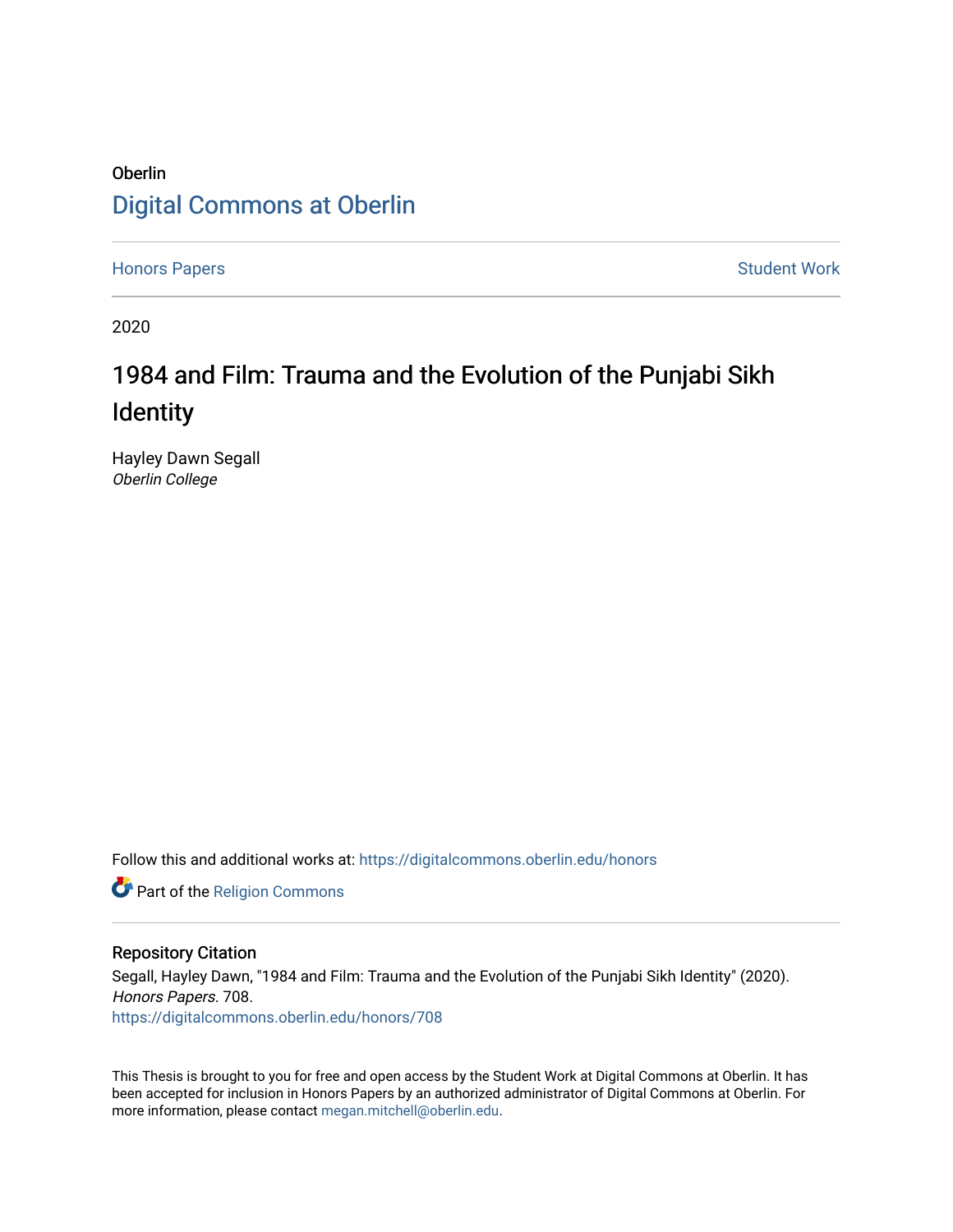### 1984 and Film: Trauma and the Evolution of the Punjabi Sikh Identity

Hayley Segall

Capstone Essay Dr. Emilia Bachrach Department of Religion, Oberlin College April 12, 2020

**Abstrac**t: This capstone analyzes Punjabi Sikh identity to expand scholarly discourse on trauma and identity formation. After providing background on Sikh roots in Punjab, this piece relates Sikh trauma from 1984 to a contemporary collective identity. In June 1984, Prime Minister Indira Gandhi launched Operation Bluestar; troops stormed the sacred Golden Temple to capture a perceived militant, Jarnail Bhindranwale. Because hundreds of civilians died in the crossfire, Gandhi was assassinated by her Sikh bodyguards. In retaliation, Hindu nationalists slaughtered thousands of Sikhs in the Delhi Riots. The effects of violence against Sikhs in Operation Bluestar and the Delhi riots reflect both a continued marginalization of the Punjabi Sikh community and a unique emergent collective identity. Instead of further deviating from foundational Sikh tenets, Punjabi Sikhs have begun to reclaim autonomy in defining their identity in the public sphere by confronting their collective trauma through films such as *Punjab 1984* (2014).

**Key Words: Punjab, Sikhism, Trauma, Identity, Operation Bluestar, the Delhi Riots, Film,** *Punjab 1984*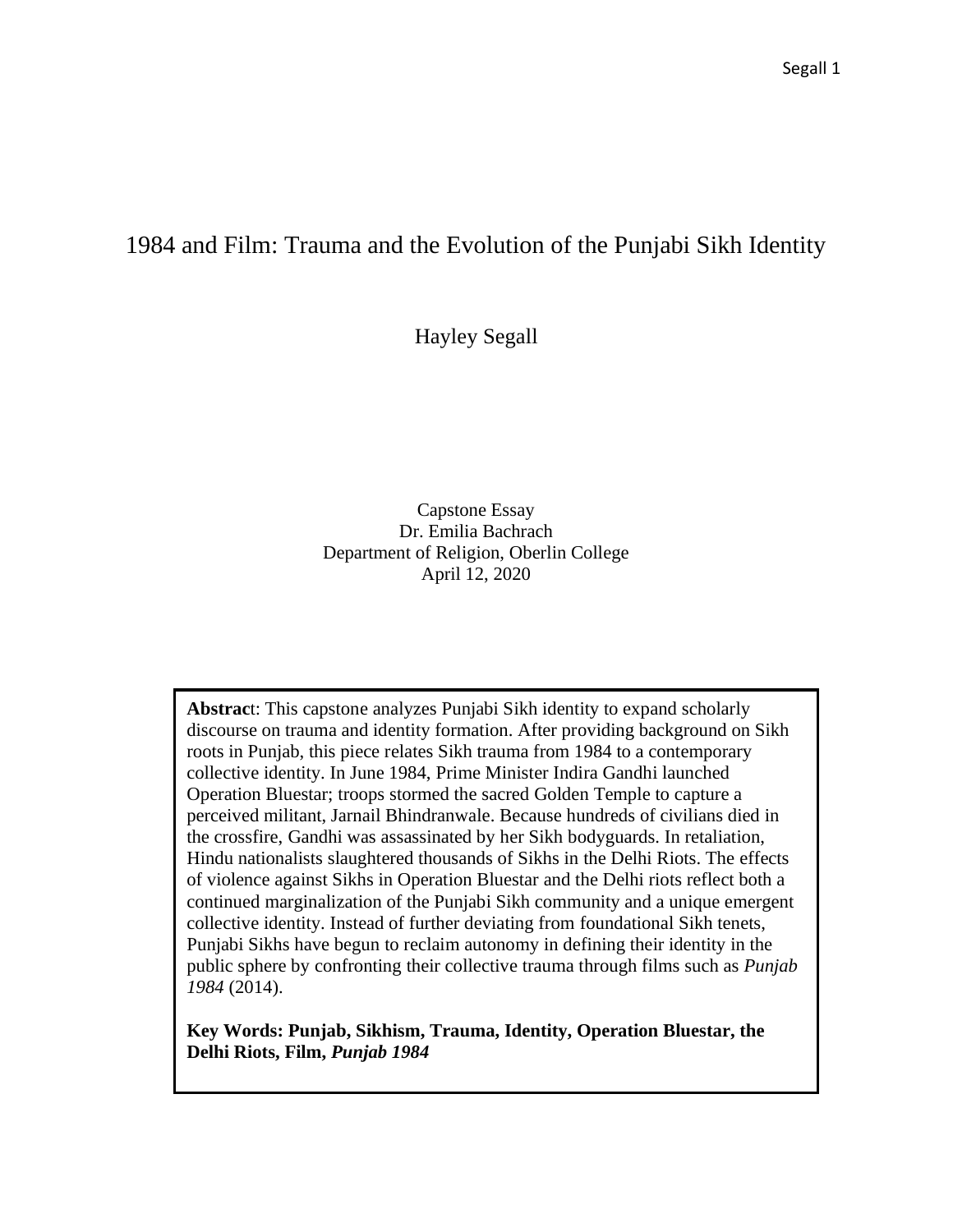### **Acknowledgements**

I want to thank and acknowledge the many people who helped shape this capstone. To my professors and advisors-- thank you for your wisdom, thoughtful feedback, and for pushing me to reflect on my own positionality in this work. To my friends and peers-- thank you for sharing your stories and inspiring me with your continued passion for all that you write and create. Most importantly, I must acknowledge the countless Punjabi Sikhs whose identities and livelihoods were and continue to be affected by senseless violence. May this work shed light on a deep necessity to challenge our assumptions about identity and encourage more space for voices from these marginalized communities to safely and openly share their stories, in whatever capacity that they choose to do so.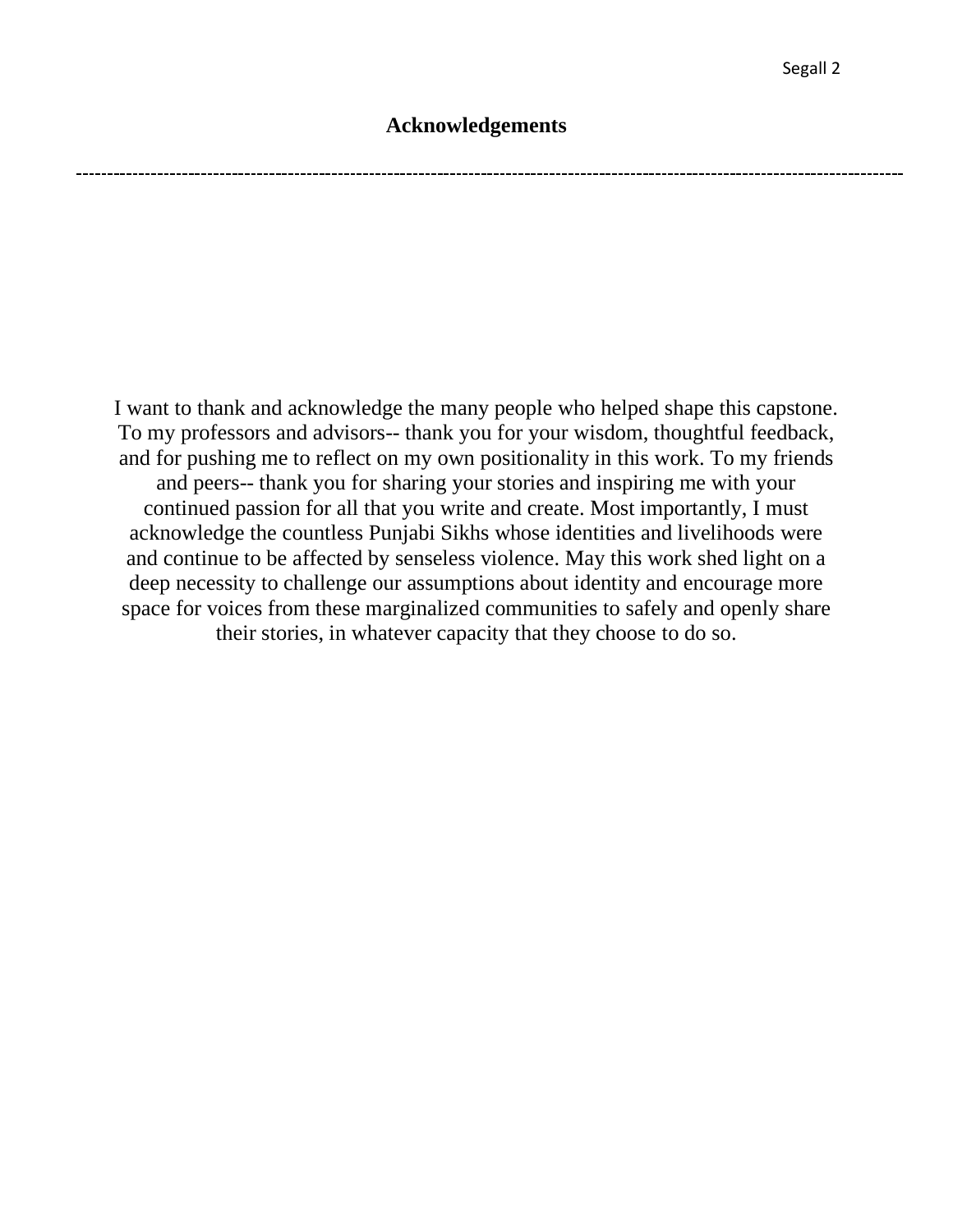### **Table of Contents**

| Section 1 Importance of Place and Belonging: Origins of Sikh Identity in Punjab6     |  |
|--------------------------------------------------------------------------------------|--|
|                                                                                      |  |
|                                                                                      |  |
|                                                                                      |  |
|                                                                                      |  |
| Section 2 Punjabi Political Sphere and Khalistan: Buildup to and Aftermath of 198415 |  |
|                                                                                      |  |
|                                                                                      |  |
|                                                                                      |  |
|                                                                                      |  |
|                                                                                      |  |
|                                                                                      |  |
|                                                                                      |  |
|                                                                                      |  |
| Sect 3.3 Applying Trauma Theory to 1984- Operation Bluestar and Delhi Riots25        |  |
|                                                                                      |  |
| Section 4 Chosen Trauma and the Contemporary Punjabi Sikh Identity31                 |  |
|                                                                                      |  |
|                                                                                      |  |
|                                                                                      |  |
|                                                                                      |  |
| Section 5 Punjab 1984: The Role of Film in Expressing Punjabi Sikh Identity38        |  |
|                                                                                      |  |
|                                                                                      |  |
|                                                                                      |  |
| Section 5.4 Scenes of Explicit Violence That Symbolize Changing Spaces44             |  |
|                                                                                      |  |
|                                                                                      |  |
|                                                                                      |  |
|                                                                                      |  |
|                                                                                      |  |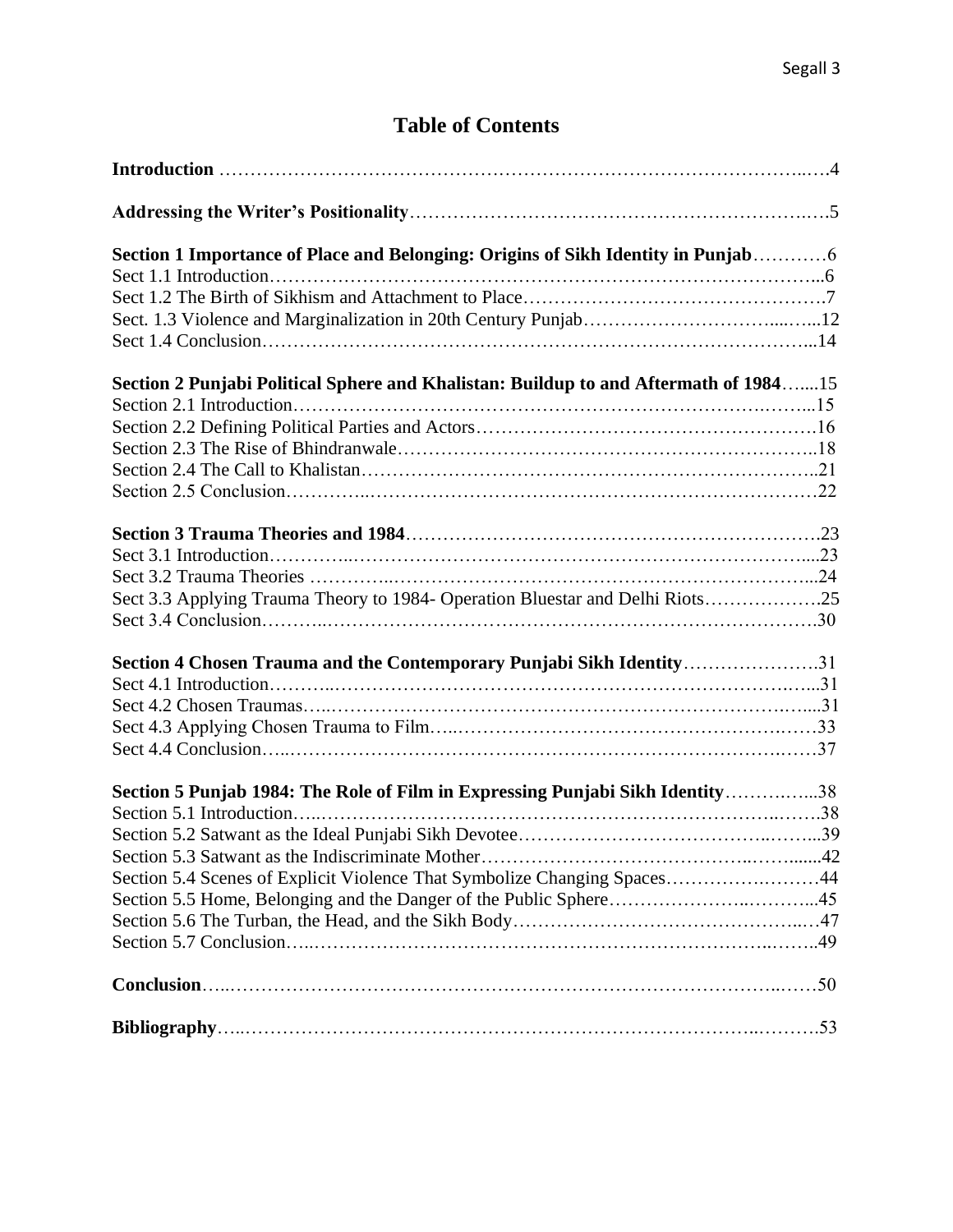#### **Introduction**

June 3, 1984, former Indian Prime Minister, Indira Gandhi, permitted troops to storm the most sacred Sikh site in the world, the Golden Temple.<sup>1</sup> The military attack, known as Operation Bluestar, aimed to capture a perceived Sikh radical militant, Jarnail Bhindranwale.<sup>2</sup> Yet, it was the Sikh civilian devotees, trapped inside the Golden Temple complex at the time, who suffered the most from this infamously bloody mission. This deadly confrontation in Amritsar, a holy city in Punjab, compelled Indira Gandhi's Sikh bodyguards to retaliate by assassinating the Prime Minister on October 31, 1984.<sup>3</sup> For this singular act of violence, nationalist Hindu mobs countered with attacks on a grandiose scale, burning, stabbing, and gorily murdering thousands of Sikhs in and around the city of Delhi. This pogrom, known as the Delhi Riots, sent shock waves through the Sikh community across the globe and exposed the true vulnerability of Sikhs in the Indian public sphere.<sup>4</sup> Yet, instead of elevating the voices of a non-violent Punjabi Sikh majority, public discourse often overly popularizes a generalize image of the Sikh community as militant terrorists whose sole mission is to avenge the deaths of their own people through violence.<sup>5</sup> Much of this initial misconception that paints Punjabi Sikhs as complacent or complicit in violence may be rooted in another myth in which some scholars mistakenly conflate Punjabi Sikhs' relative silence in the post-1984 period with a failure to cultivate a collective identity.<sup>6</sup>

<sup>2</sup> For more information on Jarnail Bhindranwale, see the following source:

<sup>1</sup> *1984: A Sikh Story,* directed by Jonathan Mayo and presented by Sonial Deol, (2010; UK: BBC, 2014), YouTube, [https://www.youtube.com/watch?v=BTol8j0piQQ.](https://www.youtube.com/watch?v=BTol8j0piQQ) ~18:00-22:00.

Arvind-Pal S. Mandair, Editor, *Encyclopedia of Sikhism*, (Richmond, UK: Routledge Curzon, 2005), 352-354. <sup>3</sup> *1984: A Sikh Story*, Mayo. 33:20-47:00.

<sup>4</sup> This capstone focuses on the Sikh experience and trauma of 1984. This is not to discount the loss and tragedy experienced by other communities, and throughout this capstone, resources for broader conversation will be footnoted.

<sup>5</sup> I would like to thank Professor Cindy Chapman for elevating this concept as essential in my introduction. <sup>6</sup> An analysis of scholarly claims that speak to a failure in collective identity will be discussed in Section 4 of this

capstone.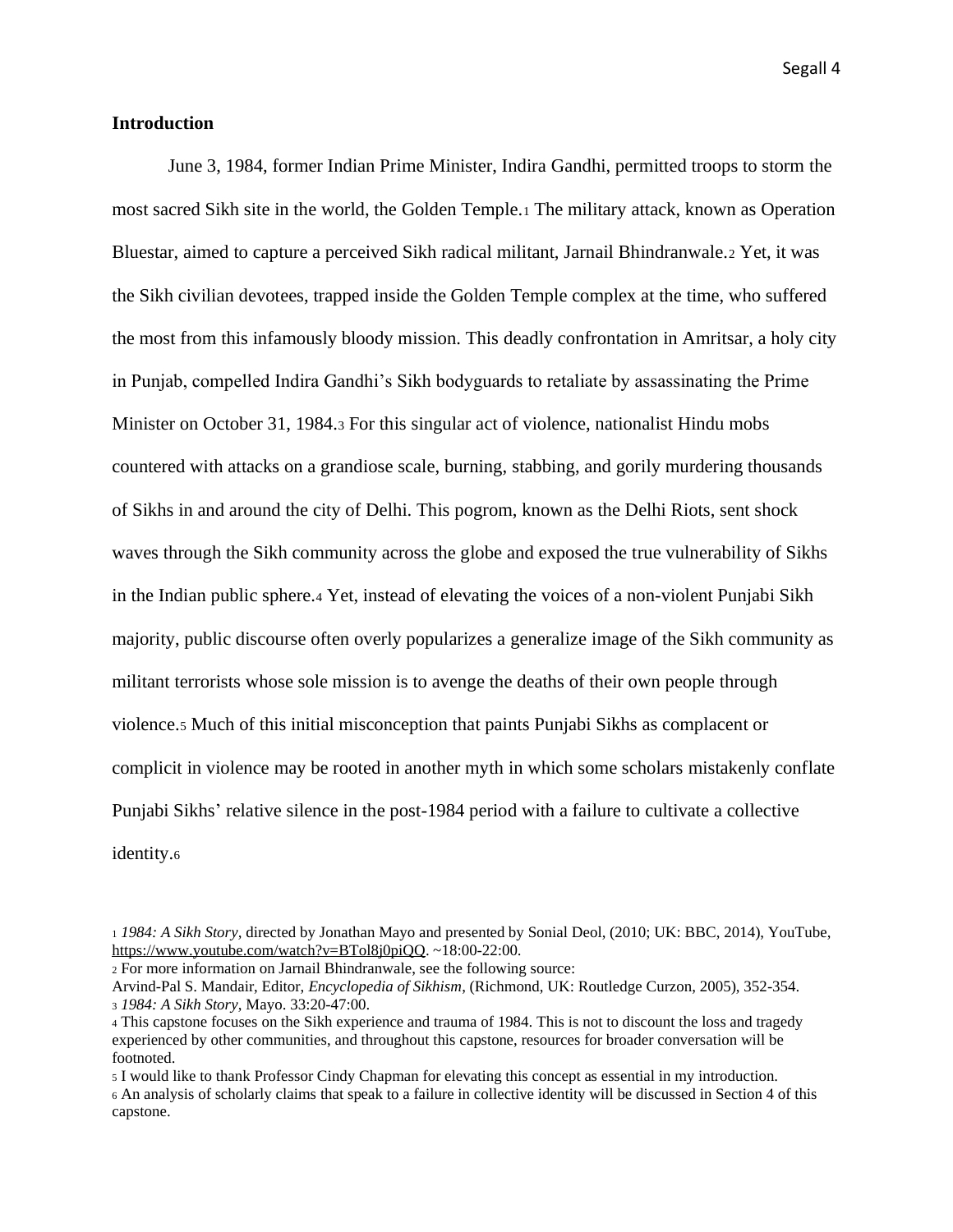The imposition of faith–based violence, the violation of sacred spaces, and the seeming misrepresentation of collective values and identity begs numerous questions about socio-political dynamics and identity formation for Sikhs in Punjab: what does the trauma of 1984 mean for the Punjabi Sikh identity? This capstone theorizes that the effects of violence against Sikhs in Operation Bluestar and the Delhi Riots during 1984 reflect both a continued marginalization of the Punjabi Sikh community and a unique emergent collective identity. Instead of further deviating from foundational Sikh tenets, Punjabi Sikhs have begun to reclaim autonomy in defining their identity in the public sphere by confronting their collective trauma through films such as *Punjab 1984* (2014). While there are other means of identity formation, film provides a unique and undervalued lens for understanding cultural and less-explicit forms of collective identity and community resilience. In order to best understand the impact of 1984's trauma on the contemporary Punjabi Sikh identity, this capstone will first unpack the origins and meaning of place and belonging for Sikhs in Punjab. Then, by delving into the political climate and influences of the mid-to-late 1900s, one can name relevant trauma theories and apply them to survivors' accounts of 1984. Finally, this capstone will explore the contemporary manifestations of Punjabi Sikh identity by analyzing the emergence of the Punjabi Sikh film industry alongside the content of film that explicitly confronts the violence of 1984.

#### **Addressing the Writer's Positionality**

The content of this capstone explicitly names the traumas and vulnerabilities of a marginalized community of color. As a non-Sikh, white voice from outside the region of South Asia, I write with an active consciousness about the outsider status that I hold within this field of study. In order to mitigate the obstacles and unintended biases that stem from my outsider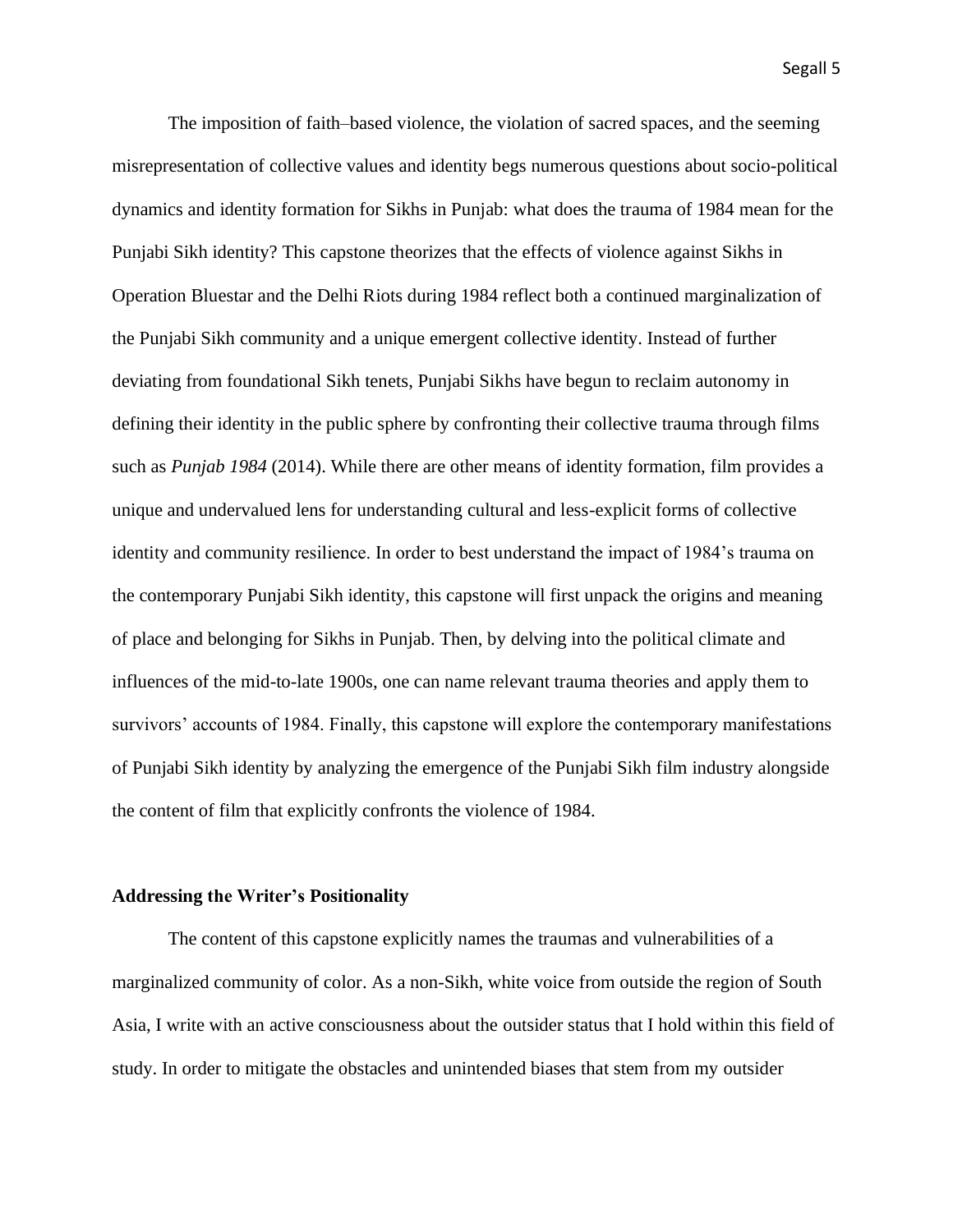identity, I draw from numerous primary sources and secondary sources from authors of color who self-identify with the Indian sub-continent. While this capstone would ideally use a bibliography drawn almost entirely from voices of the region, unfortunately, there is not yet a full canon that encapsulates this discourse. I hope that this capstone challenges Western assumptions about trauma and identity formation while raising broader awareness about the need to diversify our current academic discourse to include insider voices of the regions and communities discussed.

#### **Section 1 Importance of Place and Belonging: Origins of Sikh Identity in Punjab**

Sect 1.1 Introduction:

Punjab is a critical state for the Sikh community and has been for centuries due to its inextricable ties to Sikh religious, linguistic and cultural memory. The region functions as both a theoretical place of belonging and a physical space to memorialize the marginalization and trauma of the Sikh community. However, to assess the inherent importance of the word and place, "Punjab," one must consider the changing borders and composition of the region.

During the birth of the Sikh faith in the  $15<sub>th</sub>$  century, Punjab reached from present-day Delhi in the south-east of the Indian subcontinent to the borders of modern-day Afghanistan in the north-west. Punjab's eastern border by the Himalayas reached up to the river Jamuna and its western border stopped at the river Indus.<sup>7</sup> This large territory included a vast array of peoples. Therefore, while the region of Punjab is now claimed largely by the Sikh community, one must acknowledge that the region housed a multitude of much older and larger religious/cultural communities, particularly of Hindu and Muslim background, throughout Sikh formation and

<sup>7</sup> Gurharpal Singh, *Ethnic Conflict in India: A Case-Study of Punjab* (New York: MacMillan Press LTD, 2000), 79.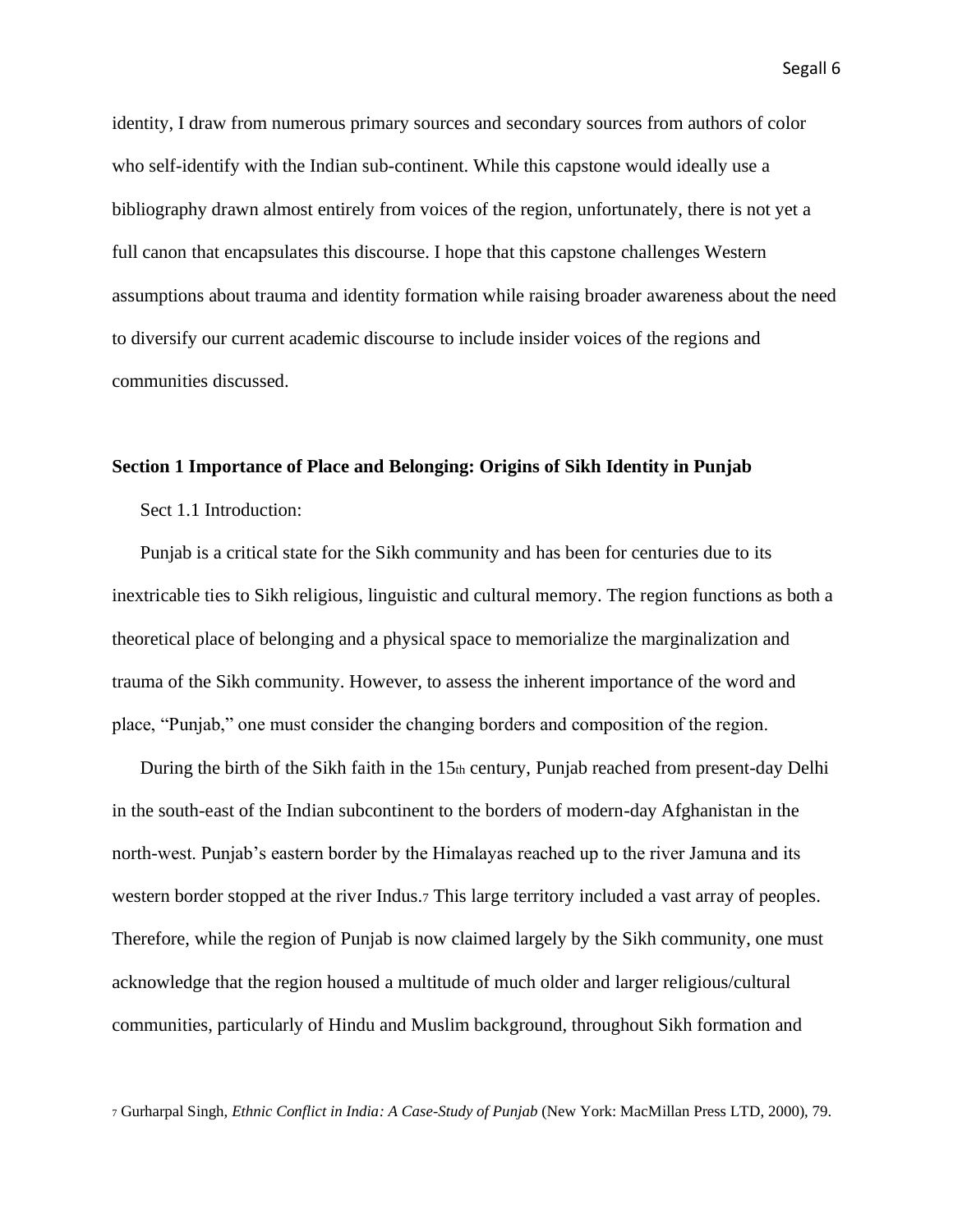evolution. These multi-faith roots become significant in understanding the conflict that arises when multiple communities base parts of their collective identity on commonly claimed spaces. The historical roots and origins of Sikhism in the "original" Punjab fundamentally relate to the changing sense of space, belonging and identity in the 20th-century Punjab.

Sect 1.2 The Birth of Sikhism and attachment to place:

Punjab functions as the birthplace of the Sikh name, scripture, and language, thus giving deep significance to a regional context in the formation and understanding of Punjabi Sikh collective identity. The sociopolitical, historical and religious ties to the physical region relate to essential elements of the Punjabi Sikh identity: Oneness in faith, equality of person, and poetic worship in practice. The first Sikh Guru, Guru Nanak, was born on April 15th, 1469, in Talwandi, a small Punjabi village in current-day Pakistan.<sup>8</sup> As the legend goes, the then-herdsman Nanak disappeared for three days while bathing in a river near his home, and when he returned, revealed that he had been in communion with the "Supreme Being."<sup>9</sup> Guru Nanak, after a day of silent meditation, proclaimed what is now one of the most quintessential phrases in the Sikh faith: "There is no Hindu, there is no Muslim."<sup>10</sup> From Nanak's first utterings, Sikh identity has existed between two historically opposing (or at least perceived opposing) communities.<sup>11</sup> Sikhs did not articulate a desire to dominate other faiths, and in fact, the foundation of their faith implies a

<sup>8</sup> Nikky-Guninder Kaur Singh, "From Guru Nanak to the Guru Granth," in *The Name of My Beloved: Verses of the Sikh Gurus*, (New York: Harper Collins Publishers, 1995), 17.

<sup>9</sup> Singh, "From Guru Nanak to the Guru Granth," 17.

<sup>10</sup> Singh, "From Guru Nanak to the Guru Granth," 17.

<sup>11</sup> More info on communal violence between Hindus and Muslims in South Asia, please see the following resources: A.C. Bayly, "The Pre-History of 'Communalism': Religious Conflict in India, 1700-1860," *Modern Asian Studies*  19, no. 2 (1985): 177-203.

Christophe Jaffrelot, *Religion, Caste, and Politics in India* (New York: Columbia University Press, 2011). Kenneth W. Jones, *Arya Dharm: Hindu Consciousness in 19th-century Punjab* (Berkeley: University of California Press, 1976).

Raheel Dhattiwala, *Keeping the Peace: Spatial Differences in Hindu-Muslim Violence in Gujarat in 2002* (Cambridge: Cambridge University Press, 2019).

Zoya Khaliq Hasan, "Communalism and Communal Violence in India," *Social Scientist* 10, no. 2 (1982): 25-39.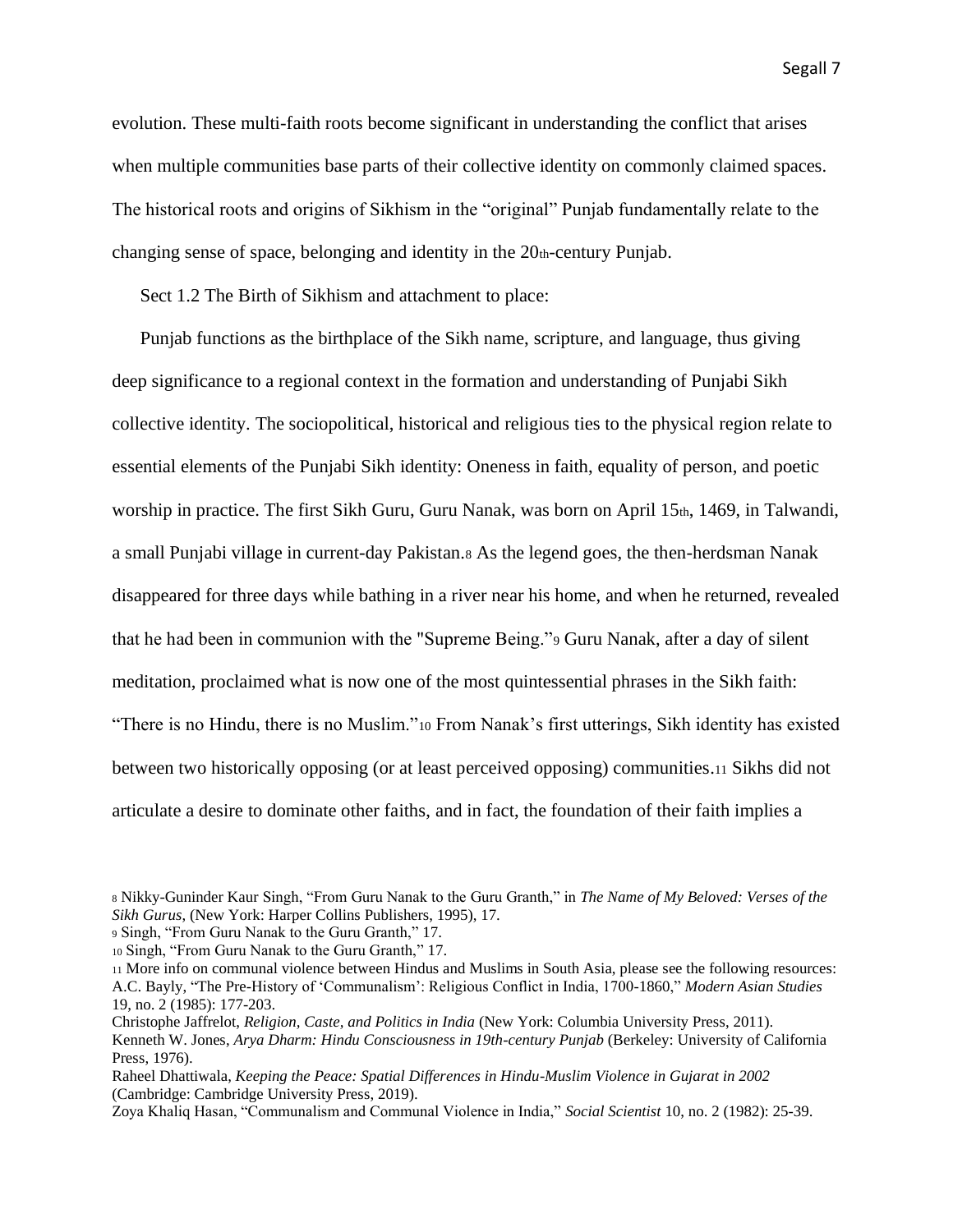belief in the dissolution of identity boundaries, in favor of an indiscriminate perspective of one humanity. Yet, their unique religious values and newness to the region put Sikh devotees in an uphill battle for legitimacy in the public sphere. The contrast between foundational dissolution of boundaries and the battle for legitimacy becomes increasingly important, complicated, and difficult to reconcile with each historical moment of faith-based violence against the Sikh community, and particularly when understanding the violence of 1984.

Another foundational characteristic to articulate about Sikhism is that at its earliest formation, the faith and community relied on inclusive, peaceful methods of expression and identity formation. Some of these methods include language, religious scripture and community spaces of worship. In sharp contrast to the existing religious identities in Punjab, Sikhism rejected the established social hierarchies. Guru Nanak spoke against the traditional caste system and the elitism of Sanskrit; instead, he favored indigenous languages of the region.<sup>12</sup> This rejection of elitist language would inspire the transcription of Sikh holy texts to be in Gurumukhi script, a language invented by the second Guru.<sup>13</sup> The Gurumukhi script has evolved into modern-day Punjabi, thus laying the foundation for the linguistic attachment that the Sikh community has to the physical region of Punjab.<sup>14</sup> The second Guru, Guru Angad, codified the concept of accessible/regional language, along with the multitude of beliefs and traditions that make up the Sikh faith. He began to compile a vast collection of devotional poetry in the forests of Amritsar, Punjab in the early-to-mid 16th century.15 The Guru's compilations would evolve into *the* sacred Sikh scripture, and, eventually, the eternal Guru of the Sikh community: The *Adi* 

<sup>12</sup> Surinder S. Jodhka, "Sikhs in Contemporary Times: Religious Identities and Discourses of Development," *Sikh Formations* 5, no.1 (June 2009): 10.

<sup>13</sup> Jodhka, "Sikhs in Contemporary Times,"10.

<sup>14</sup> Jodhka, "Sikhs in Contemporary Times,"10.

<sup>15</sup> Singh, "From Guru Nanak to the Guru Granth," 22.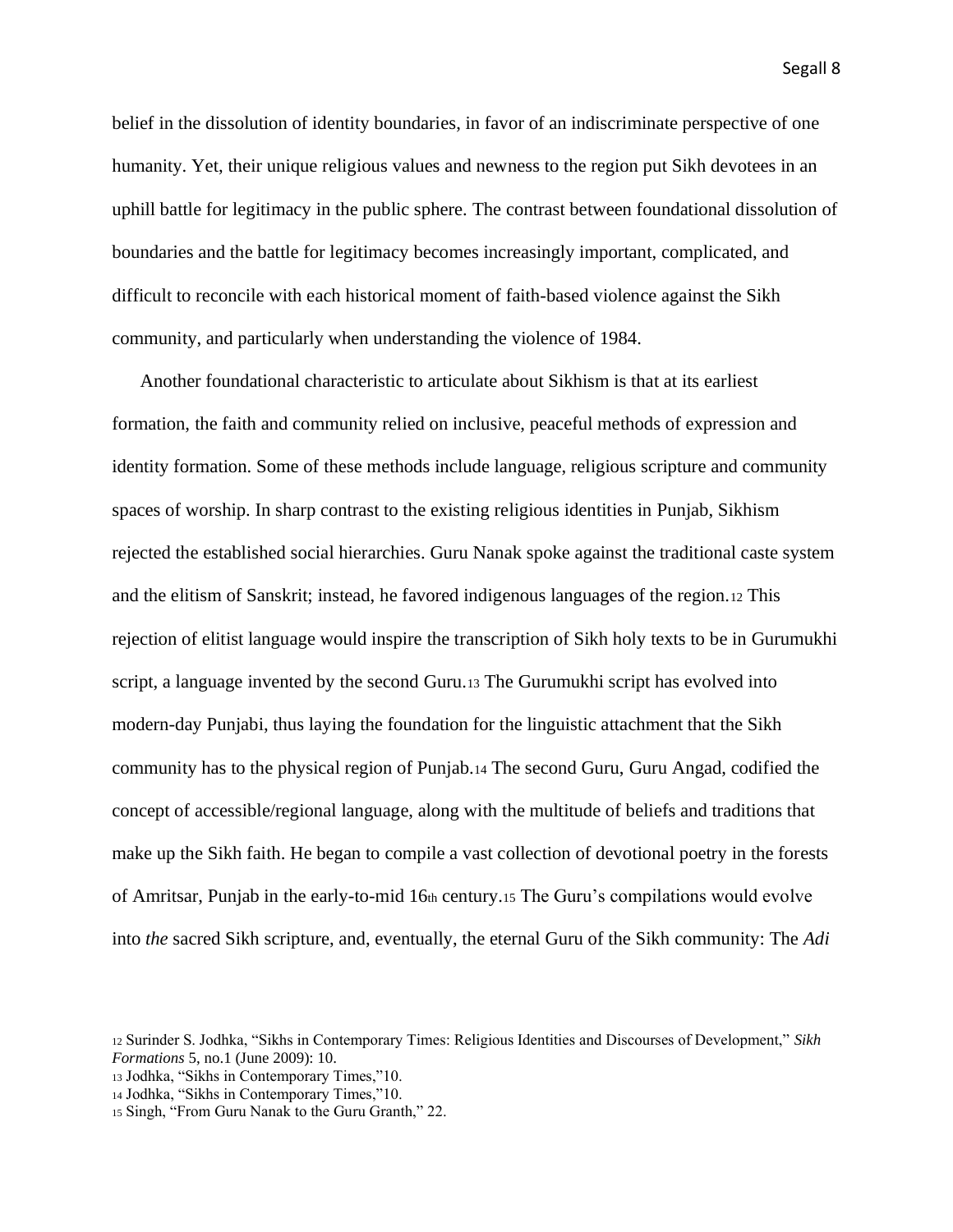*Granth* (commonly known as the *Guru Granth Sahib*)*.<sup>16</sup>* The physical spot of the text's creation is now marked by the shrine Ramsar in Amritsar to commemorate the holy history and nature of the space.<sup>17</sup> In other words, while Punjab generally is the birthplace of the Sikh idea, Amritsar became the specific holy ground in which Divine values and scriptures that guide the Punjabi Sikh identity began.

The importance of Amritsar as a holy Punjabi city further solidified through the construction of the Harimandir, later known as the Golden Temple, in 1577.<sup>18</sup> The completion of the Golden Temple in 1601 established a physical space to both embody Sikh tradition and facilitate the evolution of identity. The Golden Temple, until the present moment, is the most sacred space for Sikhs globally, mainly because it houses the *Guru Granth Sahib* in its inner sanctuary, and has since 1604.<sup>19</sup> The Golden Temple complex offers a private physical space for individualized meditative prayer, collective communal devotion, and identity-based protection. Anyone, including non-Sikhs, is welcome to enter a gurdwara, so while holy spaces like the Golden Temple are sacred and private in primary function, their boundaries, as representative of the Guru's primary utterings, are not strictly defined. In addition to holding holy services, the Golden Temple also serves as a space for the formation and evolution of the Sikh secular identity. The construction of the Akal Takht or the "Throne of the timeless One" in the Temple's complex functions as a temporal authority for secular affairs.<sup>20</sup> The private spaces within the

<sup>16</sup> Singh, "From Guru Nanak to the Guru Granth," 22.

In 1708, the 9th *Guru* named the Guru Granth as the  $10<sub>th</sub>$  and eternal successor (27).

<sup>17</sup> Singh, "From Guru Nanak to the Guru Granth," 22.

<sup>18</sup> Singh, "From Guru Nanak to the Guru Granth," 23.

<sup>19</sup> Singh, "From Guru Nanak to the Guru Granth," 24.

<sup>20</sup> Singh, "From Guru Nanak to the Guru Granth," 25.

According to eye-witness accounts, this is where Bhindranwale barricaded himself and fired gunshots from during Operation Bluestar; see *1984: A Sikh Story* (19:00-21:00).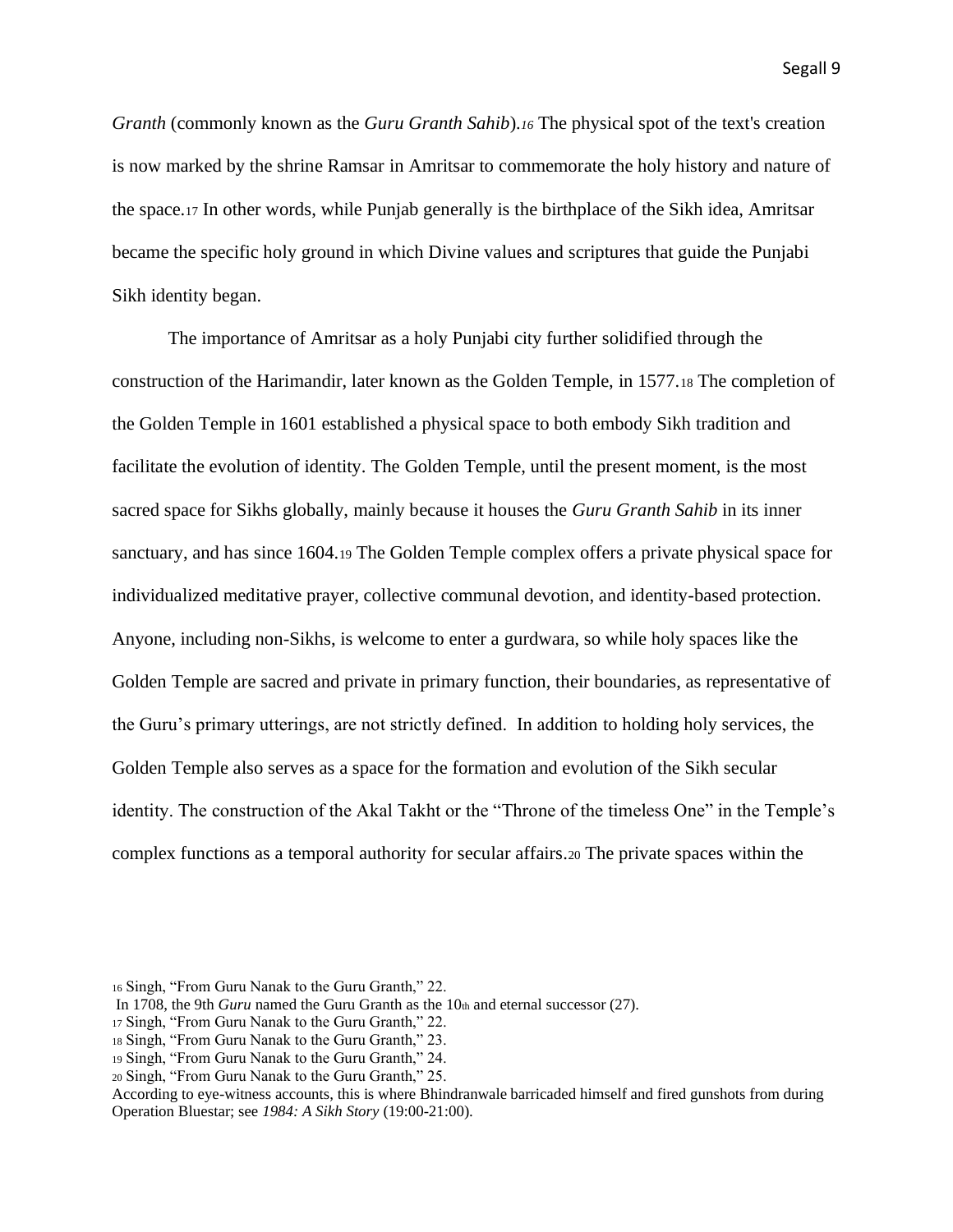Temple, as a larger holy sphere, set a historical-religious framework for targeted violence against the Sikh community throughout its existence.

The building of the Golden Temple and compilation of the *Guru Granth Sahib* coincided with the rising popularity of Sikhism in the region of Punjab; while these actions reflected a peaceful framework, the imposition of violence and fear by outsiders dramatically affected the peaceful tone foundational to Sikhism. As Mughal rulers felt increasingly threatened by the growing Sikh community, they lashed out against Sikh leadership; Emperor Jahangir executed Guru Arjan in 1606.<sup>21</sup> Guru Arjan's execution was an attempt to dismember the strength of the Sikh identity, but the actual effect was simply a change in Sikh identity: "[Guru Arjan's] martyrdom marked the beginnings of the transformation of Sikhism from pacifist reformers to the militant Khalsa."<sup>22</sup> Guru Arjan's death symbolizes the first significant time that the Sikh community experienced unprovoked, faith-based violence in the public sphere. Up until that moment, the roots of Sikh identity rested in equality, Oneness, and poetic worship. Yet, when outsiders imposed violence on the community as a means of disempowerment, Sikh identity began to reshape into a mold influenced by the trauma of exclusion and violence. The Sikh community reacted to the trauma of attacks on religious leadership by institutionalizing a religiously sponsored military structure to protect and defend the Sikh community. They first raised a small army and then built a fortress, the Iron Fort, to protect Amritsar in 1609.<sup>23</sup> The literal barrier constructed to protect a perceived holy and threatened public space highlights the true significance of the region within the context of Sikhism's scriptural roots. These barriers also signify the physical measures that Sikhs have historically felt the need to take to create a

<sup>21</sup> Singh, *Ethnic Conflict in India,*80.

<sup>22</sup> Singh, *Ethnic Conflict in India*, 80.

<sup>23</sup> Singh, "From Guru Nanak to the Guru Granth," 25.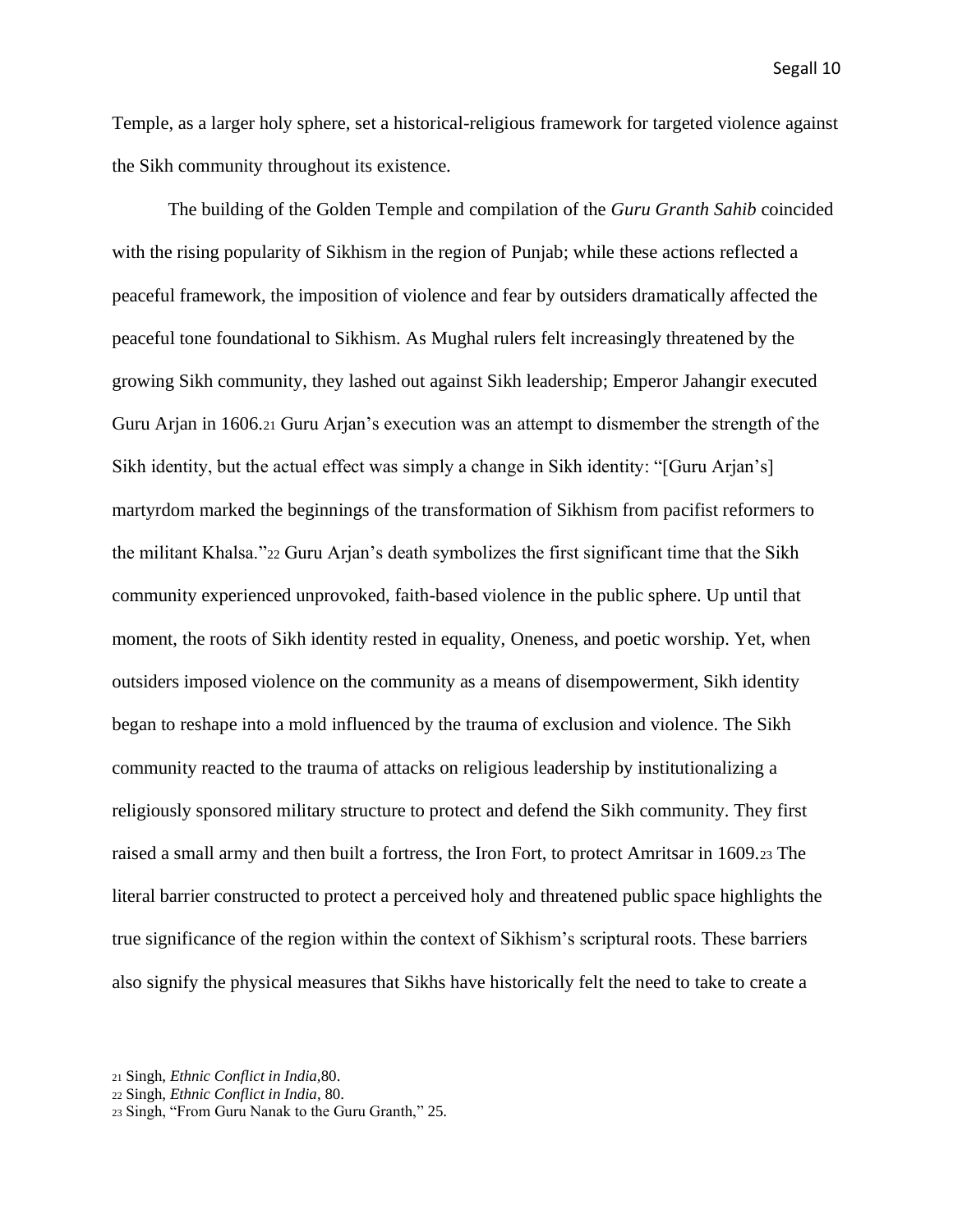sense of safety in public spaces. Yet, these physical and symbolic barriers that the Sikh community was forced to erect are counter-intuitive to the founding principles uttered by Guru Nanak; thus, beyond the trauma of physical violence and marginalization of the Sikh community, much of Sikh trauma must also come from the coercion by outsiders to adapt and change founding principles of the Sikh faith through imposition of fear and violence. The institutionalization of Sikh militarism evolved throughout the 17th century and culminated in the sacred *Order of the Pure,* or the *Khalsa,* in 1699.<sup>24</sup> The importance of militarism and protection, as related to continued acts of outsider violence, is codified in the *Guru Granth Sahib* under the section of *Ardas*.

The *Ardas* prayer is an 18th-century addition that may be read by any person capable of reading the *Guru Granth Sahib* as the congregation joins in at intervals; the prayer is read standing, potentially to parallel the sense of strength and autonomy that the *Ardas* strives to assert.25 The text vividly, and at times graphically, acknowledges and martyrizes violence imposed on Sikh devotees for merely practicing their faith:

"The Sikh men and women who gave their heads for their religion,//Whose limbs were cut off one by one,//Who were scalped, broken on the wheel, and sawn in pieces,//Who sacrificed their lives to serve the gurudwaras,//Their faith triumphed."<sup>26</sup>

These lines speak to the historical trauma of physical violence imposed on Sikh people in the public multi-faith sphere. The text also connects social discrimination against Sikhs to traumatic acts of violence against them. Not only are community members physically harmed, but their

<sup>24</sup> Singh, "From Guru Nanak to the Guru Granth," 25.

For more information on the Khalsa please see the following source

Hew McLeod, "The Five Ks of the Khalsa Sikhs," *Journal of the American Oriental Society* 128, no. 2 (2008): 325- 31, www.jstor.org/stable/25608364.

<sup>25</sup> Nikky Guninder Kaur Singh, trans. "Verses of the Sikh Gurus: Ardas." In *The Name of My Beloved: Verses of the Sikh Gurus* (New York: HarperCollins Publishers, 1995), 131.

<sup>26</sup> Singh, trans. "Verses of the Sikh Gurus: Ardas," 133-34.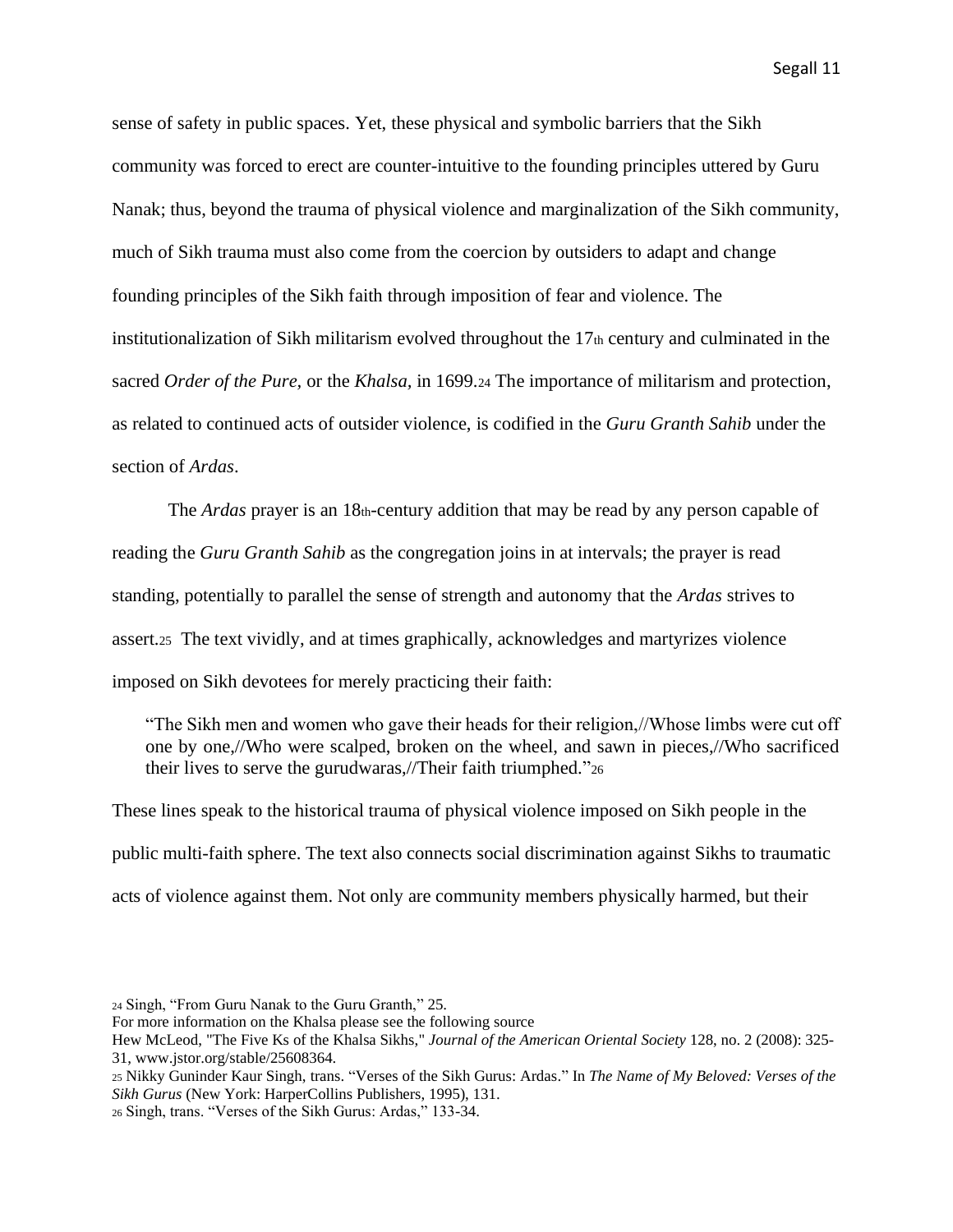duty in the private sphere to serve a Divine cause, by practicing their faith in the gurdwara27, is subsequently also damaged. Beyond the literal significance of the text, the *Ardas* exists within the *Guru Granth Sahib*, which, for the last 400 years, has rested in the ultimate gurdwara, the Golden Temple.<sup>28</sup> The inclusion of this prayer in the most sacred text of the Sikh faith that is housed in a holy space in Amritsar highlights an awareness by the innovators of Sikh tradition of the role that trauma plays in the evolving Sikh identity.

Sect. 1.3 Sikhs in Partition and the Evolving Punjabi State:

It is impossible to effectively speak to identity and violence in contemporary India without recognizing the widespread destruction and fatalities resulting from the 1947 Partition. Violence against and marginalization of Sikh people in Punjab are consistent throughout the existence of the community. In the centuries following Sikh institutionalization, trauma from the times of the mortal Gurus remained fundamental to the collective Sikh identity. However, the 20th century, and 1984 specifically, became major turning points in the understanding of traumatic memory and how this memory forges contemporary Punjabi Sikh identity. The Partition of modern-day India, Pakistan, and, eventually, Bangladesh resulted in a diaspora that forced approximately 8.6 million people to abandon their homes and left more than 300,000 people dead.<sup>29</sup> The region of Punjab was, quite literally, split down the middle, to form states within modern-day India and Pakistan, which represents another instance of outside parties forcing Sikhs to transgress their foundational principle of dissolute boundaries. Prior to Partition, Sikhs were the smallest of the three major religious communities in Punjab (at only 13%), but when Punjab divided, almost all of the Hindu and Sikh populations moved from the western

<sup>27</sup> Gurudwara and gurdwara are both accepted spellings and are often used interchangeably.

<sup>28</sup> Singh, "From Guru Nanak to the Guru Granth," 24.

<sup>29</sup> Singh, *Ethnic Conflict in India,* 89.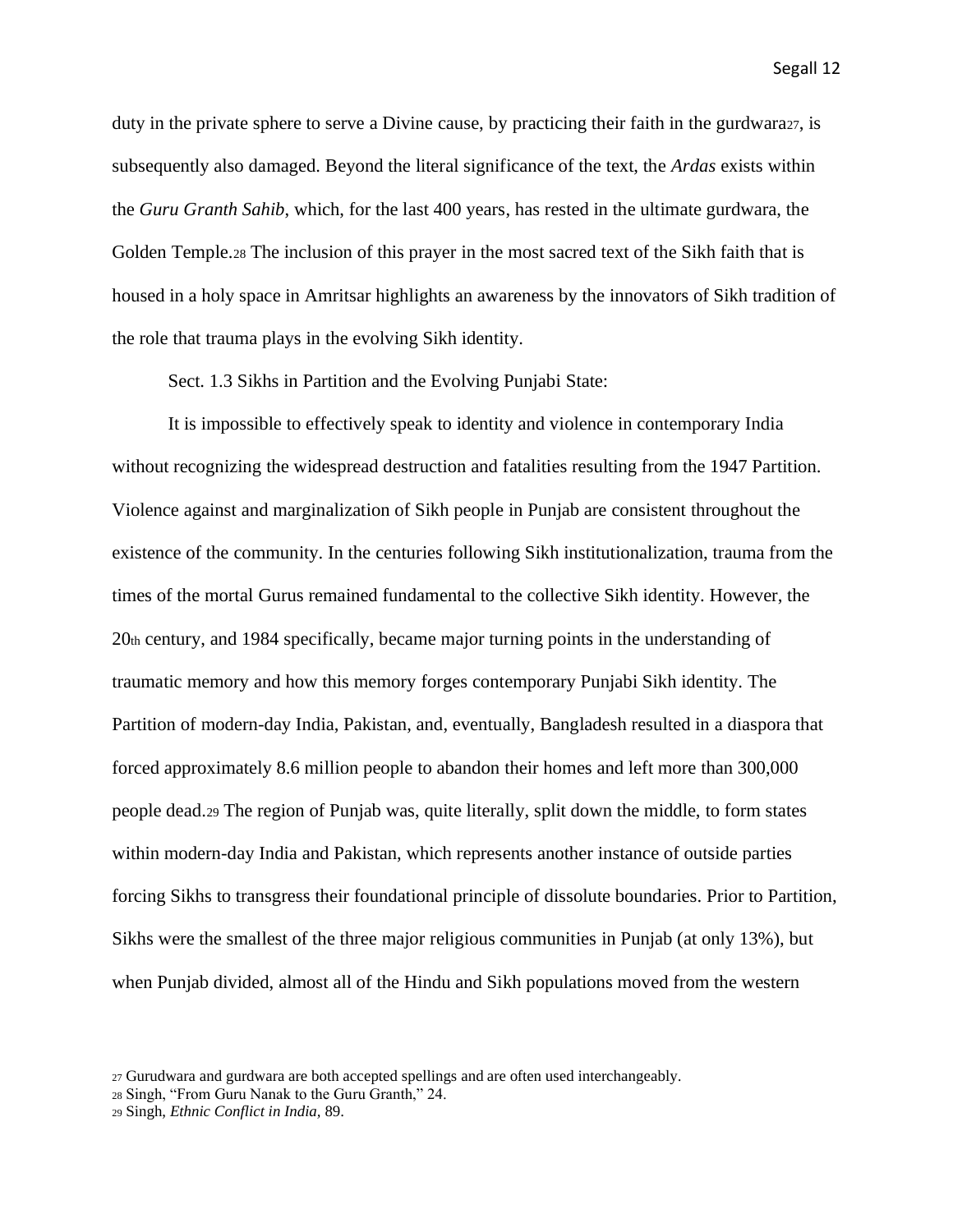Pakistani side to the eastern Indian side.<sup>30</sup> The ethnic cleansing of Partition and shift in demographics of the region created a new socio-political context. Since its birth, the Sikh community has been subject to the dominating powers of Muslims and Hindus who possessed some claim over the region. Yet, as the physical borders shifted and Hindus began to identify with a more Hindu-nationalist identity, Sikhs were finally able to claim tangible socio-political roots in Punjab that previously only existed through religious symbolism.31 Still, one must acknowledge the consistent narrative of a Muslim-majority Pakistan and a Hindu-majority India that consistently oppresses their Sikh communities, leading to an even deeper attachment within the Sikh community to the region of Punjab.<sup>32</sup>

One of the main reasons that Sikhs have been able to become a dominant demographic in Punjab is that, in the aftermath of Partition, Punjabi Hindu nationalists rallied for Punjabi Hindus to speak Hindi (rather than Punjabi). The grounds for these efforts were to create a Hindu nationalist identity: "In an atmosphere of communal polarization and divisions, the Hindu Punjabi elite chose to identify itself with the new nation-state of India, foregrounding its nationalist identity with the regional and cultural moorings of Punjab." <sup>33</sup> The shift of demographics in Punjab sanctified the Punjabi language and territory in a new way for Sikhs; they reclaimed this newly found space by advocating for the *Punjabi Suba*, an official Punjabispeaking province.<sup>34</sup> After much resistance from the government, for fear of giving power and

<sup>30</sup> Jodhka, "Sikhs in Contemporary Times," 3.

<sup>31</sup> For resources on the Partition of 1947, see the following:

Anindya Raychaudhuri, *Narrating South Asian partition: Oral History, Literature, Cinema* (New York: Oxford University Press, 2019).

Churnjeet Mahn and Anne Murphy, editors. *Partition and the Practice of Memory* (Cham, Switzerland: Springer International Publishing, 2018).

Pippa Virdee, *From the Ashes of 1947: Reimagining Punjab* (Cambridge: Cambridge University Press, 2018). Yasmin Khan, *The Great Partition: the making of India and Pakistan* (New Haven: Yale University Press, 2017). <sup>32</sup> I would like to thank Professor Emilia Bachrach for highlighting this necessary and thoughtful point. <sup>33</sup>Jodhka, "Sikhs in Contemporary Times," 3.

<sup>34</sup> Singh, *Ethnic Conflict in India*, 90.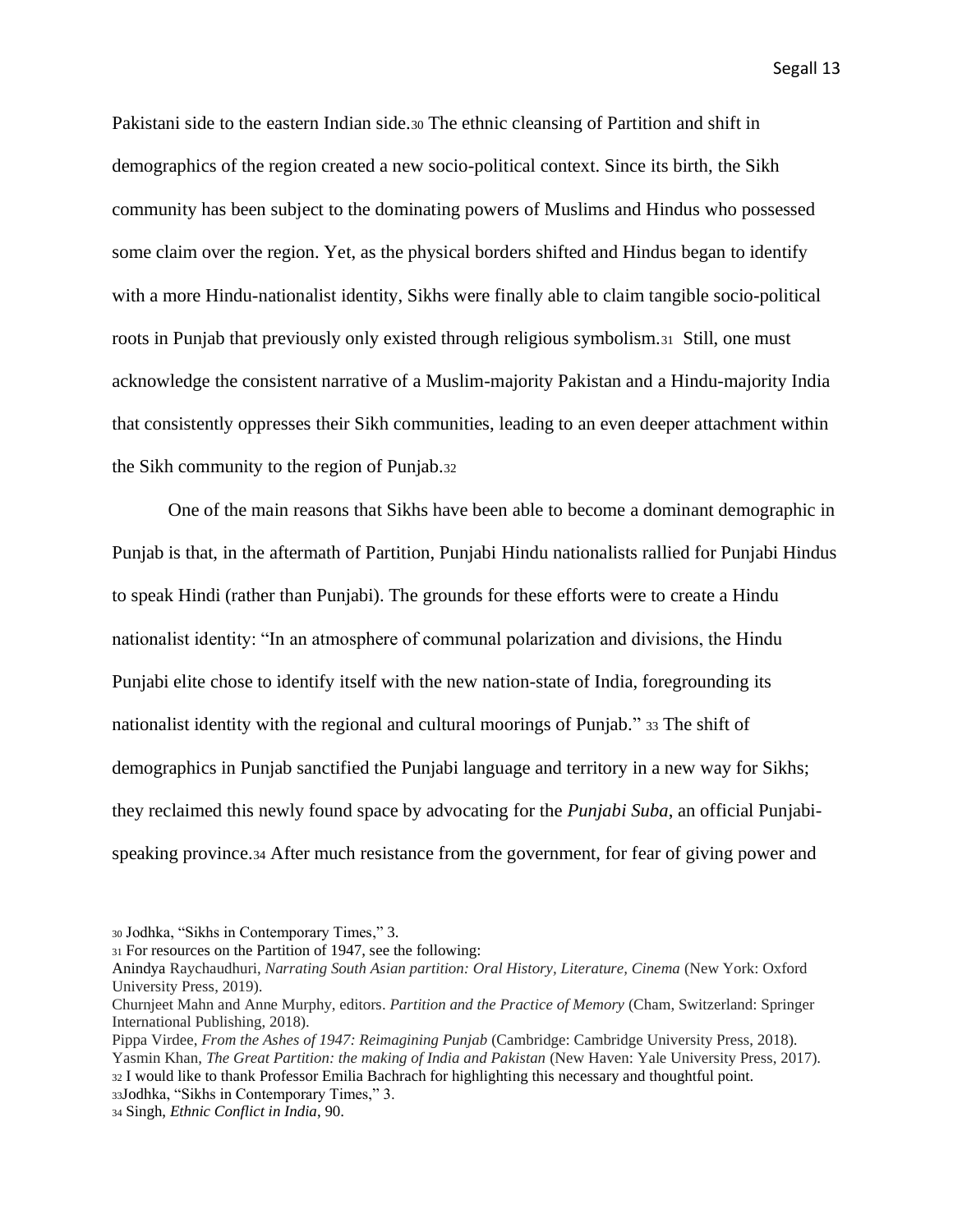autonomy to a Sikh state, the Punjab Reorganization Act (1966) came into effect in 1966; Sikhs 'earned' this right through their demonstrated loyalty and "patriotism" during the Indo-Pakistan war.<sup>35</sup> One might also draw a parallel between the necessity for Sikhs to "earn" their right to place roots in a specific place and the battle to establish legitimacy of faith in comparison to older Hindu and Muslim peers. Perhaps this is one of the first real moments of success in which the Sikh community experienced recognition as a formal identity worthy of space and autonomy despite other forms of continued marginalization. The redrawing of Punjab's borders excluded Hindi-speaking territories, thus allowing for the Sikh population to become a majority in the state. While in 1931, Sikhs were 13% of the general Punjab population, by 1971, Sikhs made up 60%.<sup>36</sup>

#### Sect 1.4 Conclusion:

By the latter half of the 20th century, leading up to 1984, the Sikh community made enormous strides in attaining legitimization of their identity within Punjab. They were able to become the majority population in the area where their faith was founded, codified, and institutionalized. The Sikh community achieved the ability to live in a public sphere where their most intimate and private spheres, the Golden Temple and the scriptures that it protects, were built and maintained. Despite these successes, memories of marginalization persisted within the undertones of Sikh identity in tangible and symbolic ways: the walls of the Temple, the lines of the *Guru Granth Sahib*, the collective memory of persecution, and the rise of militaristic voices that invoked the language of *Ardas*. The events that would occur in 1984 would harken back to

<sup>35</sup> Singh, *Ethnic Conflict in India*, 91.

<sup>36</sup> Jodhka, "Sikhs in Contemporary Times," 3.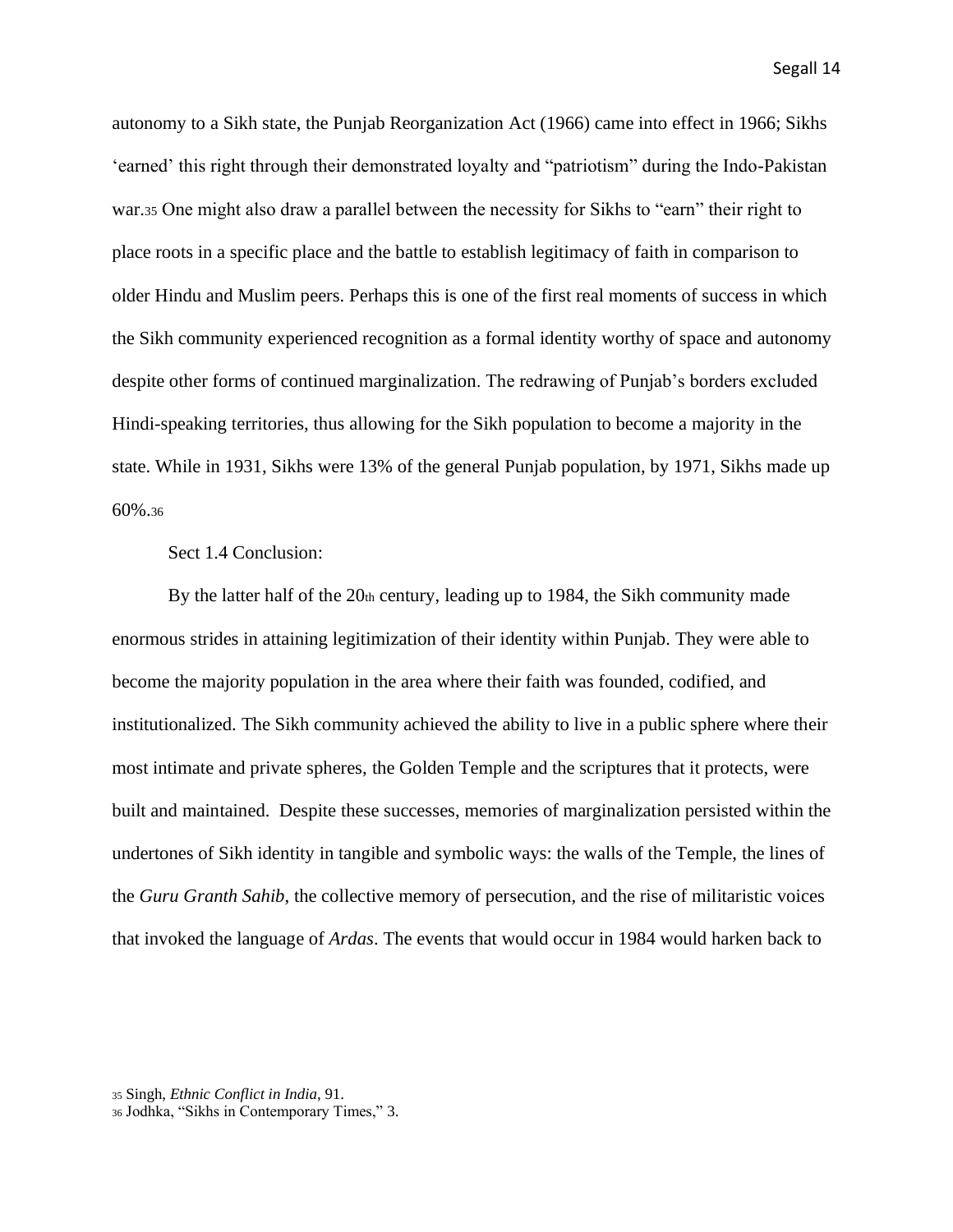the trauma of perceived unprovoked attack on sacred Sikh land and identity, thus creating the context for the most influential turning point in contemporary Punjabi Sikh identity.<sup>37</sup>

#### **Section 2 Punjabi Political Sphere and Khalistan: Buildup to and aftermath of 1984**

Section 2.1 Introduction:

The 20th century was a period of dramatic change and challenge for the newfound states of India and Pakistan as they navigated the end of a colonial era and the beginning of statehood as independent polities. As previously discussed, Punjab was dramatically affected demographically, religiously, politically and socially by the Partition of 1947. Yet, the years after Partition proved to be continuously challenging as the region struggled to redefine its cultural and political identity. The newfound majority of Punjabi Sikhs sought leadership and unity; many found that voice in Jarnail Singh Bhindranwale, a fundamentalist Punjabi Sikh preacher.

In order to have any well-rounded and ethically informed conversation about contemporary Punjabi Sikh identity formation, one must directly acknowledge the messy ideological atmosphere that gave rise to a figure like Bhindranwale: "Dissatisfaction with economic, social, and political conditions found a voice in the late 1970's in a charismatic Sikh preacher, Jarnail Singh Bhindranwale, who was able to articulate these grievances as discrimination against Sikhs and the intentional undermining of Sikh identity."<sup>38</sup> Yet, Bhindranwale's rise was, in large part, a product of political parties' attempt to manipulate vulnerable Punjabi Sikh communities. This section will provide preliminary background

<sup>37</sup> While Section 1 seeks to provide information on Sikhism and Sikh identity as a whole, the discussion of identity formation in relationship to 1984 in the rest of this capstone focuses specifically on Punjabi Sikh identity (rather than making hyper-generalizations that include diasporic Sikh communities).

<sup>38</sup>Virginia Van Dyke, "The Khalistan Movement in Punjab, India and the Post-Militancy Era: Structural Change and New Political Compulsions," *Asian Survey* XLIX, No. 6, (November/December 2009), 980.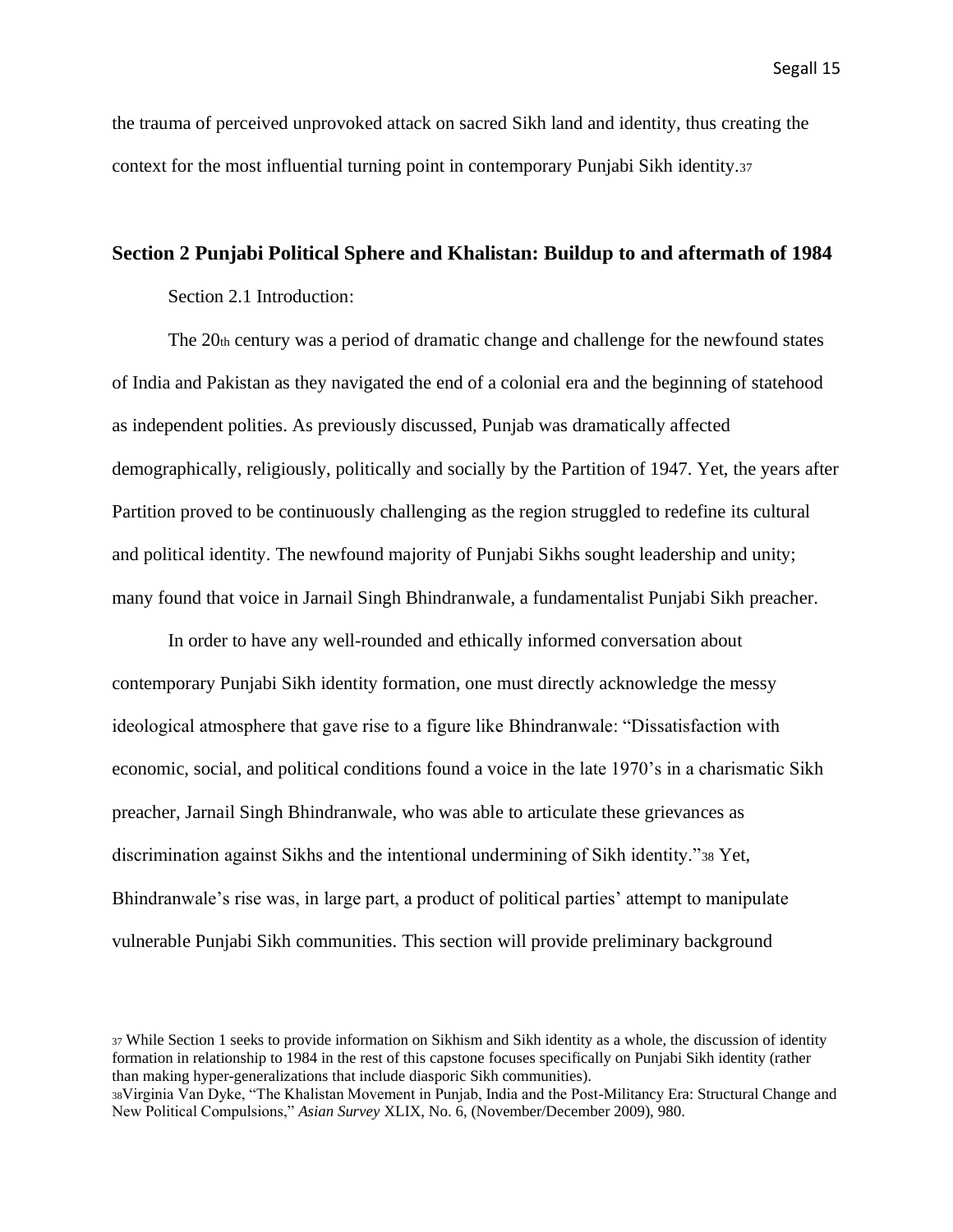regarding the ideological influences on 1984 by naming and unpacking pertinent political parties and actors, the rise of Jarnail Singh Bhindranwale and the call to a sovereign Sikh state, Khalistan.

Section 2.2 Defining Political Parties and Actors:

The political and religious atmosphere of Punjabi Sikh communities and the broader state of Punjab are inextricably connected and deeply complex. For Western readers like myself, it can be difficult to fully grasp the political structure of the contemporary Indian democracy, because it does not entirely reflect a traditional U.S. two-party or European parliamentary system. Instead, the subcontinent has its own unique and deeply complex system that is reflective of its ancient roots and drastically changing borders. For the purpose of this capstone, one must name and define the main political actors that influenced the buildup to and aftermath of Operation Bluestar and the Delhi Riots. Within the state of Punjab, the main two relevant political parties at the time were the Congress Party and the Akali Dal. The Congress Party represented much of the central Indian government, and during the 1970s and early 80s was led by Prime Minister Indira Gandhi, a controversial and central figure in the confrontations of 1984.<sup>39</sup> The opposing group within Punjab was the Akali Dal, a Sikh group that advocated for Punjabi autonomy, which Congress feared would equate to a Sikh-led succession.<sup>40</sup>

Even within the Sikh community, ideological and religious groups have struggled to find correct balances of control over Sikh secular and religious matters. The political party, the Akali Dal, was born in the 1920s at the same time as another Sikh ideological group call the Shiromani Gurdwara Parbandhak Committee (SGPC), an elected "religious parliament of the Sikhs."<sup>41</sup> The

*Commonwealth & Comparative* Politics 51, No.1, (2014) 61-62.

<sup>40</sup> Singh, "Class, Nation and Religion," 61-62.

<sup>39</sup> Pritam Singh, "Class, Nation and Religion: Changing Nature of Akali Dal Politics in Punjab, India,"

<sup>41</sup> Van Dyke, "The Khalistan Movement in Punjab, India and the Post-Militancy Era," 988.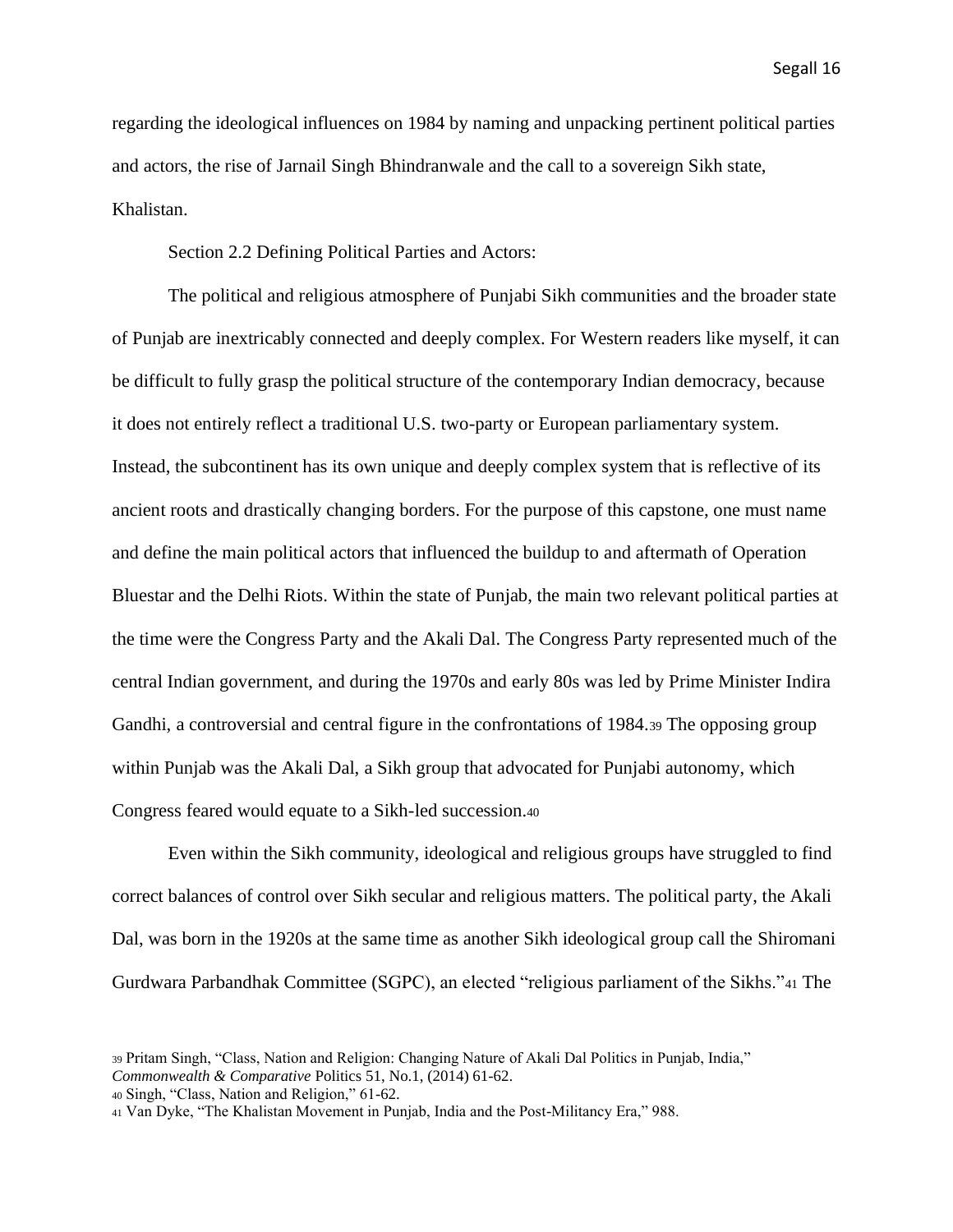simultaneous rise of these organizations reflected some Punjabi Sikhs' desire to shift control of Sikh *gurdwaras*, Sikh houses of worship, away from private parties and non-Akali figures and into the hands of the Punjabi Sikh community.<sup>42</sup> Five of the gurdwaras that the Akali Dal and SGPC controlled are given the special status of *Takhts*, because of their association with five separate Gurus. <sup>43</sup> Takhts function as a physical space within a holy, often private space, to centralize and articulate spiritual and temporal instruction.<sup>44</sup> The most important Takht to the Sikh community is the Akal Takht, which is housed in the Golden Temple.<sup>45</sup> Originally the Akal Takht was used as a platform for the sixth Guru to hold court to demonstrate temporal and spiritual power, but over time, and as Sikhs migrated across Punjab and beyond, the Akal Takht became a designated space for Sikhs to meet and unify.<sup>46</sup> The Akal Takht's function and flexibility meshes secular and religious identity for Punjabi Sikhs; these broader functions imply that private and holy spaces for Sikhs, even within sites as sacred as the Golden Temple, can serve a public purpose to unify a broader ethnic Sikh community. Thus, whoever controls this space within the Temple complex, supposedly assumes a major role of authority in the Punjabi Sikh identity. When Bhindranwale and the central Indian government went to battle in this physical space during Operation Bluestar, they represented forces of opposition, battling for authority over contemporary Punjabi Sikh identity. Bhindranwale and his followers represented the militaristic departure of Khalsa religious identity, as expressed in *Ardas,* while the Indian state embodied an ideological nationalism of Congress Party actors who represented the

<sup>42</sup> Van Dyke, "The Khalistan Movement in Punjab, India and the Post-Militancy Era," 988.

<sup>43</sup> Translates to "thrones."

<sup>44</sup> "Five Takhats of Sikhism," [https://www.goldentempleamritsar.org/top-religions-of-the-world/sikhism/five](https://www.goldentempleamritsar.org/top-religions-of-the-world/sikhism/five-takhts/)[takhts/.](https://www.goldentempleamritsar.org/top-religions-of-the-world/sikhism/five-takhts/)

<sup>45</sup> Van Dyke, "The Khalistan Movement in Punjab, India and the Post-Militancy Era," 988-9.

<sup>46</sup> Van Dyke, "The Khalistan Movement in Punjab, India and the Post-Militancy Era," 988-9.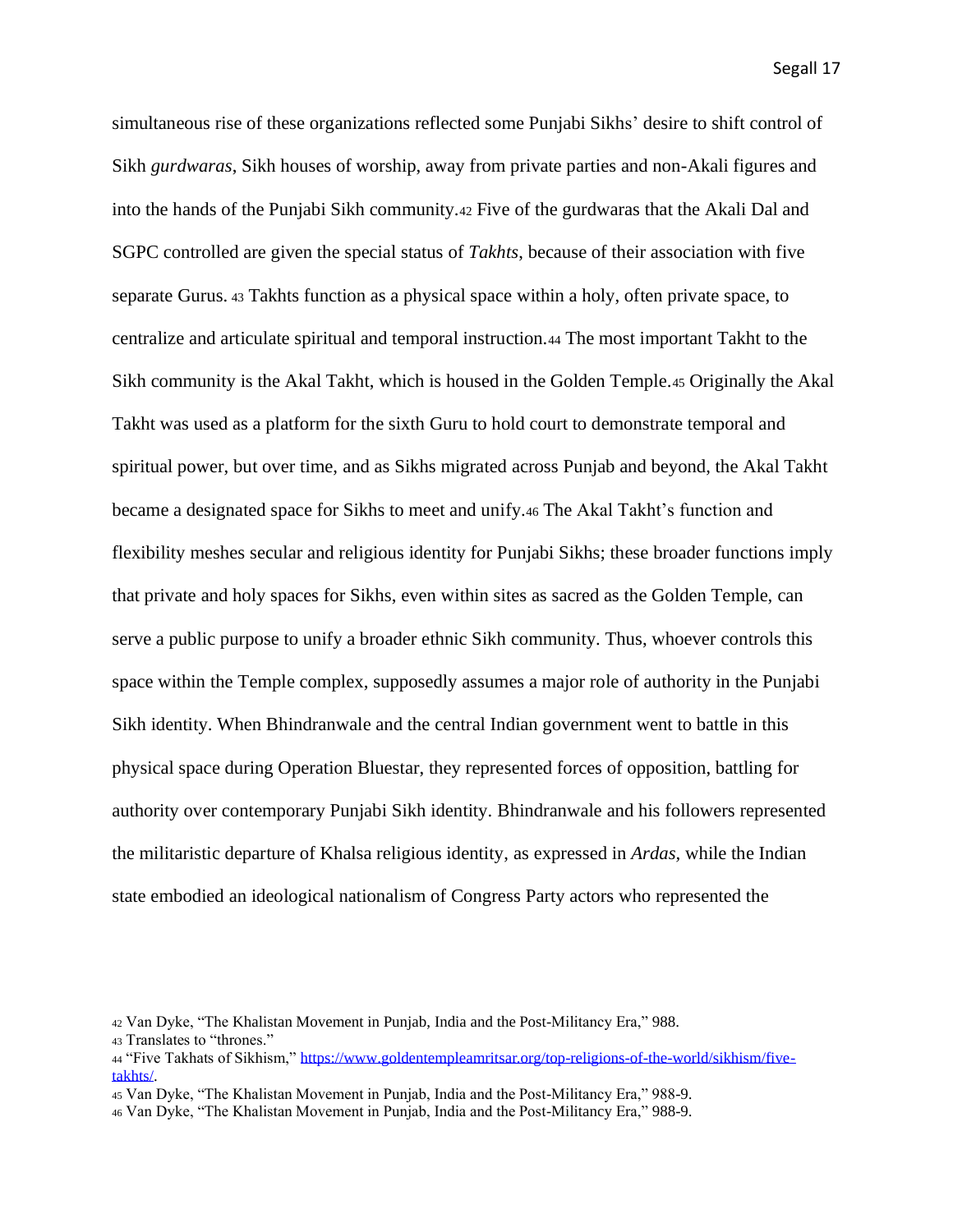historical oppressor from which the Khalsa arose, all of which depart from the initial utterings of the Guru.

Section 2.3 The Rise of Bhindranwale:

Jarnail Singh Bhindranwale and his fundamentalist ideals play a major role in the traumas of Punjabi Sikhs and in the way outsiders impose labels of identity on the Punjabi Sikh community. Bhindranwale was born in Punjab during the Partition of 1947 and was raised within a Taksal, a Sikh seminary; by age 30, he became head of that Taksal.<sup>47</sup> Bhindranwale embodied the Sikh Punjabi struggle in the post-Partition world. As the Green Revolution rapidly industrialized the agricultural and economic landscape of Punjab and young people sought employment and a unified identity, Bhindranwale turned to Sikh orthodox revivalism,<sup>48</sup> teaching the "correct" path of devotion.<sup>49</sup>

Bhindranwale preached apocalyptic-style sermons about the fate of Sikhism; he saw the

future of Sikhism at risk because of an internal lack of orthopraxy and external discrimination

For more information about *Amrit Sanskar* and the traditional symbols and diasporic issues of Sikhism please see the following:

"The 5 K's," *The Sikh Society of Minnesota*,

[https://religionsmn.carleton.edu/exhibits/show/sikhgurdwara/sikhsocietymn/sikhismbackground/sikhks.](https://religionsmn.carleton.edu/exhibits/show/sikhgurdwara/sikhsocietymn/sikhismbackground/sikhks)

Bhupinder Singh, "The Five Symbols of Sikhism," *Sikh Formation* 10, no. 1 (2014): 105-172.

<sup>49</sup> For more information on the Green Revolution and its effect on the Punjabi Sikh community see: Shinder Purewal, *Sikh Ethnonationalism and the Political Economy of Punjab*, (New Delhi; New York: Oxford University Press, 2000).

<sup>47</sup> *1984: A Sikh Story*, Mayo, dir.

<sup>48</sup> This term refers to Sikhs who have undergone *Amrit Sanskar* (a process similar to baptism). Sikhs who have undergone this religious ritual follow the 5 Ks more rigidly than some other Sikh communities, particularly through the observance of Kesh (uncut hair), meaning devotees who do not cut their hair, wear turbans, etc. (Sikh Society of Minnesota).

Dipankar Gupta, "The Context of Ethnicity: Sikh Identity in a Comparative Perspective," (Delhi; New York: Oxford University Press, 1996).

Murray J Leaf, *Song of Hope: The Green Revolution in a Panjab Village*, (New Brunswick: Rutgers University Press, 1984).

Hamish Telford, "The Political Economy of Punjab: Creating Space for Sikh Militancy," *Asian Survey* 32, no. 11 (November 1992): 975.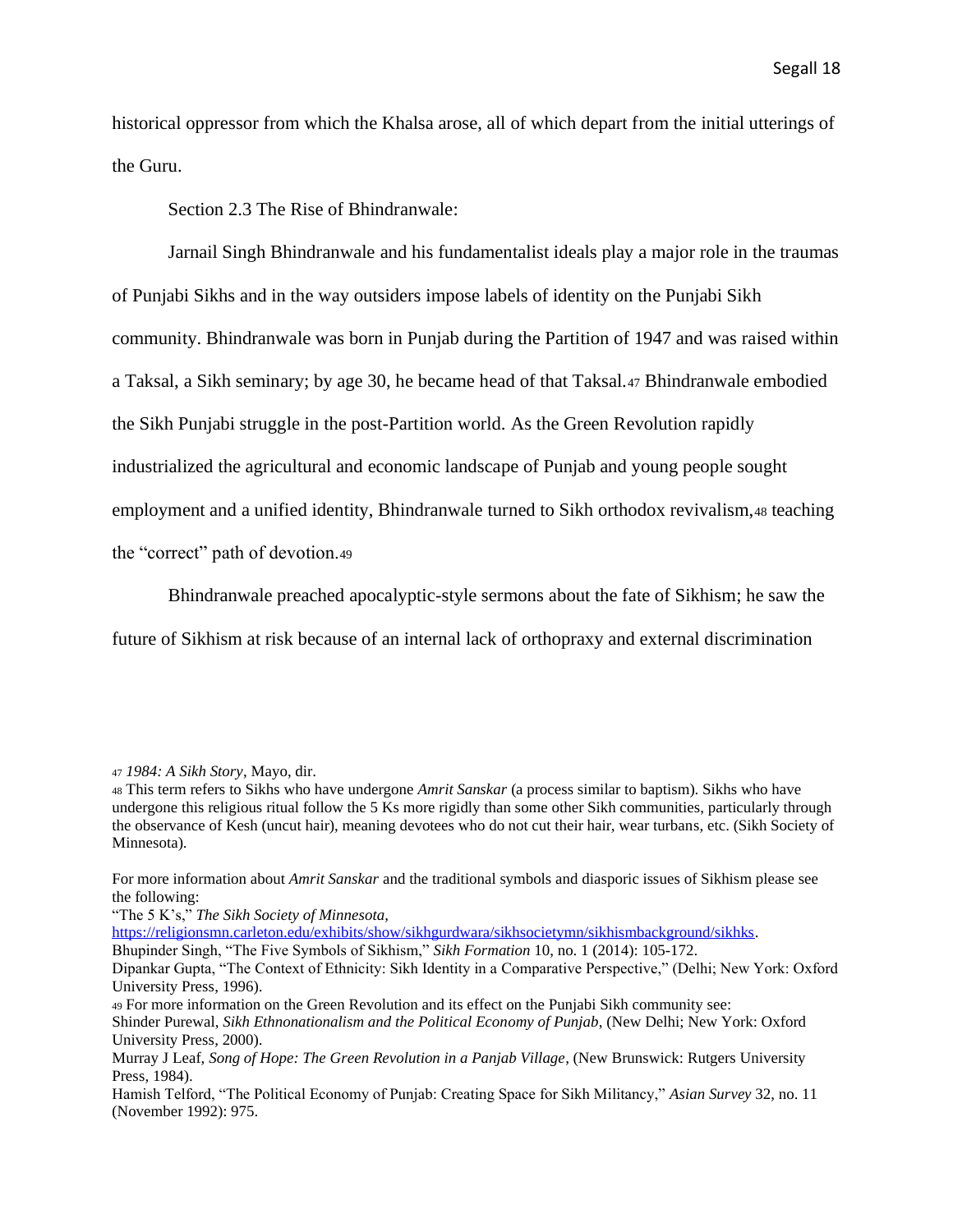and manipulation of the community by outsiders.<sup>50</sup> Internally, he preached that followers needed to practice Khalsa rituals, as opposed to other sects of Sikhism such as the rituals of the Nirankaris; he also blamed the well-to-do Akali leaders; externally, he found fault in Hindus who were "trying to enslave" the Sikh community.<sup>51</sup> In 1978, a violent confrontation between the orthodox Punjabi Sikhs and the Nirankaris, a sect of Sikhism, left 16 dead, which "skillfully fused the internal and external threats of which he spoke."52

After the 1978 incident, along with continued violence between Punjabi Sikh and Hindu communities in the early 1980's, Bhindranwale's "Back to Sikh Basics" campaign collected a massive following. He drew on sources outside of electoral channels for political power that proved to be more effective than either ideological party's strategies to cultivate support amongst Sikhs in the region: "he drew on his personal charisma, the Dam Dami Taksal (a 'mint' or Sikh seminary), and the coterminous creation of new institutions that supported him."53 Bhindranwale became the living embodiment of the divine and a representative of the private sphere and holy prayer within the public sphere of Punjab. Devotees in Amritsar began to leave offerings at his feet instead of at the Golden Temple, implying that Bhindranwale was appropriating a divine image, which is supposedly reserved for the eternal Guru Granth Sahib.<sup>54</sup> The continued growth in his following prompted attention from the Congress Party, who saw Bhindranwale as a mechanism for Sikh control.<sup>55</sup> Congress perceived Bhindranwale as key to convert Sikhs away the Akali Dal party and thus offered the radical religious leader power in exchange for public alliance with the party: "...what congress was telling him was 'you come along with us and we'll

<sup>50</sup> Hamish Telford, "The Political Economy of Punjab: Creating Space for Sikh Militancy," *Asian Survey* 32, no. 11 (November 1992): 975.

<sup>51</sup> Telford, "The Political Economy of Punjab: Creating Space for Sikh Militancy," 975.

<sup>52</sup> Telford, "The Political Economy of Punjab: Creating Space for Sikh Militancy," 975.

<sup>53</sup> Van Dyke, "The Khalistan Movement in Punjab, India and the Post-Militancy Era," 985.

<sup>54</sup>*1984: A Sikh Story*, Mayo, ~16:50.

<sup>55</sup> *1984: A Sikh Story,* Mayo, ~10:25.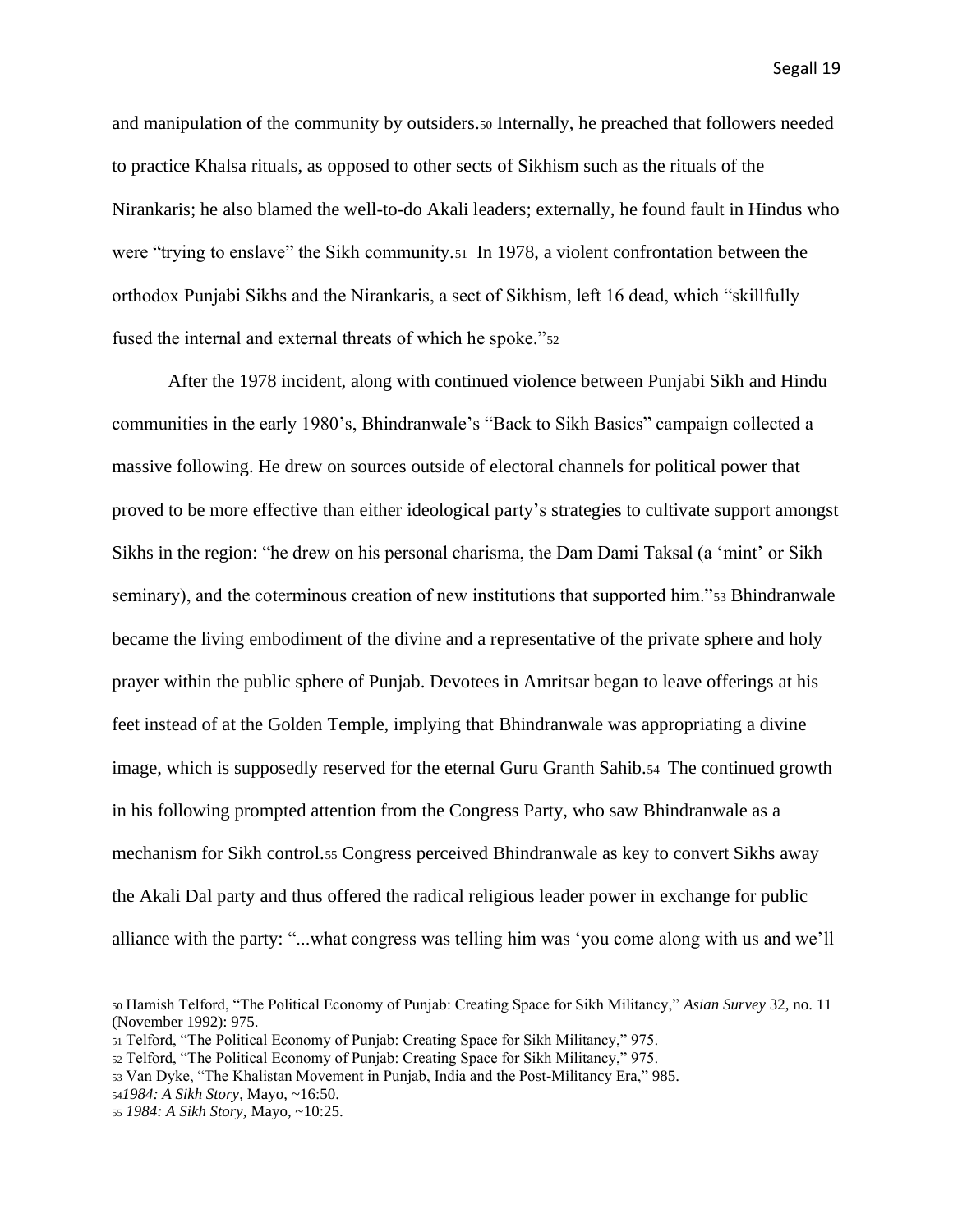make you the rulers of Punjab, in effect really."<sup>56</sup> The central government, controlled by Indira Gandhi and the Congress Party would help facilitate the dissemination of Bhindranwale's message through financial support and by criminal protection; for example, in 1982, Bhindranwale was implicated on two counts of murder of prominent public figures, but was protected by the central government.<sup>57</sup> However, Bhindranwale would not remain loyal to one party, despite being quietly assisted by the central government in the very public acquittal of murder charges.

Bhindranwale, who likely understood and embraced the power of his position, manipulated political actors of Punjab who sought his allegiance as an "in" with the Punjabi Sikh community. In 1982, Bhindranwale demonstrated his lack of loyalty to the Congress Party when he led a movement against the central government's policies, which earned him backing from the Akali Dal.<sup>58</sup> Some scholars argue that "Bhindranwale had three sponsors in succession: Congress, parts of the Akali Dal, and then Pakistan," which supposedly promised military support in a "showdown with Indian forces over establishing Khalistan."<sup>59</sup> This "showdown" would manifest a year after Bhindranwale transferred his headquarters to the Akal Takht in the Golden Temple complex in 1983. As previously mentioned, occupation and ownership of the Akal Takht directly relates to both the religious associations of the sixth guru and the temporal authority housed in a space within a larger complex of worship. Bhindranwale's assertion of authority by occupying the Akal Takht, which at this point was deemed a Sikh community space within Punjab, appeared too threatening in the eyes of his former allies within the central government; Indian troops attempted to remove this threat by force from the Golden Temple

<sup>56</sup>*1984: A Sikh Story*, Mayo, ~10:54.

<sup>57</sup> Van Dyke, "The Khalistan Movement in Punjab, India and the Post-Militancy Era," 985.

<sup>58</sup> Van Dyke, "The Khalistan Movement in Punjab, India and the Post-Militancy Era," 985.

<sup>59</sup> Van Dyke, "The Khalistan Movement in Punjab, India and the Post-Militancy Era," 985.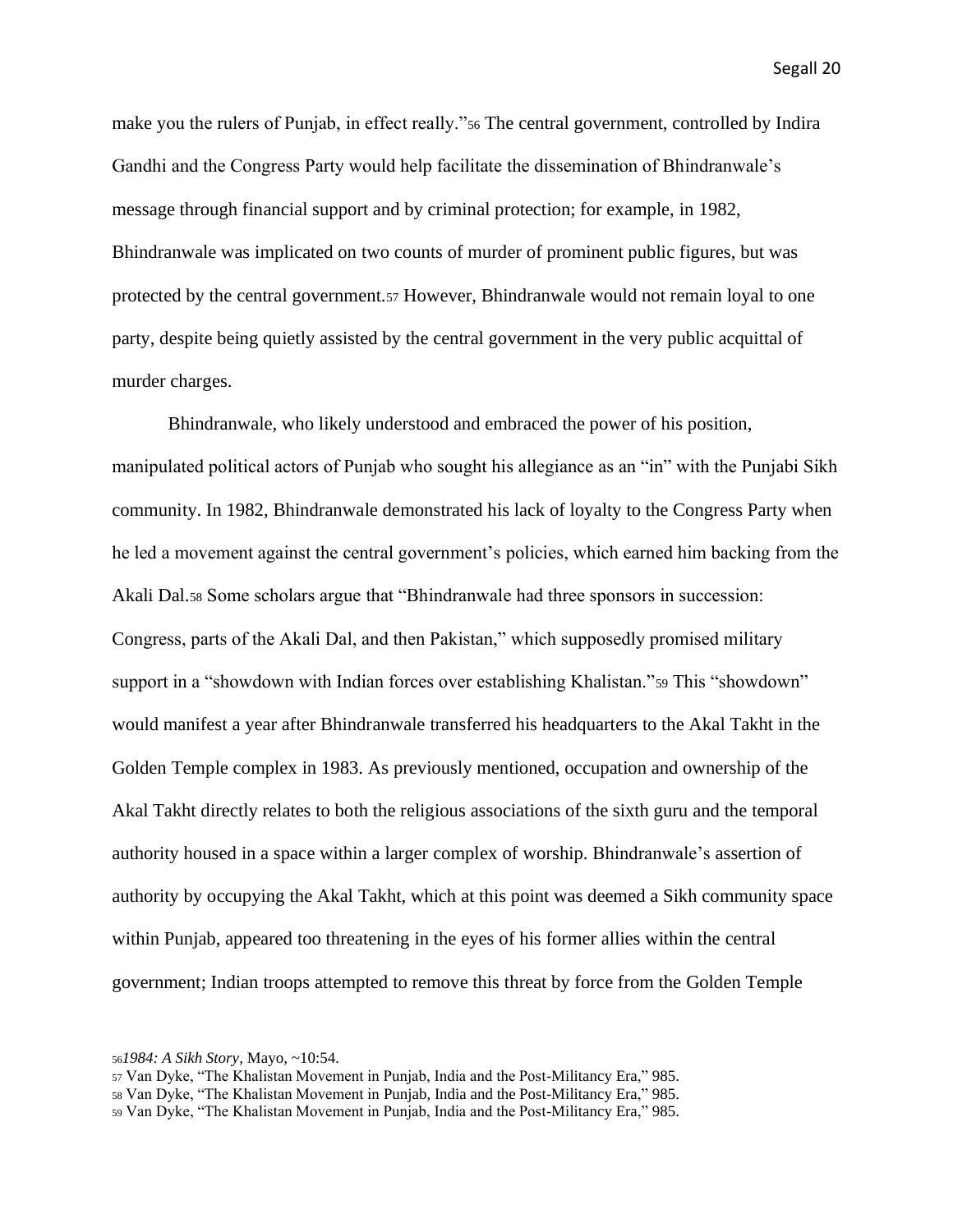complex on June 1, 1984. While Bhindranwale died in this confrontation known as Operation Bluestar, his leadership, established following and subsequent infamy played a major role in exposing Sikh vulnerabilities and explains a large part of the inaccurate representation of Punjabi Sikh identity as militaristic or functionally non-existent.

Section 2.4 The Call to Khalistan:

While one must gain an understanding of the definition of Khalistan and the role it has played for the Sikh community globally, this exclusive approach is insufficient in understanding the modern Punjabi Sikh identity.<sup>60</sup> Contrary to popular discourse, the rise in the concept of "Khalistan", or a sovereign Sikh homeland, gained little traction in the public sphere until the aftermath of violence in 1984. At the height of Punjabi Sikh militant violence in the mid-1980s, members tended to be young, unemployed Jat,<sup>61</sup> Sikh men who acted out a show of masculinity or necessity for money; a study found that only 5% of members explicitly joined militant groups to fight for Khalistan.<sup>62</sup> The manifesto of the movement, *The Declaration Document of Khalistan*, wasn't even published until April 29, 1986. This document proposed a necessity for a sovereign Sikh state and gave a "secular shape to the distinct value system and historical tradition of the Sikhs in light of the growing mobilisation of Hindu revivalism within the Indian

<sup>60</sup> Much of the decrease in militant activity and public discourse about Khalistan was a direct result of harsh state policing under Punjab Director-General of Police K.P.S. Gill. His leadership and government interference in splintering militant groups throughout Punjab led to exhaustion amongst the rural population with violence under militancy. In reality, the majority of movements for a sovereign Khalistan have been created and sustained by diasporic Sikhs within Western states such as the UK, Canada and the United States.

See Tatla for more information on this.

<sup>61</sup> "Jat" refers to a rural caste within the region of Punjab that includes both Sikhs and Hindus. While the religious tenets of Sikhism reject the boundaries of caste systems, the social construction of caste is deeply ingrained into the culture of the region and has a complex relationship with the Sikh community.

For more information about Jat Sikhs and Sikhs' relationship to the caste system in Punjab please see the following resources:

Ravinder Kaur, "Jat Sikhs: A Question of Identity," *Contributions to Indian Sociology* (1986). Ronki Ram, "Social Exclusion, Resistance and Deras: Exploring the Myth of Casteless Sikh Society in Punjab," *Economic and Political Weekly* 42, no. 40 (October 2007): 4066-4074.

<sup>62</sup> Van Dyke, "The Khalistan Movement in Punjab, India and the Post-Militancy Era," 990.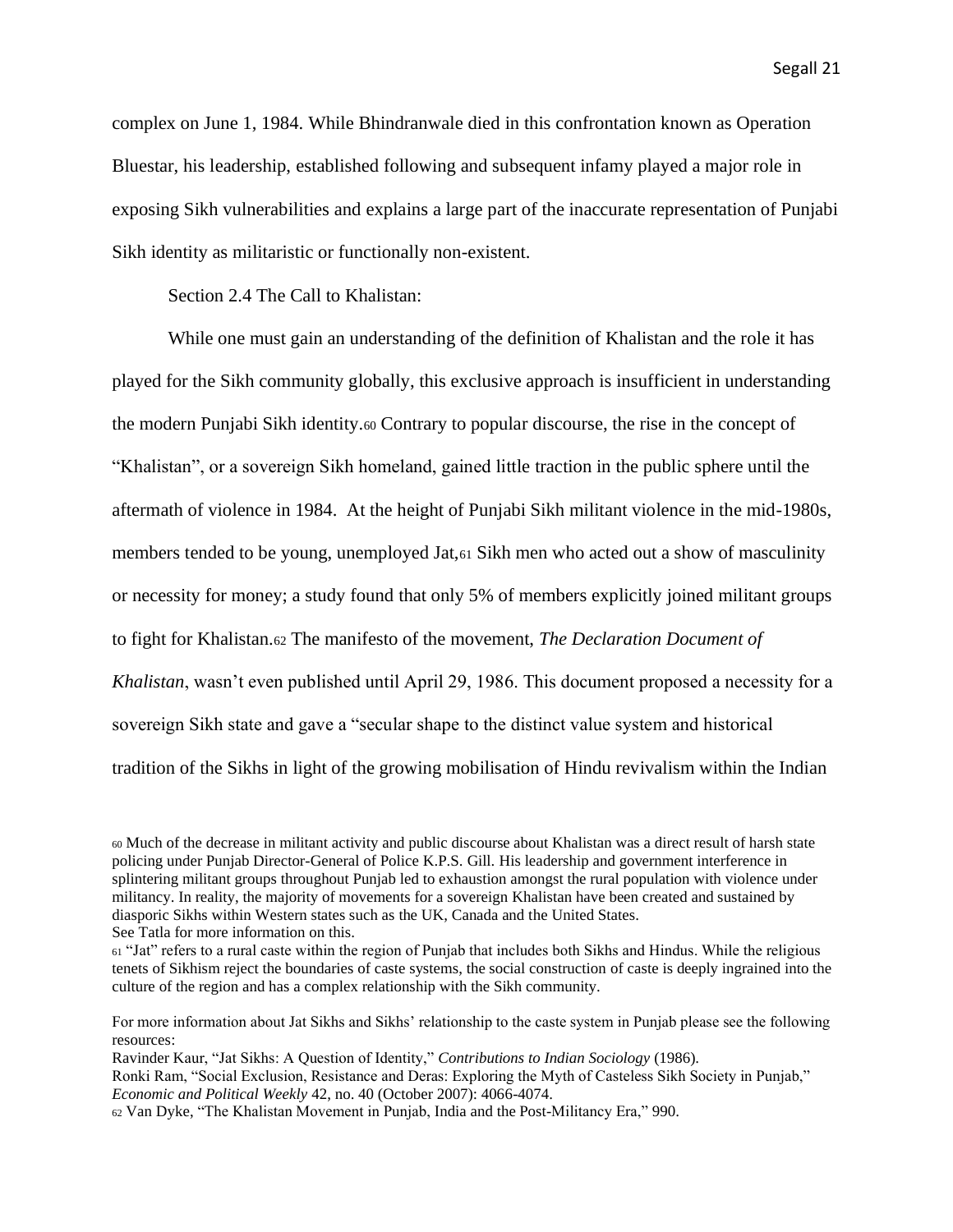state."<sup>63</sup> The popularity of a campaign for Khalistan was short lived within Punjab and largely manifested in acts of violence committed by factionalized militant groups.<sup>64</sup> The 1986 campaign never came to fruition, and over the next two decades, steadily lost popularity within the region of Punjab, despite a period of active Sikh militaristic action in the public sphere. <sup>65</sup>

Section 2.5 Conclusion:

While this capstone aims to highlight non-ideological influences in the formation of a newfound contemporary Punjabi Sikh identity, the presence and importance of political history and tension in the region is irrefutable. In the period between Partition and the violence of 1984, formal political actors in Punjab and the emerging authority of Jarnail Bhindranwale served as major factors in the violence of Operation Bluestar and the Delhi Riots. Yet, as Section Four will further unpack, political actors and campaigns will not be the contemporary source of successful individual and collective Punjabi Sikh identity. Still, in order to gain a holistic understanding of the many layers of trauma that the Punjabi Sikh community experiences, one must have a basic grasp of the political movements that contributed to the dramatic violence of 1984.

The Congress Party's failed attempt to take control of Bhindranwale and the overall Punjabi Sikh community in tandem with the Akali Dal's lack of success in unifying, advocating for, and protecting the Punjabi Sikh community highlights the unstable relationship that Punjabi Sikhs have with ideological systems of power and identity formation. While militant groups may have experienced a surge in popularity under the façade of a movement for "Khalistan" after the

<sup>63</sup> Joyce Pettigrew, "The State and Local Groupings in the Sikh Rural Areas, Post-1984," in *Punjabi Identity Continuity and Change*, ed. Gurharpal Singh and Ian Talbot (New Delhi: Manohar, 1996) 139. <sup>64</sup> Shinder Singh Thandi, "Counterinsurgency and Political Violence in Punjab 1980-94,*"* in *Punjabi Identity Continuity and Change*, ed. Gurharpal Singh and Ian Talbot (New Delhi: Manohar, 1996) 130. <sup>65</sup> Van Dyke, "The Khalistan Movement in Punjab, India and the Post-Militancy Era," 976.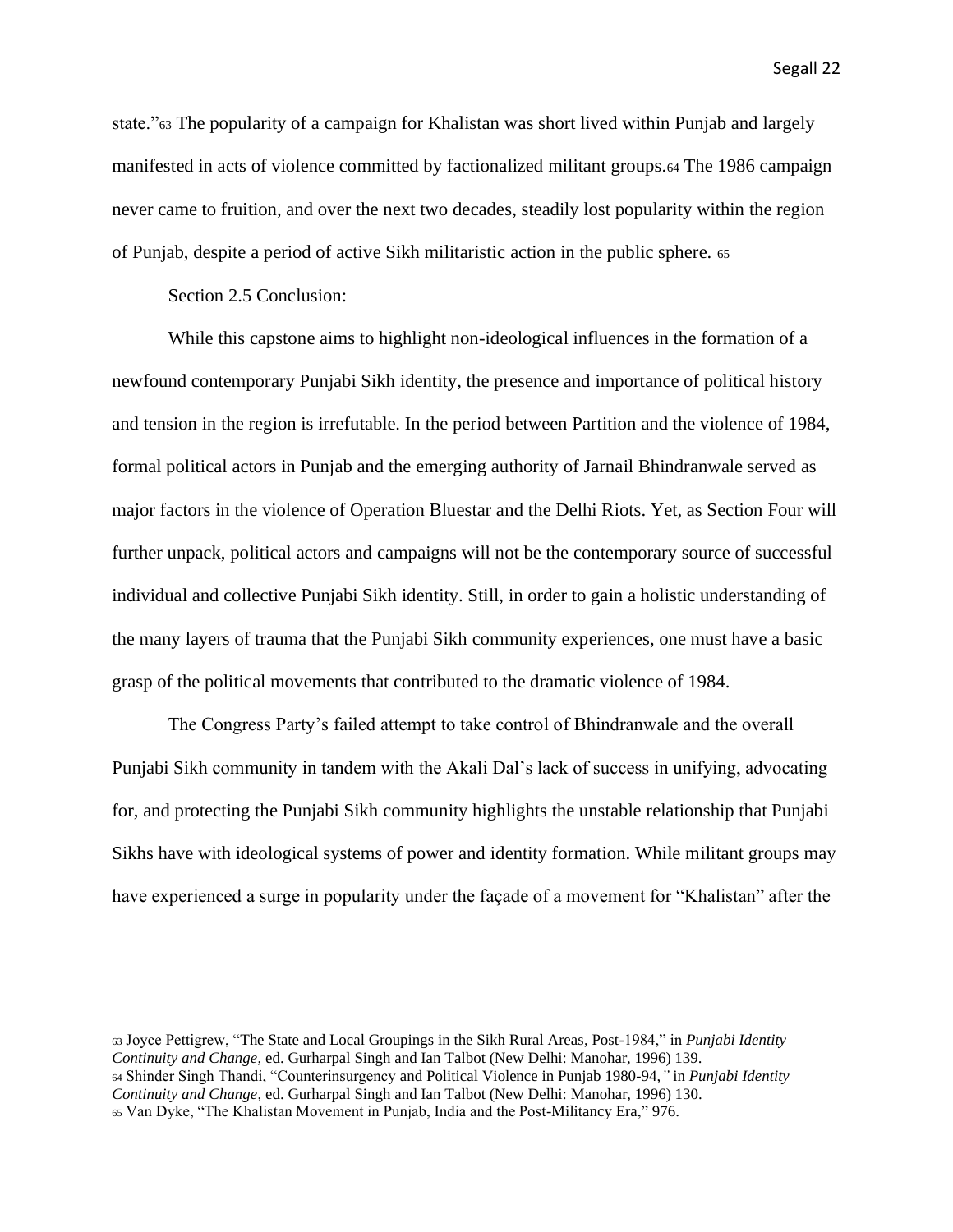violence of 1984, the precipitous drop in popularity demonstrates that long-term Punjabi Sikh identity relies on a less ideologically-driven understanding of their historical trauma.

#### **Section 3. Trauma Theories and 1984**

Sect 3.1 Introduction:

Punjab's regional and ideological importance to Sikhs is deeply tied to the religious and social evolution of the Sikh community. Yet, the region, as previously established, is not uniquely Sikh. The diversity of faiths and cultural communities in Punjab, and North India as a whole, plays a major role in the communal tension and violence that occurred during 1984. Still, the Sikh faith and community is unique because of its small size and newness to the region. Sikh religious texts reflect a memory of violence and brutality at the hands of larger powers.<sup>66</sup> Thus, contemporary violations of Sikhs' safety in Punjab is all the more damaging and influential to their collective identity. The consequences and manifestations of these traumas on contemporary identity will be discussed in relation to film in Sections Four and Five of this capstone. The following section aims to expand the understanding of trauma beyond its colloquial usage in order to express the palpable influence that repeated, specific types of violence has on Punjabi Sikh identity. This expansion starts by putting psychological theories of trauma in conversation with eye-witness accounts of 1984. By applying trauma theories to eye-witness accounts of Operation Bluestar and the subsequent Delhi Riots, one may gain a more concrete image of the significant ways that trauma has shaped the contemporary collective Sikh identity in Punjab.

<sup>66</sup> As referenced in the previous section concerning *Ardas*: Singh, "Verses of the Sikh Gurus: Ardas," 131-135.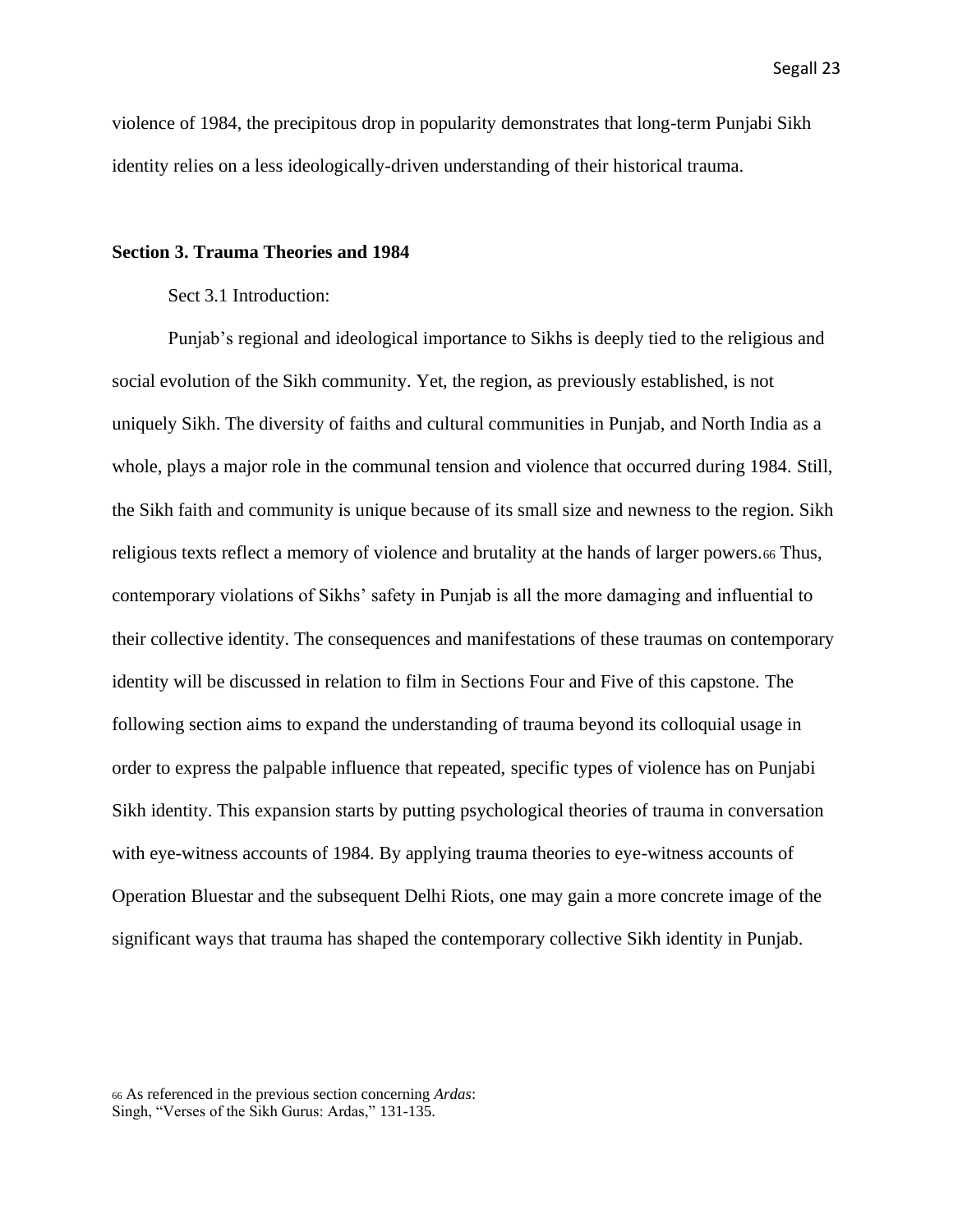Sect 3.2 Trauma Theories:

In order to apply psychological aspects of trauma to the investigation of Punjabi Sikh identity, one must first name the theories that influence contemporary research and scholarship regarding identity formation. Dr. Judith Herman articulates psychological approaches to trauma and the process of healing in her book, *Trauma and Recovery*. Herman defines psychological trauma as "an affliction of the powerless. At the moment of trauma, the victim is rendered helpless by overwhelming force."<sup>67</sup> The concept of helplessness is critical to the analysis of victims' accounts of violence in 1984 by giving a psychological foundation to understand the language and nature of survivors' memories.<sup>68</sup>

Despite the apparent absence of extended scholarship on trauma and Sikhs in relation to 1984, there is a breadth of applicable work that focuses on psychological trauma in South Asia.<sup>69</sup> Dr. Kumar Ravi Priya conducted research on the effects of trauma on child victims of the 2002 Gujarat Riots. His approach utilizes an ecological framework: the "systematic understanding of the impact of the socio-historical context on the suffering and healing of a child who has survived a disaster," which is consistent with the "socialist constructionist ontology that posits that human experiences are socio-historically constructed."<sup>70</sup> In other words, Priya argues that

Kumar Ravi Priya, "On the Social Constructionist Approach to Traumatized Selves in Post-Disaster Settings: State-Induced Violence in Nandigram, India," *Cult Med Psychiatry* 39, no.3 (2015): 429.

<sup>69</sup> Some examples of other scholar's work include:

<sup>67</sup> Judith Lewis Herman, *Trauma and Recovery* (USA: Basic Books, 1992), 33.

<sup>68</sup> Note the Western-centric roots of Herman's work. Non-Western scholars have pointed to cultural differences that problematize the use of a Western-centric framework in analyzing an Eastern community. More information can be found in the following piece:

Mira Debs, "Using Cultural Trauma: Gandhi's Assassination, Partition and Secular Nationalism in Post-Independence India," *Nations & Nationalism* 19, no. 4 (2013): 635-53; Michael, Nijhawan, "Sikhism, Traumatic Repetition, and the Question of Aesthetic Sovereignty," *Method & Theory in the Study of Religion* 23, no. 2 (2011): 128-42; Rayees Mohammad Bhat and B. Rangaiah, "Exposure to Armed Conflict and Prevalence of Posttraumatic Symptoms Among Young Adults in Kashmir, India," *Journal of Aggression, Maltreatment & Trauma* 24, no. 7 (2014): 740-752.

<sup>70</sup> Kumar Ravi Priya, "Trauma Reactions, Suffering, and Healing among Riot-Affected Internally Displaced Children of Gujarat, India: A Qualitative Inquiry," *Qualitative Research in Psychology*, no. 9 (2012): 190.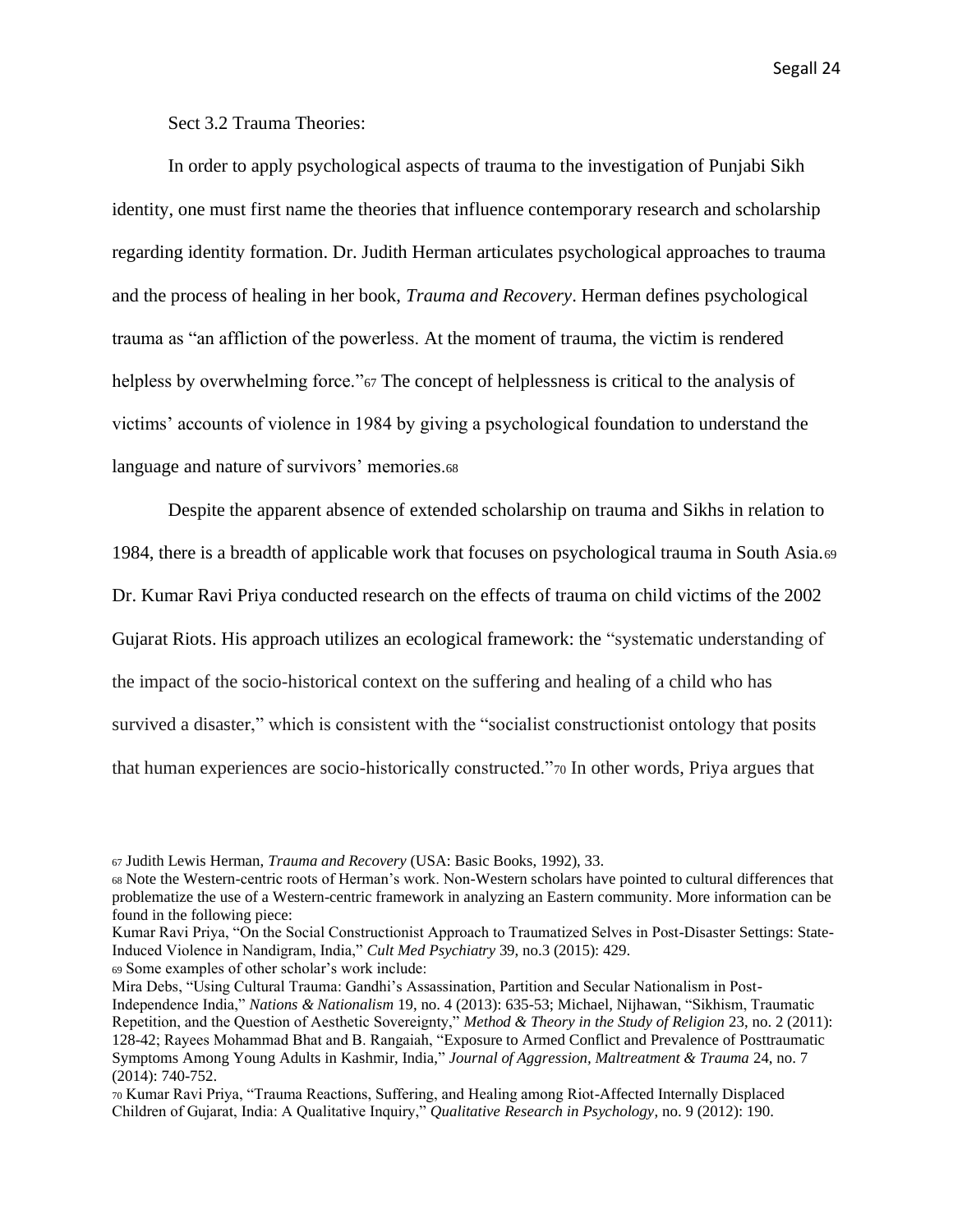while Western trauma tends to be rooted in individual experience and even a sense of egoism, South Asian communities experience trauma in a more collective way. External influences such as historical context, religious values, and community relationships thus play a central role in the way South Asians interact with their memories and healing process after traumatic experiences. While Priya studied children in Gujarat, his emphasis on the importance of place, community, and values is transferable to the broader study of Sikhs in 1984, particularly through Sikhs' relationship to public and private spaces in Punjab.

Sect 3.3 Applying Trauma Theory to 1984- Operation Bluestar and the Delhi Riots:

Operation Bluestar catalyzed extended ethnic violence in Punjab and Northern India throughout 1984. The motivations and intentions of the actors involved in Operation Bluestar, including the Indian central government and Bhindranwale's followers, while significant, are of separate importance to the trauma of mainstream Sikh memory and identity. Sikh survivors, most of whom had nothing to do with perpetrating violence, appear to recall their trauma as a personal and unprovoked attack on their faith and community. The victim reports within the 2010 documentary, *1984: A Sikh Story*, highlight the sentiment of helplessness and perceived violation of body and space.<sup>71</sup>

The first set of relevant interviews occur in a group setting within the complex of the Golden Temple. The large group of interviewees surrounds Sonia Deol, the British Sikh narrator, while sitting in a circle on the ground. All of the men's faces appear older, with white long beards and turbans wrapped around their heads, symbolizing their religious or cultural piety. One might note that despite the tragedies that occurred during Operation Bluestar, these Sikh men continue kesh, or practicing in the most orthodox form, by refraining from cutting their hair and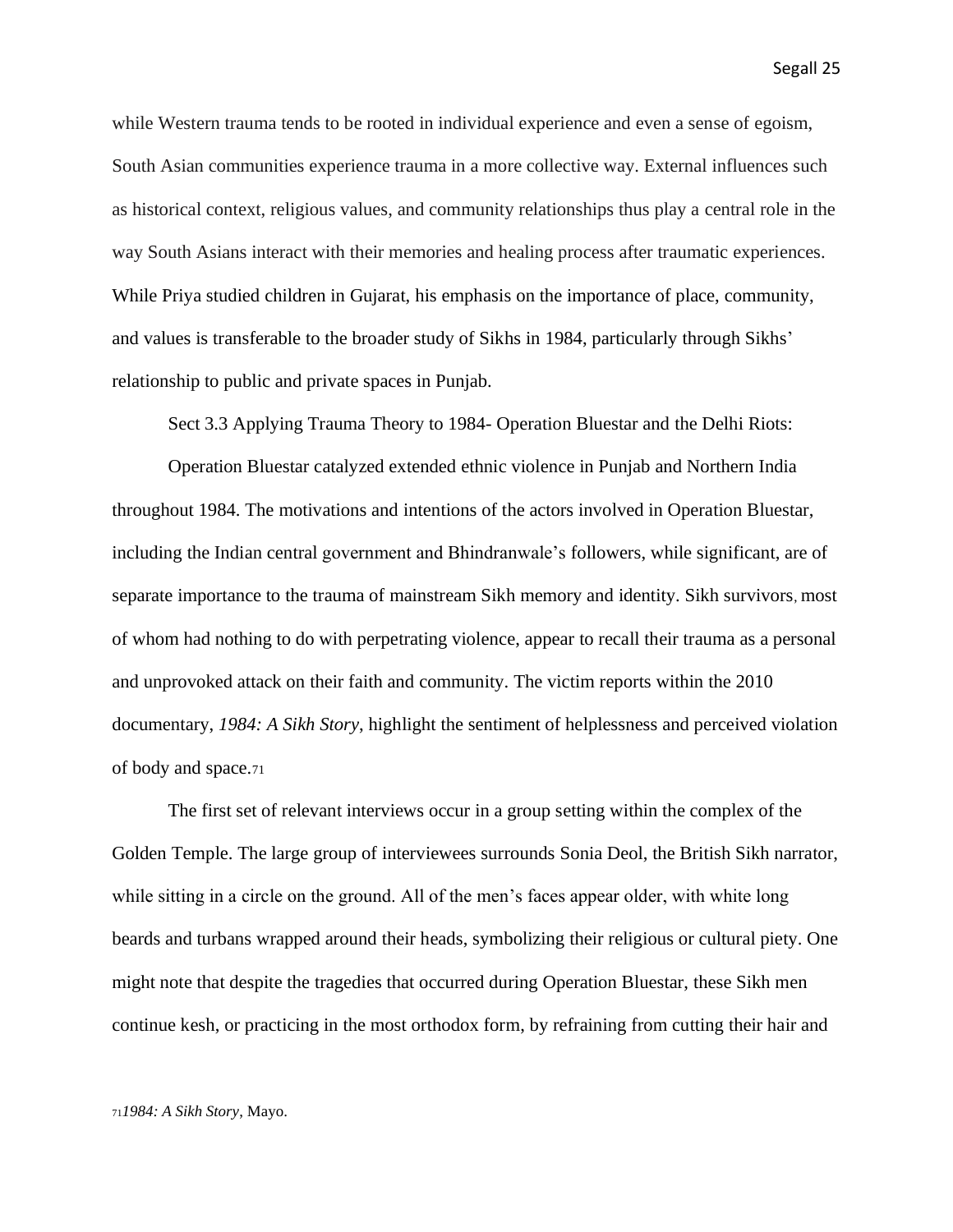continuing to wear turbans. The men returned to the site of their trauma, the Golden Temple, wearing symbols of the faith that led to their trauma. Their continued piety might be construed as an act of continued spiritual belief or ideological resistance, but it also highlights the multifaceted nature of their trauma; they return, in spite of, or perhaps because of, the site's associated trauma.

One man recounted the loss of his wife: "My wife's head was blown off by a grenade whilst feeding our two-year-old child."<sup>72</sup> Beyond the expected human reaction of visceral horror to this violence, there is an underlying theme that makes the nature of this account even more impactful: the vulnerability and helplessness of the victims. The man's specification that his wife was feeding the toddler implies that the attack was unprovoked and unexpected. The focus on the helpless nature of victims harkens back to Herman's theory of psychological trauma as an "affliction of the powerless."73 Because the mother was addressing her child's most basic need, food, her gruesome death also alludes to an immanent suffering of a helpless child, reliant on their mother for sustenance.

Beyond the psycho-biological aspects of this memory, the man's account of his experience reveals trauma associated with violation of spiritual space and practice. The mother and child were unable to protect themselves as they participated in a relationship that is viewed as sacred in traditions across the globe, including Sikhism. Gurus often evoked images of a nursing child to analogize a human connection to Divine Reality.<sup>74</sup> Therefore, the violation of body, in a religious sense, is a violation of a Sikh devotee's direct relationship to the Divine, and

<sup>72</sup> Unidentified man 2, *1984: A Sikh Story* (2010; UK: BBC, 2014), YouTube, ~23:20-27, [https://www.youtube.com/watch?v=BTol8j0piQQ.](https://www.youtube.com/watch?v=BTol8j0piQQ)

<sup>73</sup> Herman, *Trauma and Recovery,* 33.

<sup>74</sup> Nikky Guninder Kaur Singh, "One Reality Is," in *The Name of My Beloved: Verses of the Sikh Gurus*, (New York: HarperCollins Publishers, 1995): 4.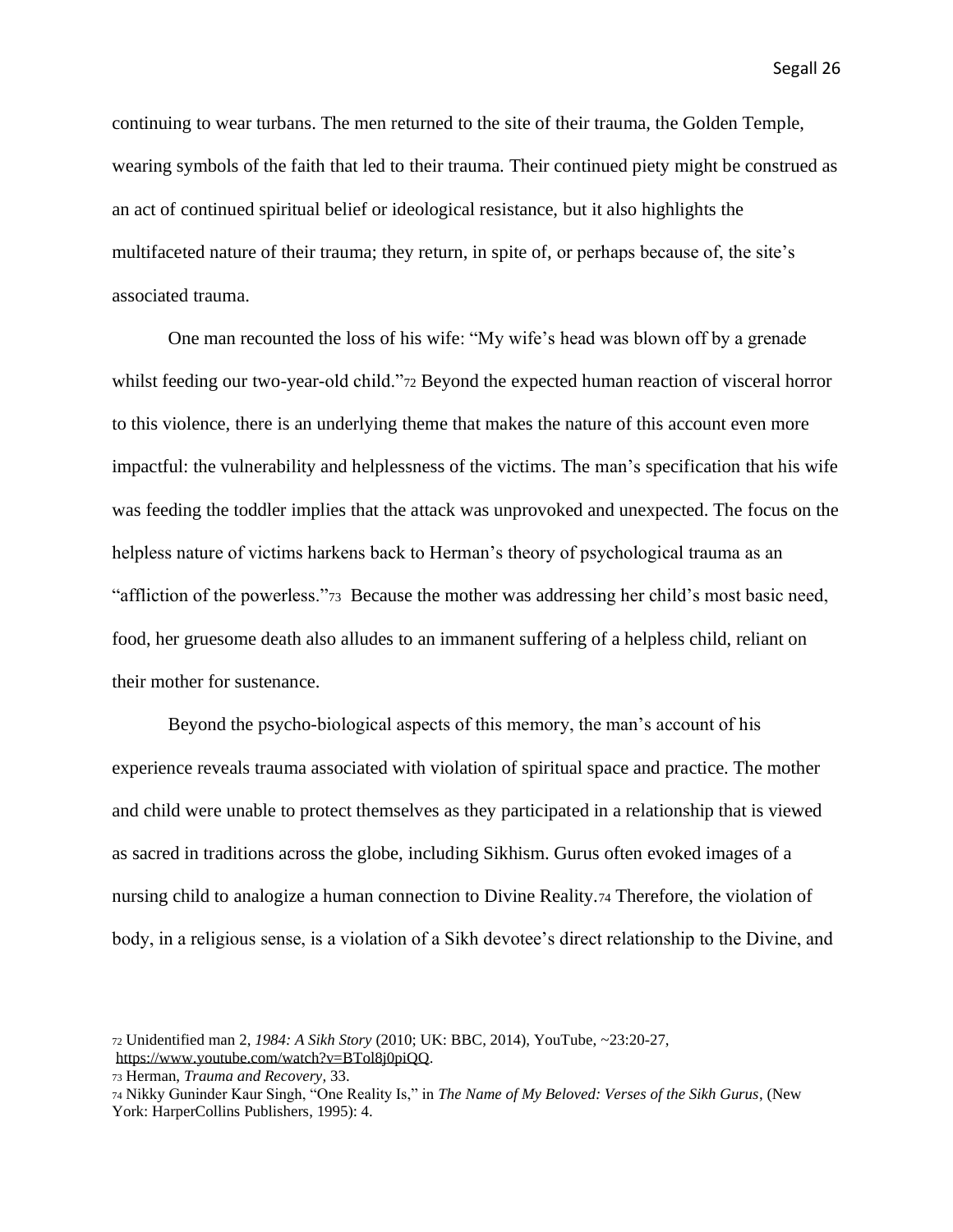to their overall identity as a Sikh. Section Five will utilize similar images and analogies of severed mother-child relationships to express collective trauma and identity formation through the rise of Punjabi Sikh film.

The magnitude of loss expressed in the man's account is emphasized by the public yet private nature of the deaths: "...his mother, my wife, this man's daughter and another man from Amritsar all four of them died on the spot."<sup>75</sup> The integrity of a private space for religious worship was, in many ways, violated and altered, by replacing memories of unity and worship with memories of loss and violence. This is not to say that all forms of Sikh worship are exclusively private, however, the Golden Temple was designed as a protected space for Sikh worship. Still, Sikhs chose to welcome outsiders into sacred spaces as well, which is, again, reflective of the core utterings of Guru Nanak. Yet, through the way this man frames his community's losses, by gesturing to the people related to the deceased, he also implies a bond through trauma. This response reflects Priya's ecological framework by pointing to the nuanced, collective relationship that South Asian (in this case Sikh) communities have with trauma. This interview suggests that contemporary Punjabi Sikh identity is rooted in spiritual practice and shared trauma of violence against body and space. Thus, by analyzing recent Punjabi Sikh films that address 1984's trauma and relationship to Punjabi Sikh audiences' reactions to such content, film may gain new importance as a form of experiencing collective identity through the ecological framework.

Elements of helplessness and trauma in Punjabi Sikh identity extend beyond the confines of the Golden Temple and across the subcontinent, in part, due to the violence that erupted in the months following Operation Bluestar. After Indira Gandhi's assassination on October 31, 1984,

<sup>75</sup> Unidentified man 2, *1984: A Sikh Story*, ~23:29-37.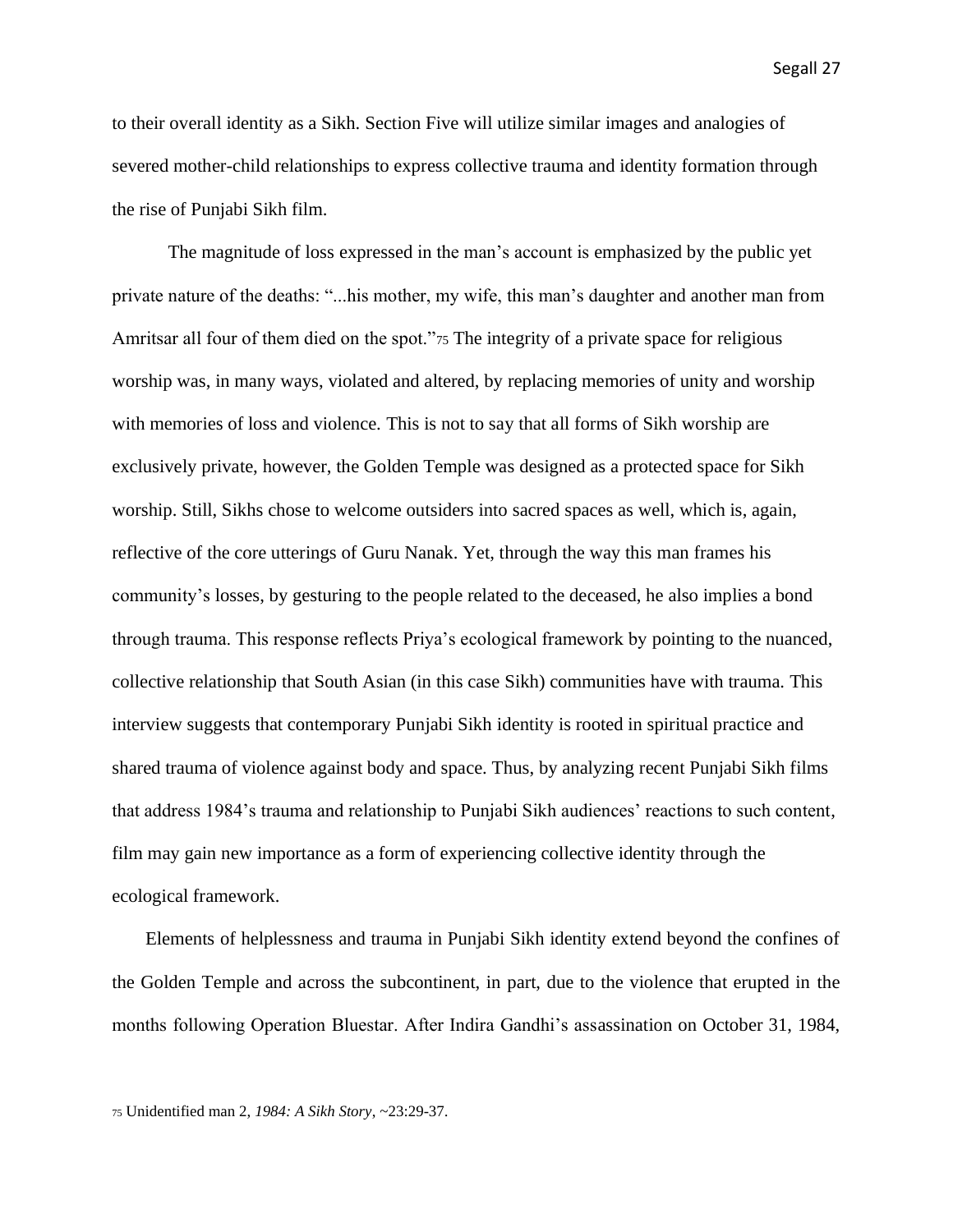Hindu mobs massacred Sikh communities in and around the northern city of Delhi (the Delhi Riots).<sup>76</sup> While this capstone focuses on events within Punjab, events that occur outside of Punjab continue to deeply affect matters within the state. In the documentary, Deol also interviews Mohinder Kaur, a Punjabi Sikh widow. On November 1, 1984, Kaur and her husband, Gurmej Singh, traveled by train with their baby from Amritsar to Mumbai to start a new life.<sup>77</sup> Kaur explains that when the train stopped outside Delhi, a mob surrounded them, surged into the carriage, and hit Singh on the head with an iron rod. An important note is that Kaur previously specified that her husband was wearing a turban. She seems to link the level of violence towards her husband with the outward symbol of his faith affiliation. Kaur recalls that the mob shouted: "The Sikhs have killed our Mother [Mrs. Gandhi]! Blood for Blood!""78 This recollection implies an awareness of why her family was being targeted: her husband wore a turban and therefore her family was Sikh and somehow deserving of punishment. Her trauma is rooted partially in her understanding of her own cultural and social context. First, while this act of violence happened outside of Punjab, the couple and their newborn were traveling from Amritsar, the same sacred city where the victims of the Golden Temple died. By attacking Sikhs whose identity and roots were based in the sacred site where Sikhism (at least partially) originated and institutionalized, the perpetrators of violence attacked individuals, a collective faith community, and a historical community. Second, in the public sphere of a train car and railway station, the turban led Kaur's family to danger. However, the men interviewed in the Golden Temple, who were attacked for their faith in a private Sikh space, continue to wear their turbans despite the violence inflicted upon them. Their persistence in wearing the turban and returning to an attacked religious space also

<sup>77</sup>*1984: A Sikh Story*, Mayo, 37:00-10.

[https://www.youtube.com/watch?v=BTol8j0piQQ.](https://www.youtube.com/watch?v=BTol8j0piQQ)

<sup>76</sup>*1984: A Sikh Story*, Mayo, ~36:48-47:42.

<sup>78</sup> Mohinder Kaur, *1984: A Sikh Story* (2010; UK: BBC, 2014), YouTube, 38:15-18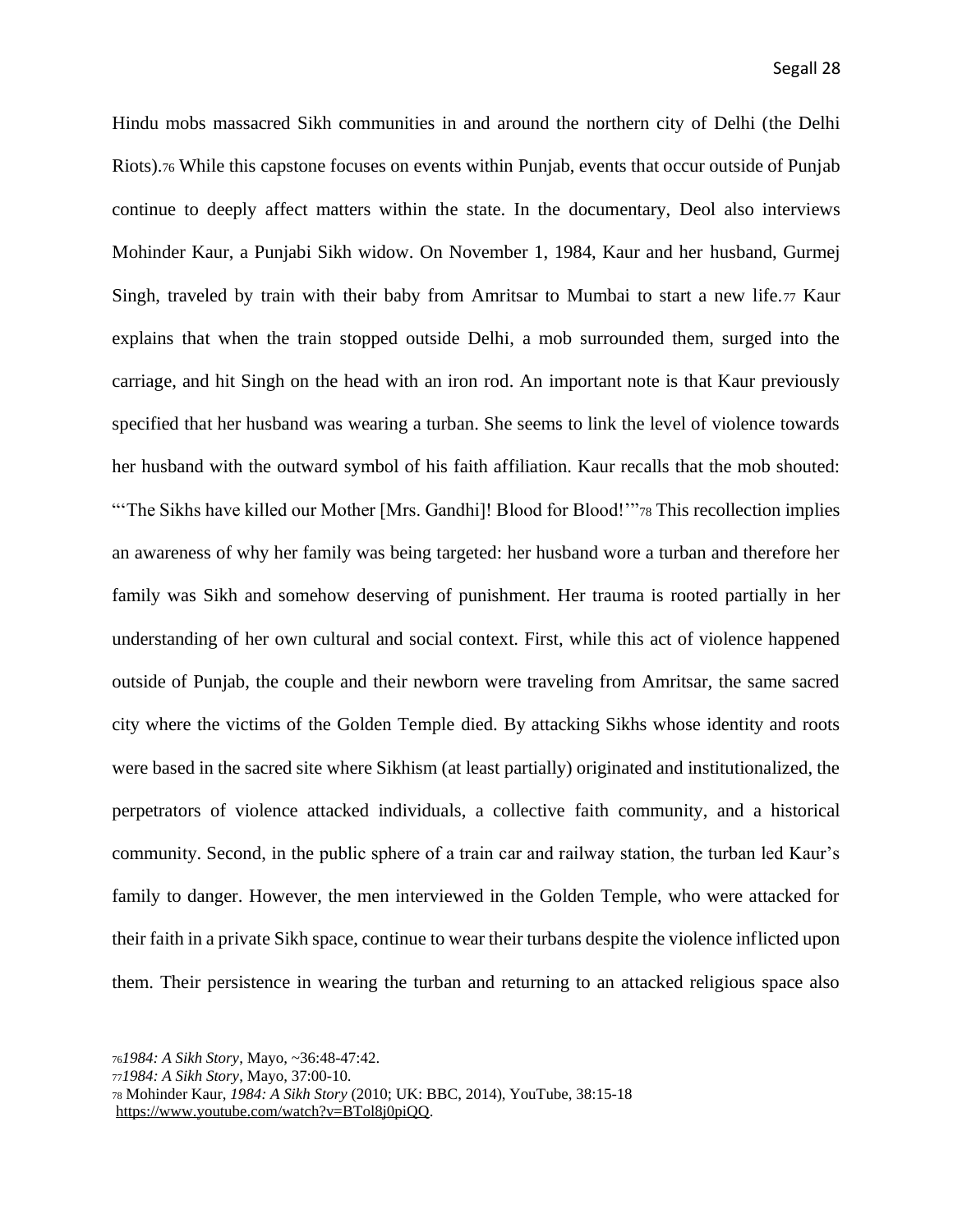reflects the scripture in *Ardas* that both martyrizes those who have suffered for religious expression and instructs survivors/descendants on how to use traumatic memory to unify and solidify the Sikh identity:

"The Sikh men and women who gave their heads for their religion,//Whose limbs were cut off one by one,//Who were scalped, broken on the wheel, and sawn in pieces,//Who sacrificed their lives to serve the gurudwaras,//Their faith triumphed."<sup>79</sup>

Kaur then explains that while she tried to hide her husband's dying body between seats of the car, the mob came back, stole all of their belongings and dragged her husband's body away. She recalls the events as tears run down her cheeks: "I lay on top of him pleading that I won't let go of him. He was taken away and I saw him being burned. He was burning."80 Kaur's emotional recount 25 years after her husband's death shows the lasting rawness of trauma tied to the memory of her helpless attempt to save her husband. She emphasizes that she wanted to hide his body with her own. His death is intimate to her; the notion of strangers "dragging" his body away from his family and then being burned publicly both violates the right to intimate moments and makes public spaces appear unsafe. Similar to the group of men mourning their loved ones in the Golden Temple, Kaur was targeted, not because of her actions, but because of her identity. Yet, unlike the victims of Operation Bluestar, Kaur's experience represents Punjabi Sikhs who suffered from the visibility of their religious identity in public spaces. Kaur's experience implies that Sikhs may not feel safe within *and* outside of Punjab, as long as their religious identity is visible in some way. While faith may be fundamental to Punjabi Sikh identity in many positive ways, the trauma associated with their faith plays a significant role as well.

<sup>79</sup> Singh, *Verses of the Sikh Gurus: Ardas*, 133-34.

<sup>80</sup> Kaur, *1984: A Sikh Story*, Mayo, ~39:12-26.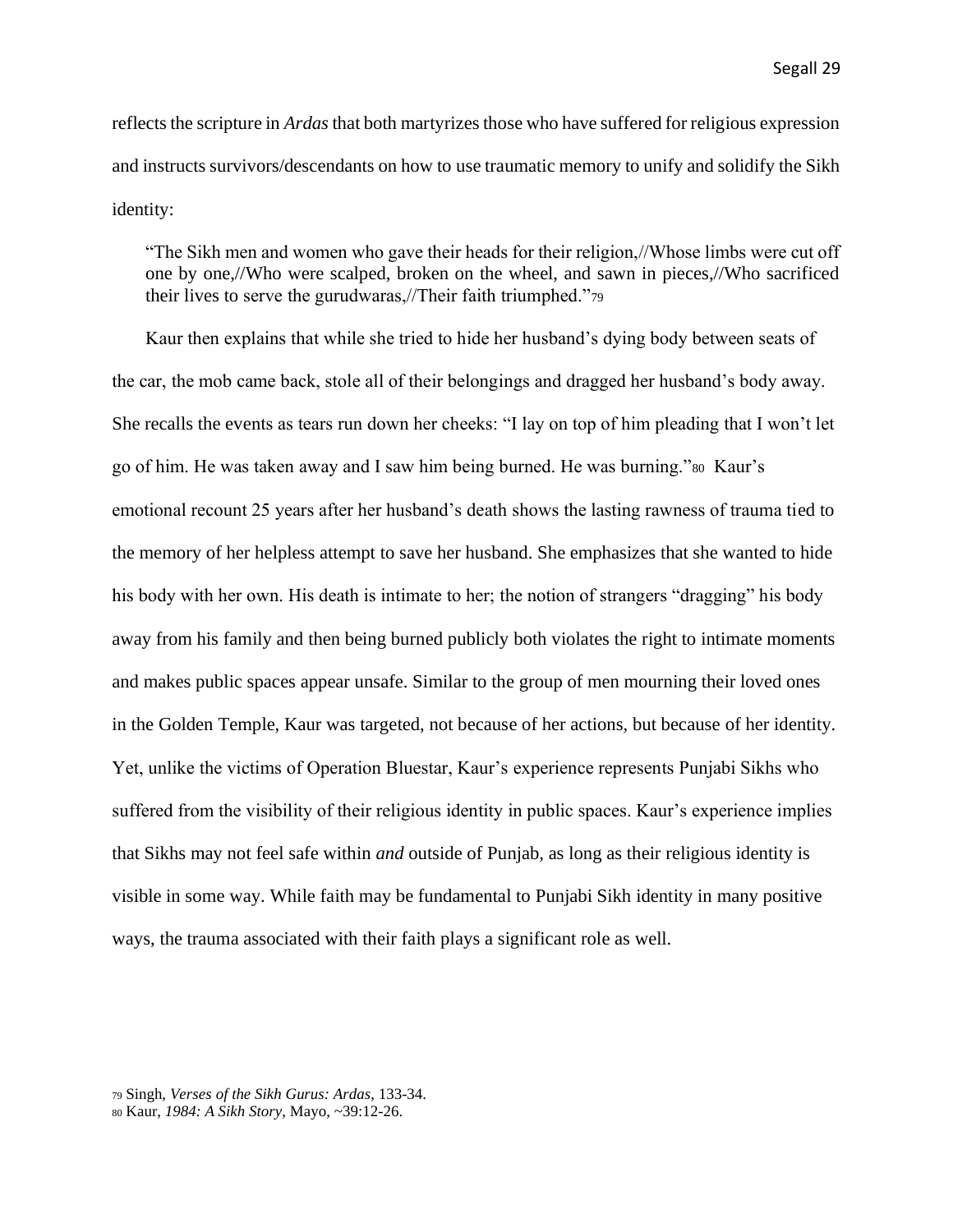Sect 3.4 Conclusion:

Punjabi Sikh survivors' accounts of violence in 1984 reveal the concrete ways that trauma influences collective memory and identity. Through the substance and delivery of their accounts, interviewees communicated a sense of helplessness in protecting their loved ones and an awareness of the dangers that their Sikh identity (and visible symbols of that identity) poses. While these recollections of trauma could be reduced to solely a result of individual physical violence, the ecological framework highlights a complex range of factors that influence the substance and manifestations of trauma. By utilizing a wider diversity of psychological frameworks, one is able to appreciate the nuances of Punjabi Sikh collective trauma that exist in physical/biological, historical and religious contexts. Scripture in the *Guru Granth Sahib* clearly highlights trauma as a historical aspect of Sikhism, but one must also acknowledge that the trauma from the violence against Sikhs in 1984 was unique to any previous instance of Sikh marginalization. 1984 is a distinct moment unique to all other forms of historic marginalization of Punjabi Sikhs because of the intentionality behind perpetrators' actions. 1984 was different from the instances recorded in the *Guru Granth Sahib*, because, unlike the period during the compilation of the *Guru Granth Sahib*, Sikhs in 1984 had an indisputable physical presence and some codified socio-political claim over their sacred region of Punjab. Further, 1984's trauma, unlike the violence of Partition, is almost entirely unique to the Sikh community: their land and their people were the primary victims of these tragedies. The violence of 1984 highlighted the distinct and vulnerable identity that Punjabi Sikhs hold in India and proved that Sikhs are unable to enjoy a standard of safety or comfort in the public and private sphere. This realization left the community with no choice but to re-evaluate a daunting yet fundamental question: what does it truly mean to be Sikh in Punjab *now*?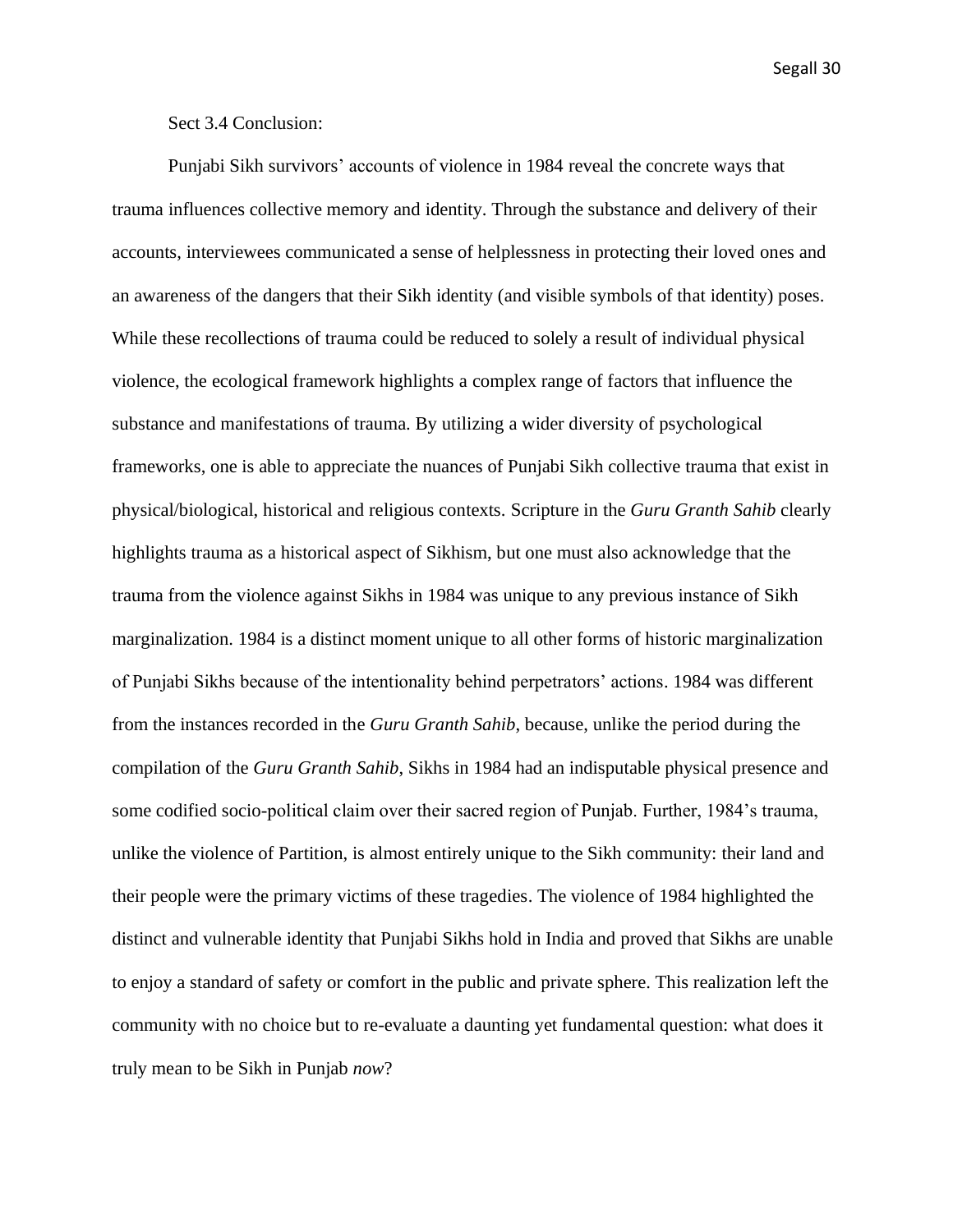#### **Section 4 Chosen Trauma and the Contemporary Punjabi Sikh Identity**

Sect 4.1 Introduction:

In the decades following Operation Bluestar and the Delhi Riots, academic and lay discourse surrounding the civilian experience of 1984 was limited.<sup>81</sup> According to some scholars, the apparent lack of formalized discourse within the Sikh community is emblematic of a failure to create a collective or nationalistic identity within the region.<sup>82</sup> Yet, the conflation of public silence with a lack of collective identity is a drastic oversimplification and misconception of how traumatized minority communities formulate identity in continuously oppressive environments. Because they exist in a space where identity is deeply rooted in religious origins, but their safety cannot be guaranteed, Punjabi Sikhs have been forced to find alternative outlets for identity reflection and formation. By exploring the rise of the Punjabi Sikh voices through recent film, outsiders of the Sikh community can more easily understand the unique evolution of the Punjabi Sikh identity. While their identity has, in fact, been steadfastly growing in the private sphere, it is only recently blossoming back into the public sphere.

Sect 4.2 Chosen Traumas:

One of the main arguments against the effectiveness of a collective contemporary Sikh identity is rooted in the psychological concept of "chosen traumas." The term, as defined by Dr. Catrina Kinnvall elaborates on previous scholarship related to trauma theory, such as Herman's

<sup>81</sup> Scholars such as Kinnvall state that civilian, mainstream Sikhs did not have a retaliatory reaction or successful nationalist movement in the moments after 1984. Yet, in the aftermath, came the rise of some extremist "terrorist" Sikh groups that led to the broad strokes of Sikhism as generally fundamentalist. This capstone focuses on the experience and identities of the mainstream Sikh civilian population, not the extremist offshoots. Catarina Kinnvall, "Nationalism, religion and the search for chosen traumas: Comparing Sikh and Hindu identity

constructions," *Sage: Ethnicities* 2, no.1 (2002): 97.

<sup>82</sup> This is the conclusion of Catrina Kinnvall's article that will be addressed in this section.

Kinnvall, "Nationalism, religion and the search for chosen traumas," 79-106.

One must acknowledge that other forms of expression about 1984 exist, but mostly in diasporic communities. Other forms of expression include things like tattoos and physical memorabilia.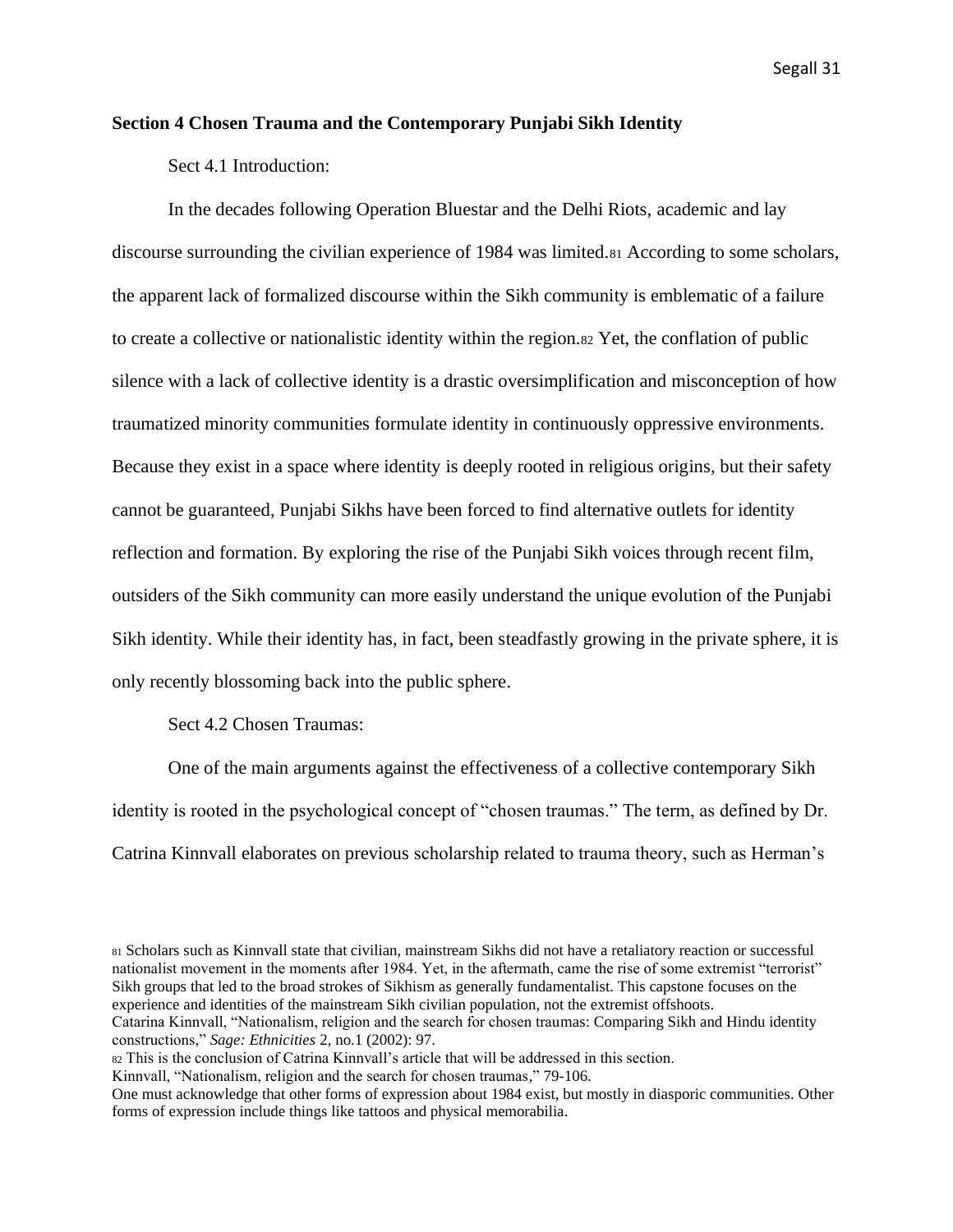theory of psychological trauma: "A chosen trauma describes the mental recollection of a calamity that once befell a group's ancestors, and includes information, fantasized expectations, intense feelings and defenses against unacceptable thought."<sup>83</sup> A chosen trauma is thus a method of understanding and interpreting new traumas by using "rage and humiliation associated with victimization" as a means of validating new trauma.<sup>84</sup> The concept of chosen traumas gives further clarification and ideological legitimacy to the interviewee's accounts and interpretations of the violence in 1984 by giving a more specialized psychological approach to a socio-religious dynamic.<sup>85</sup> While Kinnvall's theoretical work may be invaluable to the analysis of the role that 1984 played in shaping Punjabi Sikh identity, her ultimate conclusion that the Sikh community, unlike the Hindu community, was unsuccessful in creating a chosen trauma, is misguided and a bit counterintuitive to the theory's definition.<sup>86</sup> This disagreement may stem partly from the fact that Kinnvall wrote her piece in 2002. She argues that the Sikh community has not demonstrated a fusion between nationalist and religious concerns to construct a collective identity.<sup>87</sup> Yet, the evolution of contemporary Punjabi Sikh identity has only recently expanded from private, ingroup discourse into the public sphere. Kinvall's theory of chosen trauma also seems to rely on in-group definitions of and reflections on traumatic experiences, rather than analysis by outsiders of that community. Therefore, when applying the theory of chosen trauma to recent examples and academic scholarship that more directly articulate Punjabi Sikh perspectives, Kinnvall's conclusion appears premature.<sup>88</sup>

<sup>83</sup> Catarina Kinnvall, "Nationalism, religion and the search for chosen traumas: Comparing Sikh and Hindu identity constructions," *Sage: Ethnicities* 2, no. 1 (2002): 86.

<sup>84</sup> Kinnvall, "Nationalism, religion and the search for chosen traumas," 86.

<sup>85</sup> See Section 3.3

<sup>86</sup> Kinnvall, "Nationalism, religion and the search for chosen traumas," 80.

<sup>87</sup> Kinnvall, "Nationalism, religion and the search for chosen traumas," 80.

<sup>88</sup> My claims about Punjabi Sikh identity formation and critiques of outsiders are backed by evidence of voices in the region, however I must acknowledge that I hold the same identity as an outsider to those whom I am critiquing.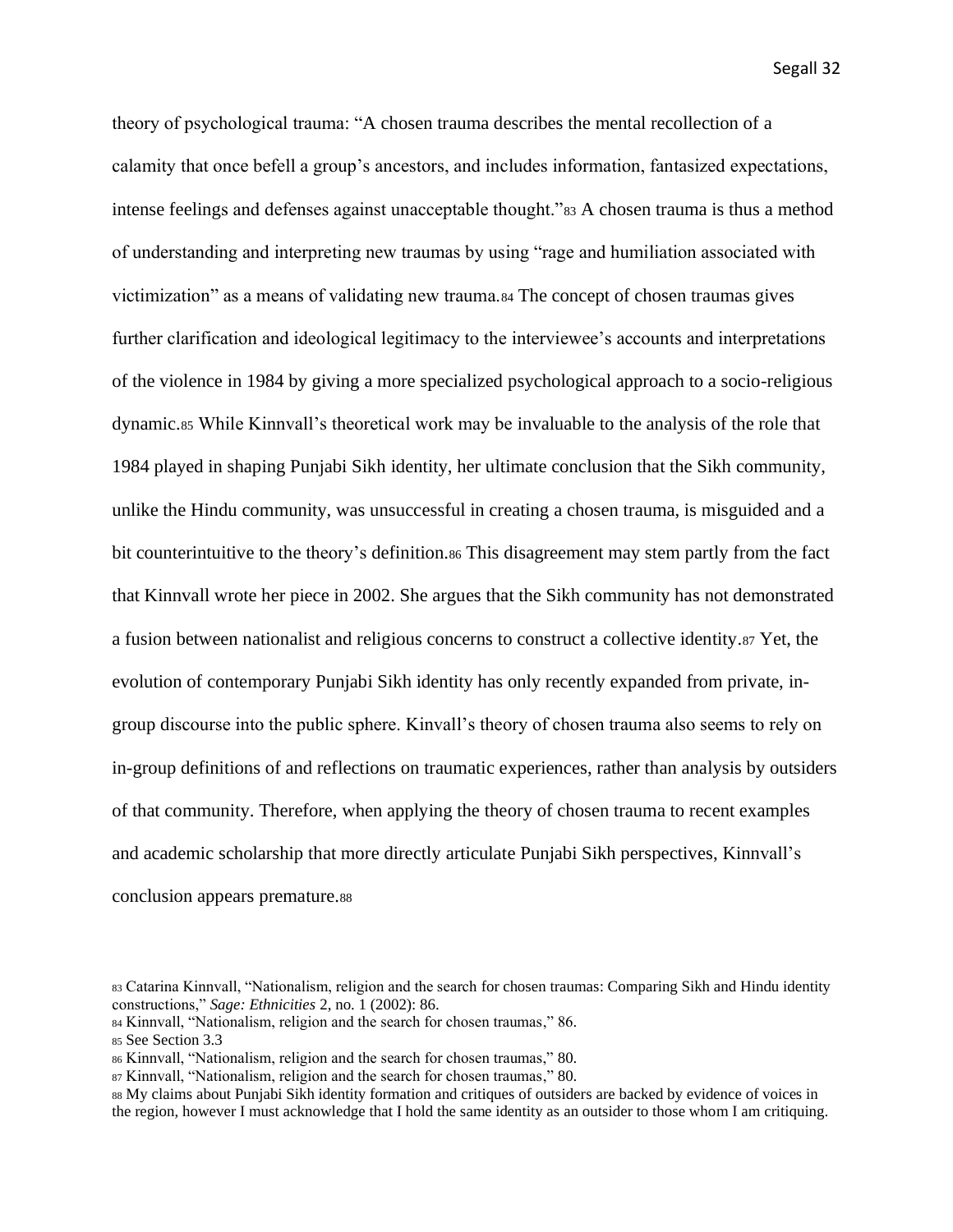Sect 4.3 Applying Chosen Trauma to Film:

Kinnvall struggled to find concrete evidence of a successful collective or nationalist identity within the Sikh community. Yet, her lack of evidence was not indicative of an absence in collective identity, but rather suggests that Punjabi Sikhs have followed an alternative path towards forming a successful collective identity and view their "rage and humiliation" in a different way. The rise of Punjabi Sikh film industry within the last five to 10 years and newer scholarship commenting on the significance of this rise supports the notion that Sikh identity is rooted in a nationalist, collective space directly related to the chosen trauma of 1984. Kumool Abbi's *Sikh Middle Class, Panjabi Cinema and The Politics of Memory* emphasizes that Punjabi Sikhs reclaim their identity by participating in and consuming film and media that confronts the traumas of 1984.<sup>89</sup> Abbi's analysis of multiple Punjabi Sikh films suggests that both religious and nationalist identity are pervasive in the Punjabi Sikh community. She states that, "With the seats of Sikh temporal power, the Akal Takht and SGPC, [play] a role in even the release and reception of these films…" meaning, that these Sikh ideological powers do hold an element of authority in how films are portrayed and released and cultivate a particular political environment in which audiences understand the content of film. Yet, Abbi goes on to complicate the sources of authority in understanding traumatic memory: "…it is within an atmosphere of awakened consciousness in self identity, as well as increased political contestation by the Sikh middle class, that memory and the recreation of history as one's own esthetics has taken place."<sup>90</sup> In other words, the ideological and secularized aspects of the Sikh community in Punjab, from an

<sup>89</sup> Kumool Abbi, "Sikh middle class, Panjabi cinema and the politics of memory," *Sikh Formations: Religion Culture, Theory* 14, no.1 (2018): 91-108.

<sup>90</sup> Abbi, "Sikh middle class, Panjabi cinema and the politics of memory," 91.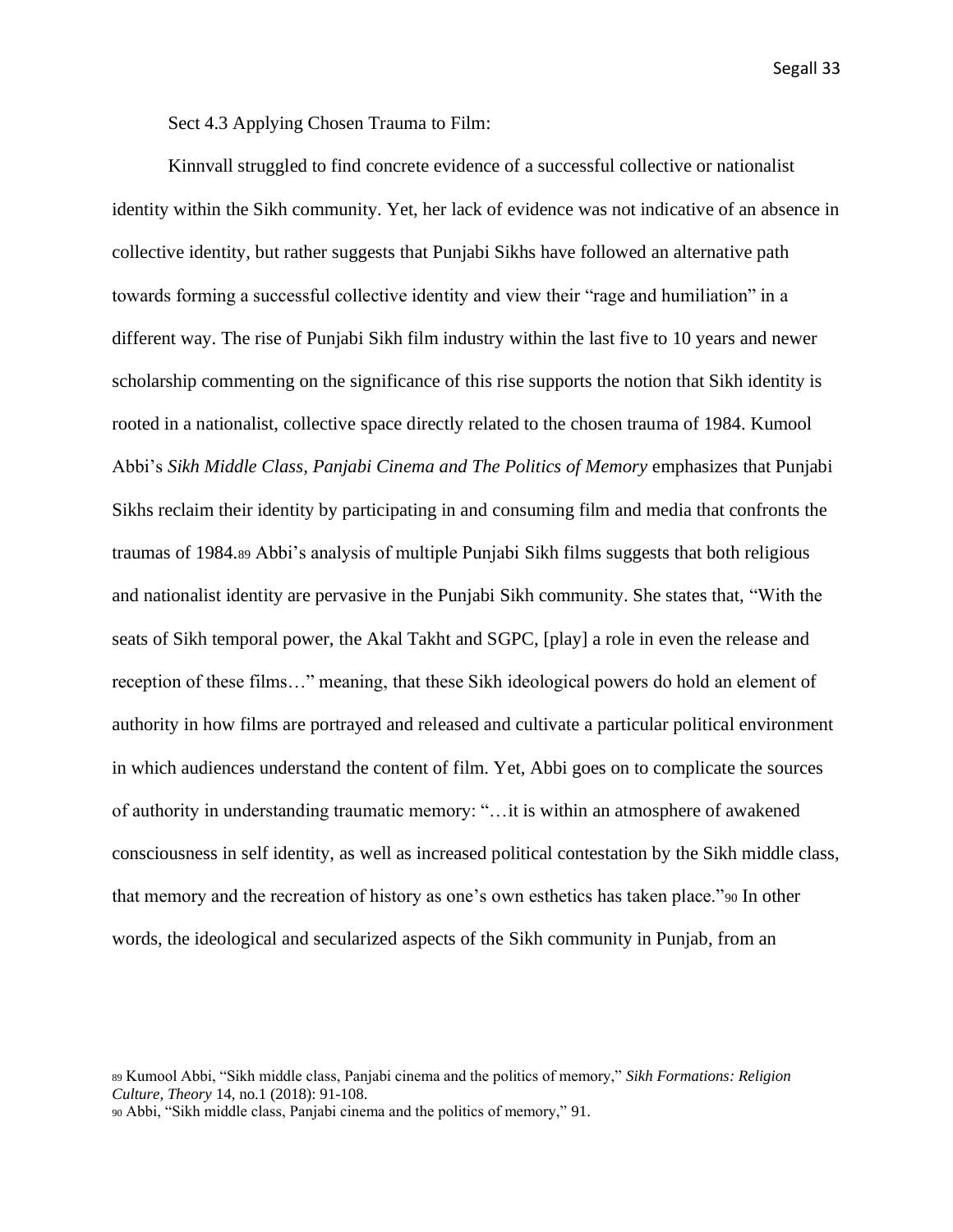autonomous internalized outlet, play a significant role in the way information about the Sikh religious experience is sculpted, disseminated, and experienced.

One of the most explicit examples of an alternative manifestation of identity rooted in trauma is the production and success of the 2014 film, *Punjab 1984*.<sup>91</sup> The drama, which is the case-study within this capstone, recreates the aftermath of the Delhi Riots, primarily from the Sikh perspective: "[the film] is all about family relationships in the backdrop of terrorism, police brutality and communal riots."<sup>92</sup> This film, produced by and starring a Punjabi Sikh cast, is the first film addressing 1984 to win the title of Best Punjabi Film at the  $62<sub>nd</sub>$  National Awards in India.<sup>93</sup> One of the producers, Gunbir Singh Sidhu, articulated the complexity of discussing Punjabi Sikh identity in public spaces: "'We made *Punjab 1984*, and it was a box-office success…But, yes, it was a one-off, an exception. Even we weren't expecting the kind of response we got… But can such films be made on a regular basis? I don't think so, not yet.'"<sup>94</sup> Sidhu's hesitation to affirm the sustainability of discourse surrounding the trauma of 1984 reflects the betrayal that victims of 1984 felt in the aftermath of their trauma. At the time of the attacks, Punjabi Sikhs were experiencing what seemed like, at least to some, a high-point in their communal identity and autonomy. After experiencing oppression for centuries they finally had a majority community in a sacred region; they had a faith, a space, and a language to give external credibility to their identity. Yet, the violence of 1984 destroyed any sense of legitimacy or empowerment that Punjabi Sikhs finally built. They were unable to protect themselves within and outside of their claimed spaces, privately and publicly.

<sup>91</sup> Abbi, "Sikh middle class, Panjabi cinema and the politics of memory," 94.

<sup>92</sup> IP Singh, "Film on 1984 wins National Award," Times of India, 24 March 2015,

[https://timesofindia.indiatimes.com/city/ludhiana/Film-on-1984-wins-National-Award/articleshow/46683373.cms.](https://timesofindia.indiatimes.com/city/ludhiana/Film-on-1984-wins-National-Award/articleshow/46683373.cms) <sup>93</sup> Singh, "Film on 1984 wins National Award."

<sup>94</sup> Manik Sharma, "Jatt Like That: How Diljit Dosanjh helmed the rise of Punjabi comedy," The Caravan, 1 August 2019, [https://caravanmagazine.in/reportage/diljit-dosanjh-helmed-rise-punjabi-comedy.](https://caravanmagazine.in/reportage/diljit-dosanjh-helmed-rise-punjabi-comedy)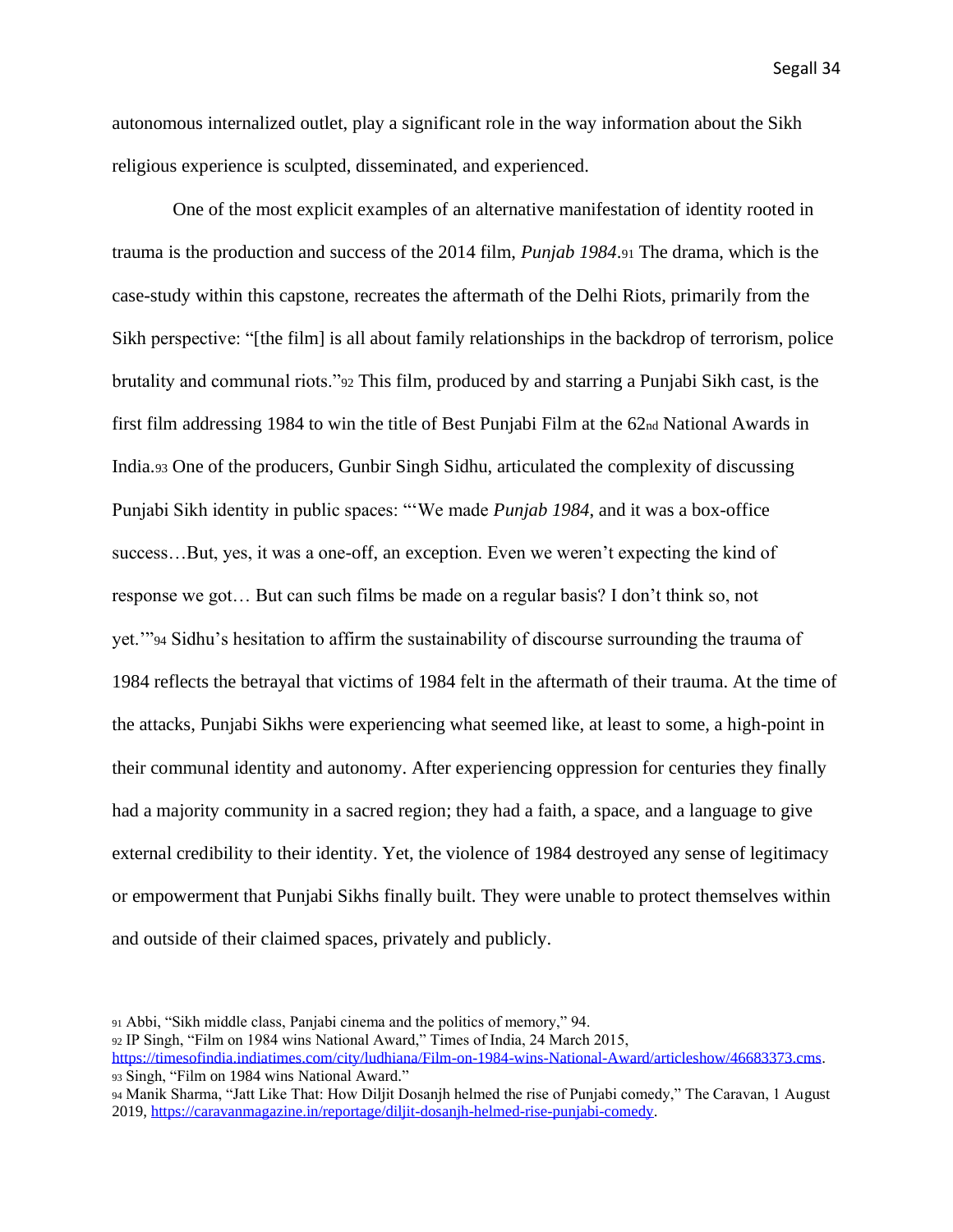The production of *Punjab 1984*, over 30 years after 1984, implies that trauma associated with the events were ingrained into the memory of Punjabi Sikhs and affected the way that the community chose to rebuild their identity. While the trauma from Guru Arjan's assassination in 1606 transformed Sikh rhetoric from pacifist to militaristic defensiveness, the trauma of 1984 transformed the ways that Punjabi Sikhs experience and share their collective identity.<sup>95</sup> The newness of the topic within the film industry and the lack of confidence that a well-respected Punjabi Sikh producer has in the ability for this discourse to truly enter the public sphere is significant; Punjabi Sikhs have chosen the trauma of 1984 to better understand the fragility of their identity in the public sphere, and the possibility for that fragility to transfer into private/holy spaces. That being said, fragility is not synonymous with an absence in collective identity. The very presence of this film implies that the trauma of 1984 transcends generations. Young artists, such as those involved in the production of *Punjab 1984*, are actively deciding to catalyze public discourse about their ancestral trauma; the substance of this discourse comes directly from the private discourse of the communities in which these artists were born and raised.

With the rise and success of Punjabi Sikh films addressing the topic of Sikh trauma, comes the tangential rise of Punjabi Sikh celebrities. Diljit Dosanjh, the star of *Punjab 1984*, is the first sardar (male Sikh devotee) to publicly embrace his faith identity: "Diljit Dosanjh has emerged as the first sardar to have carved a space for himself in films on the national state, without having to give up his Sikh identity."<sup>96</sup> His rise to fame over the last decade or so embodies how 1984 serves as the chosen trauma for the Punjabi Sikh community. Dosanjh maintains confidence in his Punjabi Sikh identity, despite his awareness of hostility towards his positionality. In a 2016 interview, Dosanjh responded to all the questions asked of him in a

<sup>95</sup> See notes 20 and 21.

<sup>96</sup> Sharma, "Jatt Like That."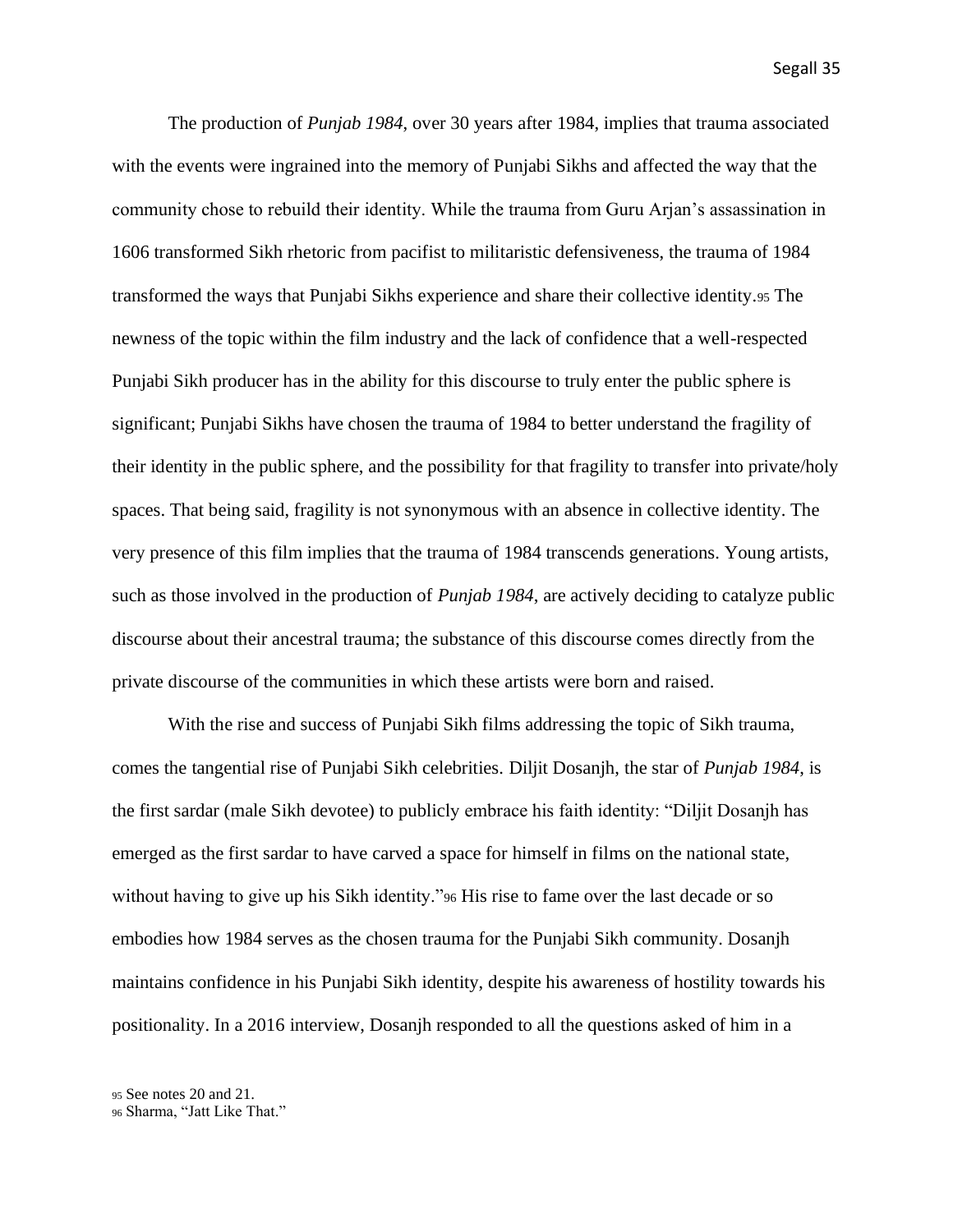mixture of Punjabi and English, even though the interviewer spoke in Hindi.<sup>97</sup> While this act might seem superficial, when one considers the long-term, deep roots of Sikhism in the region of Punjab, the choice to speak Punjabi is culturally and nationalistically significant.

Beyond the identification with the Punjabi language, Dosanjh explicitly commented on the importance of maintaining his piety: "People used to tell me, 'Since you wear a turban, there's no way you can work in Bollywood films. There will never be a role for you.' So I also believed that Bollywood would never have a role for me ... but anything can happen if god wants it to happen."<sup>98</sup> Dosanjh prioritizes his relationships in the private sphere over his reputation in the public sphere. Similar to the survivors interviewed in *1984: A Sikh Story*, Dosanjh wears his turban, thus choosing to approach his ancestral trauma by actively embracing visible signs of faith identity. His rhetoric regarding identity reflects the socio-religious values of survivors coping with a shared trauma.

In the same way that Sidhu expressed reluctance in the public's ability to embrace more content dealing with the Sikh experience in 1984, Dosanjh vocally resists external pressures on his faith; this implies that the public's inhospitable reaction to Punjabi Sikh identity is a reason for the limited representation of the Punjabi Sikh identity in the public sphere. Therefore, scholarship surrounding chosen identity for Sikhs in India suggests that they have failed to successfully utilize the trauma of 1984 to create a sense of collective identity. Yet, outsiders to the community, including Westerners such as myself, may simply be lagging in their engagement with alternative manifestations of the rapidly evolving Punjabi Sikh identity.

<sup>97</sup> Sharma, "Jatt Like That."

<sup>98</sup> Sharma, "Jatt Like That."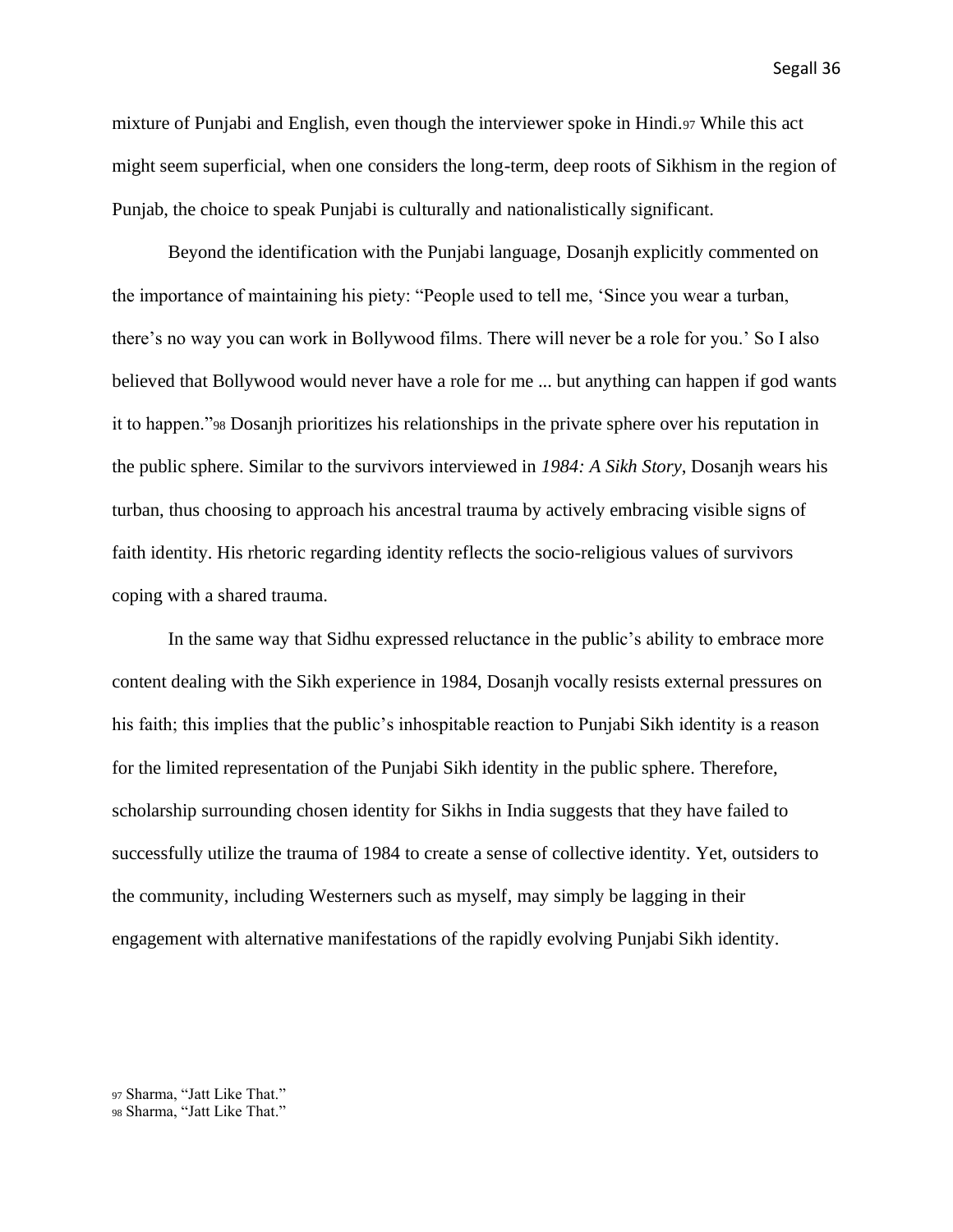Sect 4.4 Conclusion:

While the trauma of 1984 was once a tool to silence Punjabi Sikhs in public spaces for fear of safety, its memory is now the foundation for a new identity. *Punjab 1984*'s widespread acclaim and the rising popularity of Diljit Dosanjh reflects the newness of Punjabi Sikh identity in the public sphere. Yet, the notion of this identity as entirely "new" is misleading; the identity itself is a result of long-term evolution. It seems that, from 1984's destruction, Punjabi Sikhs picked up the pieces of their loss and trauma from the public sphere and used those pieces to create a stronger sense of collective identity in the private sphere. By focusing on building confidence and legitimacy from within, the Punjabi Sikh perspective is less reliant on external affirmation for legitimacy of their identity. Thus, Kinnvall's chosen trauma is present in the Punjabi Sikh community: 1984 is the chosen trauma unique to the Punjabi Sikh experience. Recent scholarship, such as Abbi's, highlights the importance of perspective in assessing the success of a community's identity formation by demonstrating how Punjabi Sikh audiences received films made by and about their community. Yet, the ways in which chosen trauma is received by outsiders seems less defined; is a chosen trauma unsuccessful if outsiders fail to realize the effectiveness of said trauma in shaping collective identity? The rising popularity in Punjabi Sikh film and actors over the last several years implies that that answer to this question is no. Similar to the act of devout Sikhs returning to the Golden Temple and continuing to pray after Operation Bluestar, the Punjabi Sikh contribution to and participation in shared public entertainment demonstrates a sense of strong collective identity. Academics must prioritize the autonomous actions of the insider community, rather than elevating skepticism from outsider perspectives in assessing chosen trauma and collective identity. So the question, in reality is not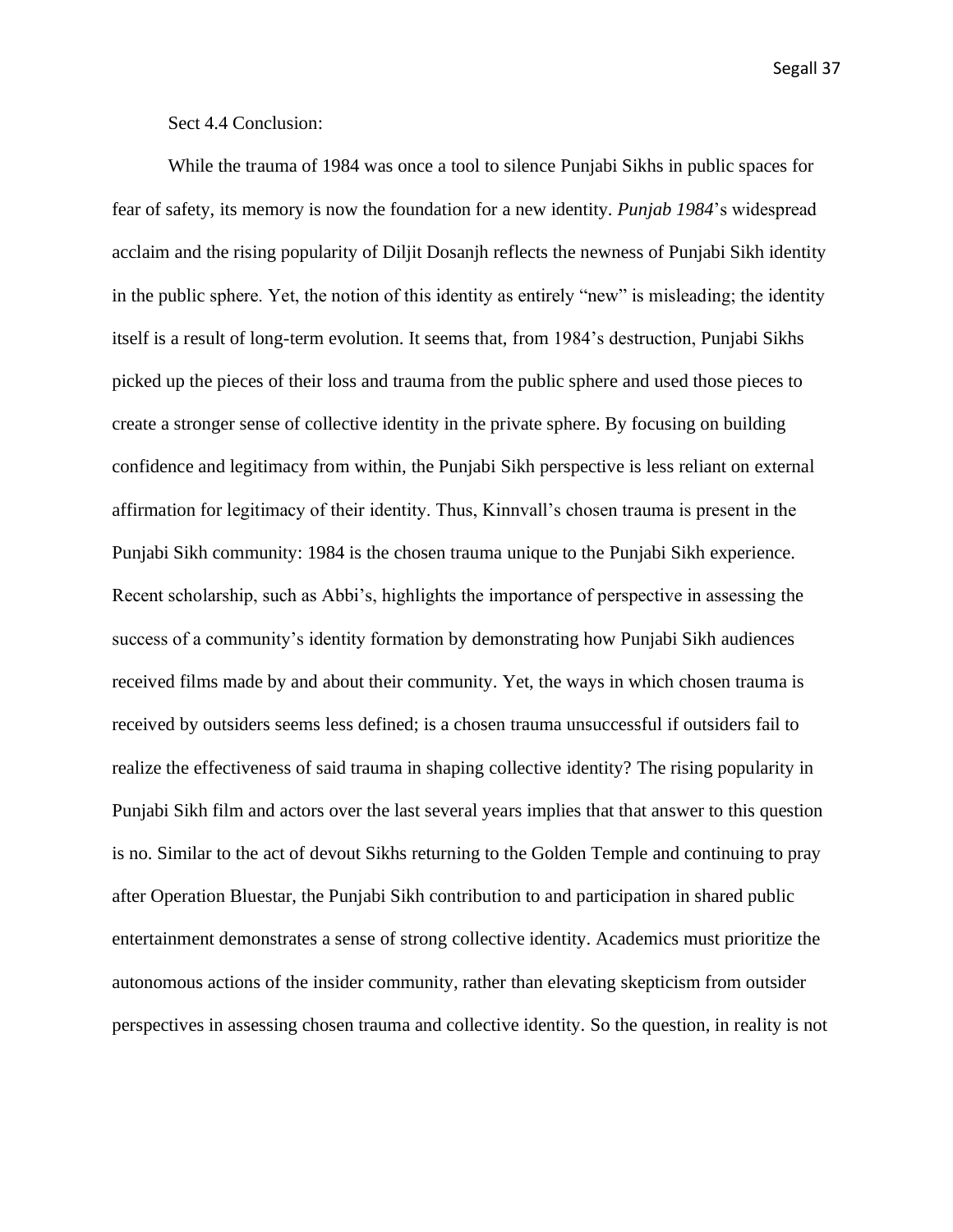*if* a strong collective identity exists among Punjabi Sikhs, but what that collective identity actually looks like.

#### **Section 5 Punjab 1984: the role of film in expressing Punjabi Sikh identity**

Section 5.1 Introduction:

An analysis of Punjabi Sikh figures in the production and distribution of film that portrays the trauma of 1984 is fundamental to understanding 1984 as the chosen trauma of the Punjabi Sikh community. Yet, the intention of the filmmakers and actors is only part of what makes the film industry such a new and insightful expression of individual and collective identity. Unfortunately, due to the sensitivity of subjects that implicate the Indian central government and widespread censorship in India, many influential films applicable for this capstone are inaccessible.<sup>99</sup> Still, *Punjab 1984*, highlights how the trauma from violence in 1984

<sup>99</sup> Due to availability of material and concision of argument within this capstone, this section only unpacks *Punjab 1984*. However, the Sikh Punjabi is a blossoming and influential field that influences collective identity through both direct confrontations of 1984 and violence against Sikhs as well as indirectly through modern comedies, cartoons, and romance films. Below please find a list of films that speak to the contemporary understanding of Punjabi Sikh identity from the Punjabi Sikh perspective:

*Dharam Yudh Morcha* (2016)- a drama that confronts the violence of 1984<https://www.imdb.com/title/tt5951704/> Viewers may find the film her[e http://singhstation.net/2017/01/dharam-yudh-morcha-full-hd-movie/](http://singhstation.net/2017/01/dharam-yudh-morcha-full-hd-movie/)

*Chauthi Kooth* (The Fourth Direction) (2015) a drama based on short films and stories from the early 2000s. Portrays the violence of 1984 and the continued riots amongst Sikhs and Hindus. This film was unavailable to watch by any accessible means.

Film information<https://www.imdb.com/title/tt4636068/>

News coverage/film review [https://www.hindustantimes.com/movie-reviews/chauthi-koot-review-a-subtle-film](https://www.hindustantimes.com/movie-reviews/chauthi-koot-review-a-subtle-film-with-long-lasting-impression/story-j0cEAh1TqlJe56VIqiUARL.html)[with-long-lasting-impression/story-j0cEAh1TqlJe56VIqiUARL.html](https://www.hindustantimes.com/movie-reviews/chauthi-koot-review-a-subtle-film-with-long-lasting-impression/story-j0cEAh1TqlJe56VIqiUARL.html)

*Moolnivasi Shudra to Khalsa* (2018) is an unreleased drama that portrays the struggles and violence of the caste system in India as it relates to the Sikh community. The film supposedly offered the solution to caste disparity through the Sikh Khalsa Panth. The [Central Board of Film Certification](https://en.wikipedia.org/wiki/Central_Board_of_Film_Certification) denied certification in March 2019. Official certification denial<https://mib.gov.in/sites/default/files/Moolniwasi%20Shudra%20to%20Khalsa.pdf> Traile[r https://www.youtube.com/watch?v=7bIWKnNJ9HQ](https://www.youtube.com/watch?v=7bIWKnNJ9HQ) New coverage in Punjabi<https://www.bbc.com/punjabi/india-46458550>

*Super Singh* (2017)*-* an action/comedy starring Diljit Dosanjh, the actor who plays Shivjeet in *Punjab* 1984. Dosanjh. through this film, becomes the first Punjabi superhero, propelling him both as Punjabi and Punjabi Sikh. Film information<https://www.imdb.com/title/tt5891348/>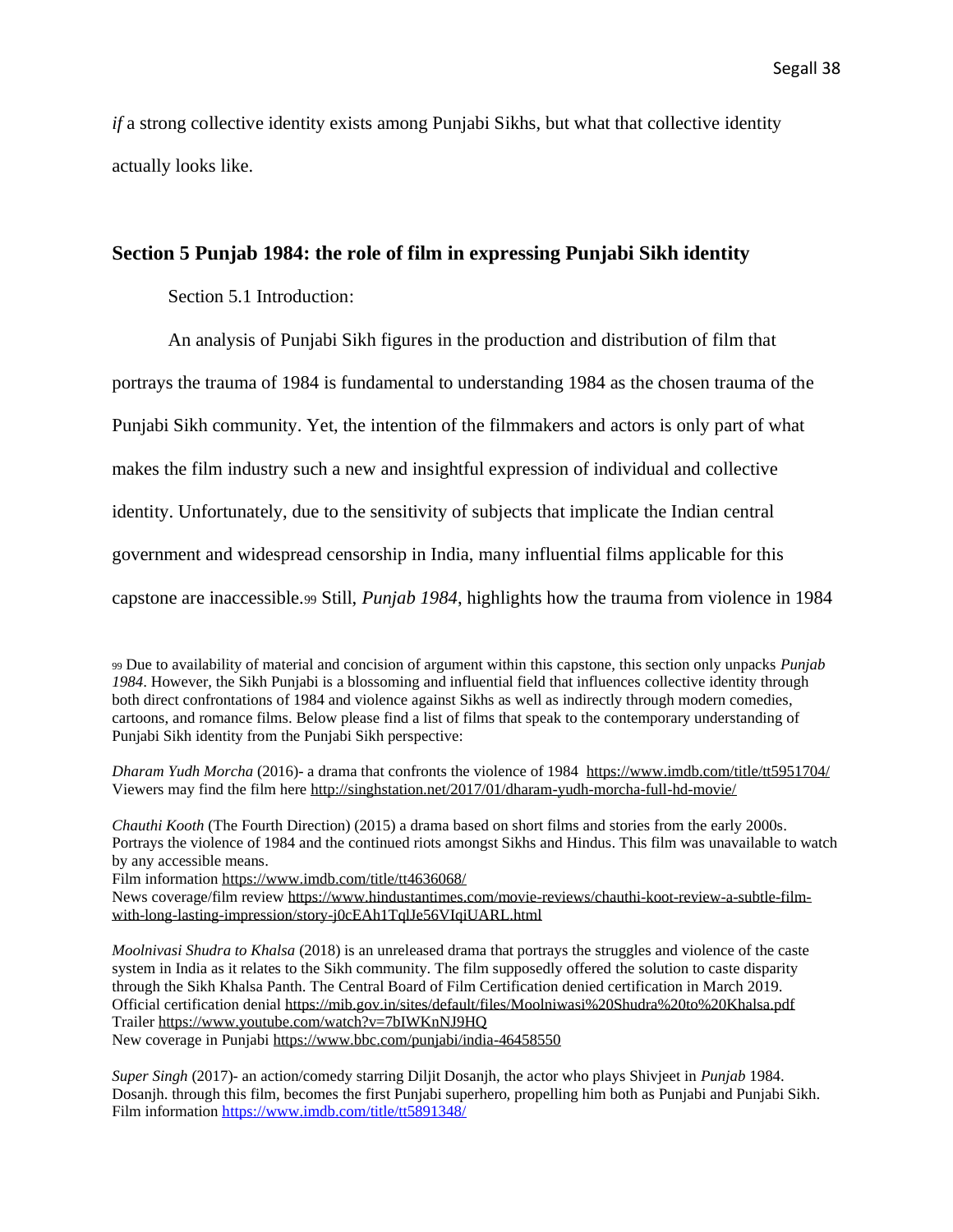is remembered and understood by the contemporary mainstream Punjabi Sikh community. Punjabi Sikh audiences' reflections imply that *Punjab 1984* provides a unique entertainment space where a fictional piece reflects very real and traumatic historical events that have shaped the Punjabi Sikh identity: "'eh film saadebaare hai' (that the film is about us), it was sadda farz (our duty) as Sikhs to watch it. The act of simply going and watching a film was an act of affiliation and assertion of an identity 'assin taan dekhna hi si' (we had to watch it anyway), no matter what, as a kind of ritual obligation that had to be fulfilled."<sup>100</sup> By watching *Punjab 1984*, audiences participate in a ritual-like act of connecting to their faith and community and thus validate a sense of truth in the ways that the film defines their contemporary collective identity. The film does actively engage with the short-lived, but important presence of violent Sikh militancy in the mid-to-late 1980's. Yet, *Punjab 1984*'s broader contribution, and the focus of this capstone, lies in its elevation of deep-seated and evolved characteristics of Punjabi Sikh identity that have only recently translated from the private sphere into a more public sphere in mainstream film. *Punjab 1984* conveys foundational elements of the contemporary Punjabi Sikh identity through Satwant Kaur's symbolic function as the ideal devotee and mother, the expression of psychological trauma through general maternal relationships, and violation of the Sikh body and physical symbols of piety.

Section 5.2 Satwant as the ideal Punjabi Sikh devotee:

Satwant Kaur, one of the protagonists in *Punjab 1984*, represents the internalized depth of trauma within the Punjabi Sikh community and expectations of a desired Punjabi Sikh devotee. Satwant's journey across Punjab to find her son, Shivjeet, who was initially falsely

<sup>100</sup> Abbi, "Sikh middle class, Panjabi cinema and the politics of memory," 105-6.

More info on Dosanjh and the film https://www.republicworld.com/entertainment-news/others/dilit-dosanjh-here[are-top-5-punjabi-films-of-the-actor-and-singer.html](https://www.republicworld.com/entertainment-news/others/diljit-dosanjh-here-are-top-5-punjabi-films-of-the-actor-and-singer.html)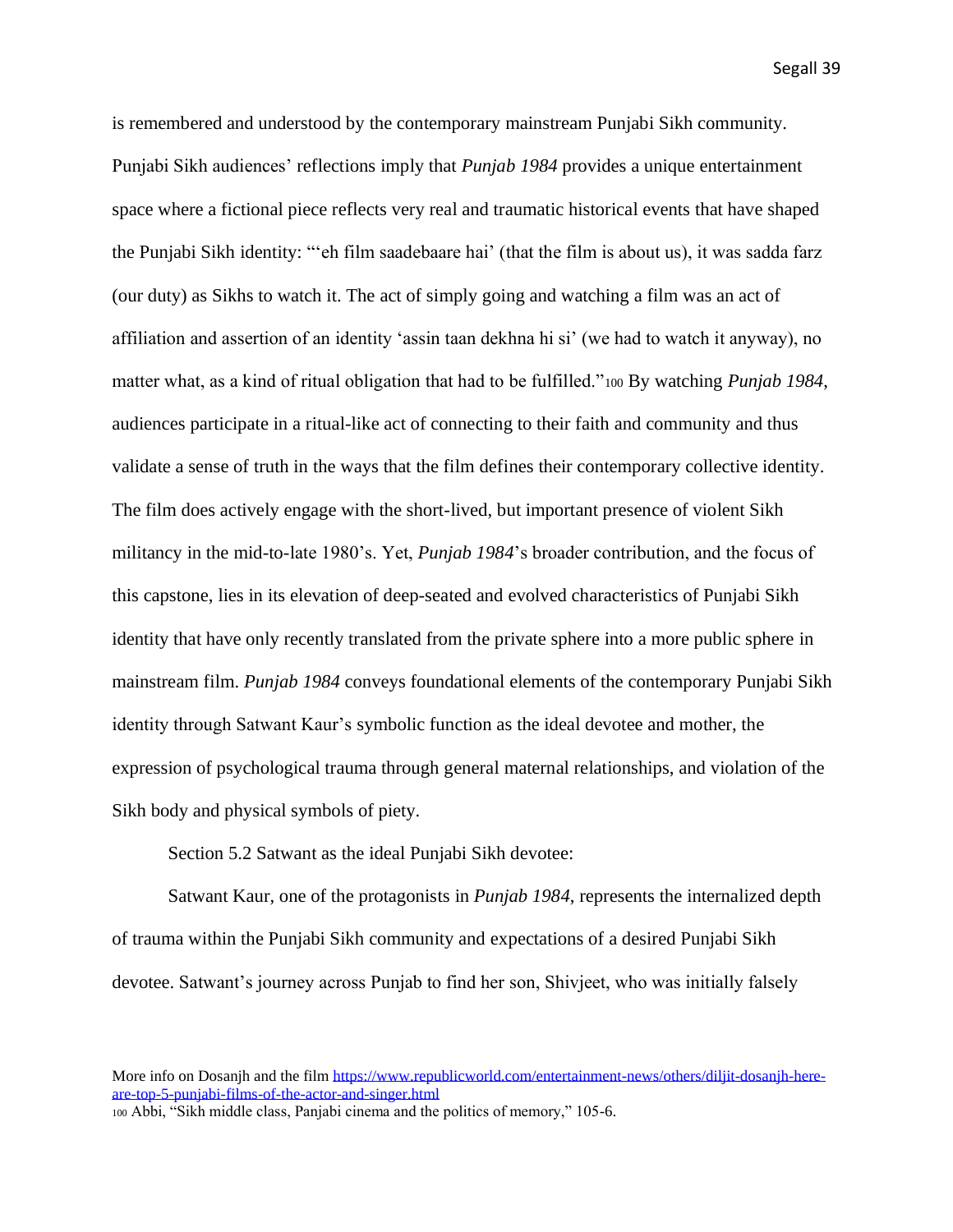accused of terrorist activity in the years following 1984, and the tragic loss she faces along the way, are emblematic of many Punjabi Sikh women's experiences with the violence and aftermath of 1984.<sup>101</sup> While Shivjeet does turn to militancy for a period of time as a means of revenge for the loss of his father in Operation Bluestar, Satwant maintains her sense of peaceful compassion and piety, which, in the end, outlives Shivjeet's coping mechanism of violence. Satwant's continued maternal compassion across religious and class boundaries and perseverance of religious piety demonstrate the long-term influences and expressions of the Punjabi Sikh identity. A repeated quote throughout the film stems from the words of her son, Shivjeet: "All of God's creations pale in comparison to my mother."<sup>102</sup> This statement, from a Sikh man who observes Kesh, is repeated by Sikhs and non-Sikhs alike throughout the film; it demonstrates the deep symbolism of Satwant's character as an ideal, almost metaphorically divine figure who embodies the holy maternal nature and compassion of the true Punjabi Sikh identity.<sup>103</sup> Yet, Satwant, despite her praised determination to find her son, maintains an attitude of humbleness, modesty, and internalized expression of struggle, thus further reflecting the historically private expression of the Punjabi Sikh identity in the public sphere. While the portrayal of Satwant's character may be reflective of gendered norms and deemed "un-feminist" from a Western perspective, one must consider that, in a period where Satwant is the only

Cynthia Keppley Mahmood, "Fighting for Faith and Nation: Dialogues with Sikh Militants," (Philadelphia: University of Pennsylvania Press, 1996).

Kirpal Dhillon, "Identity and Survival: Sikh Militancy in India 1978-1993," (UK: Penguin Books, 2006). Virginia Van Dyke, "The Khalistan Movement in Punjab, India, and the Post-Militancy Era: Structural Change and New Political Compulsions," *Asian Survey* 49, no. 6 (2009): 975-97.

<sup>101</sup> For more information on Sikh militancy in the 1980s please see the following sources:

Arvind-Pal S. Mandair (2015) After 1984? Violence, Politics and Survivor Memories, Sikh Formations, 11:3, 267- 270.

<sup>102</sup> *Punjab 1984*, directed by Anurag Singh (2014; Amritsar and Punjab, India, Lahore, Pakistan and Canada: White Hill Studios) Netflix, ~16:35.

<sup>103</sup> Kesh (the practice of uncut hair) refers to one of the most important of the holy 5 K's. Many Sikhs who practice Kesh have undergone the process of *Amrit Sanskar* (similar to baptism). See note 45 more information.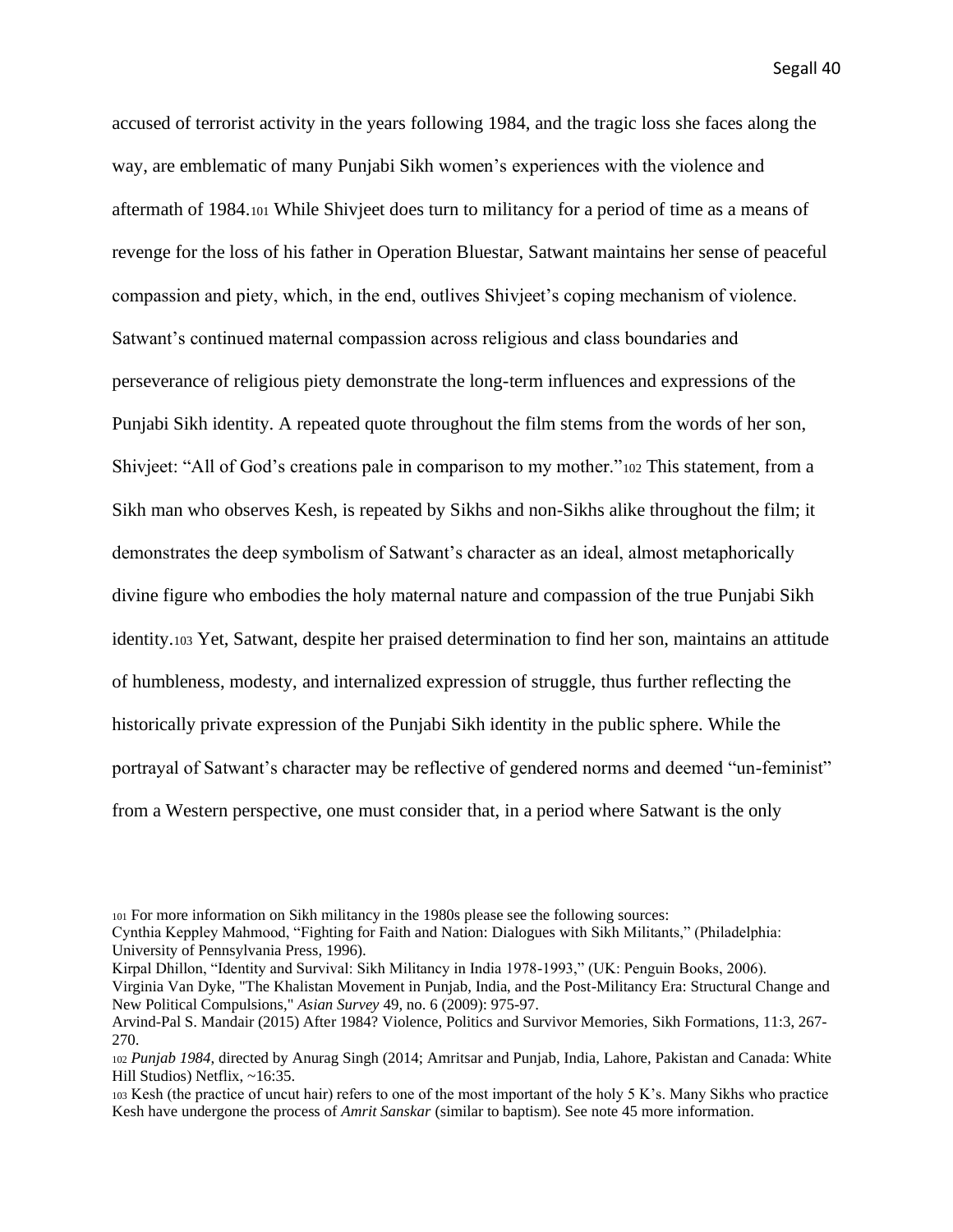present representative of her devout family, her actions take on symbolic meaning beyond her gender. By looking past divisive labels of identity and continuing compassion and piety throughout moments of trauma and pain, Satwant reflects a contemporary embodiment of the foundational utterings of the Guru Nanak.

When Satwant demonstrates kindness and continued piety in times of struggle, she reflects both a secular image of an admirable human being and a religious embodiment of a devout Sikh practitioner. Prior to the erection of boundaries by the Punjabi Sikh community as a consequence of continued religious violence and persecution against them, the primary Sikh tenet rested on the first utterances of the founder Guru Nanak: "there is no Hindu, there is no Muslim."<sup>104</sup> Yet, with each instance of historical religious persecution and discrimination, the Sikh community was forced to alter this foundational belief to accommodate the residual trauma. Still, in the film, Satwant, who faces some of the most tragic forms of loss and trauma through the murder of her husband in the Golden Temple, the disappearance of her only child, and the loss of her land and autonomy in the wake of both men's absence from the home, she maintains determination and unconditional, indiscriminate compassion for all she encounters. In a country where Sikhs hold a very small percentage and minimal political and social representation, there appears to be little media and literature that positions mainstream Punjabi Sikhs as separate from the vocal, but minority militant population. Kumool Abbi's piece reported that audience reactions to *Punjab 1984* demonstrated the deep significance of the film in publicly expressing an internally evolving identity: "For the audience, films which depict the 'Sikh' point of view were 'very much required' as for them 'saadi gal' our point of view gets lost in the sea of Hindi and other films… Moreover this is 'saadihaqiqat, (facts which tell the truth).'"<sup>105</sup>

<sup>104</sup> See Section 1.2

<sup>105</sup> Abbi, "Sikh middle class, Panjabi cinema and the politics of memory," 106.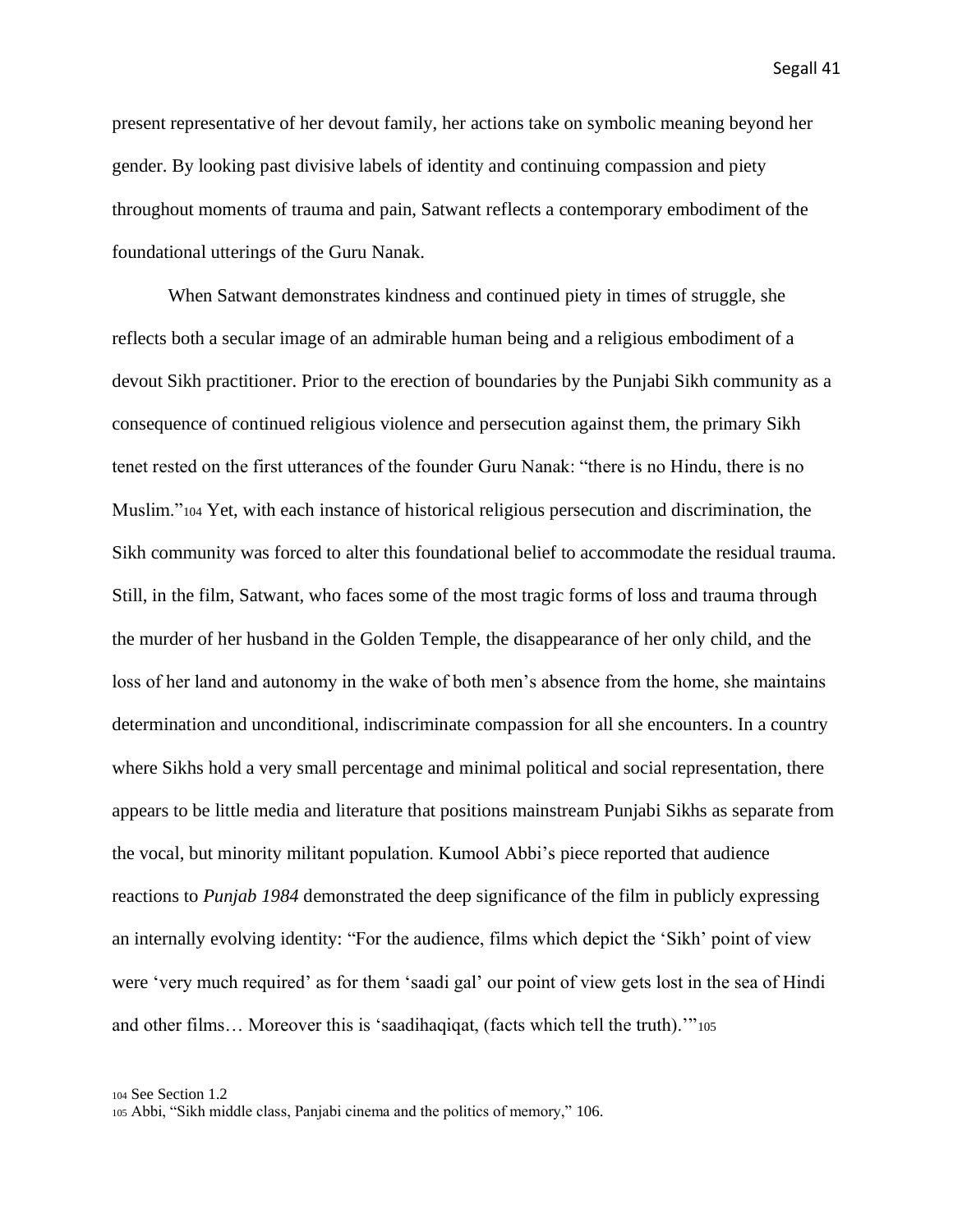The idealization of Satwant's character throughout the film, and the film's positive reception from Punjabi Sikh audiences as a means of communicating "truth" indicates the Punjabi Sikh perspective of 1984 as a historical event and implies that Satwant may represent the favored Punjabi Sikh devotee over the militaristic persona of her son.

Section 5.3 Satwant as the Indiscriminate Mother:

Satwant's identity as a Punjabi Sikh woman and her deep connection with her son is communicated through the act of prayer, caretaking and feeding. Yet, her maternal care is not limited to her own son, or even her Punjabi Sikh peers. Throughout her painful journey to find her son, Satwant demonstrates an attempt to regain control and overcome her trauma, which is exemplified by her consistency in feedings others' sons, when she cannot feed her own. Within the first ten minutes of the film, Satwant is shown attending her local gurdwara where she does puja (worship) in front of an open copy of the *Guru Granth Sahib*. After these ritualized acts of devotion, she proceeds to feed a hungry child, whose cut hair indicated that he did not keep Kesh and likely had not undergone *Amrit Sanskar* (baptism), unlike Satwant and her male relatives.<sup>106</sup> This act of kindness occurred outside of the village police station; viewers learn that Satwant waited outside the police station every day for an entire year since the disappearance of her son. Throughout the film, despite her trauma and determination to find her last biological family member, Satwant takes the time to feed every hungry child-like figure she encounters in the film, without expectations of recognition or reciprocity. Thus, Satwant demonstrates a genuine understanding of the pure foundational principles to value all human lives and embodies the divine metaphor of the sacredness in a mother-child relationship that Gurus evoked in Sikh scripture.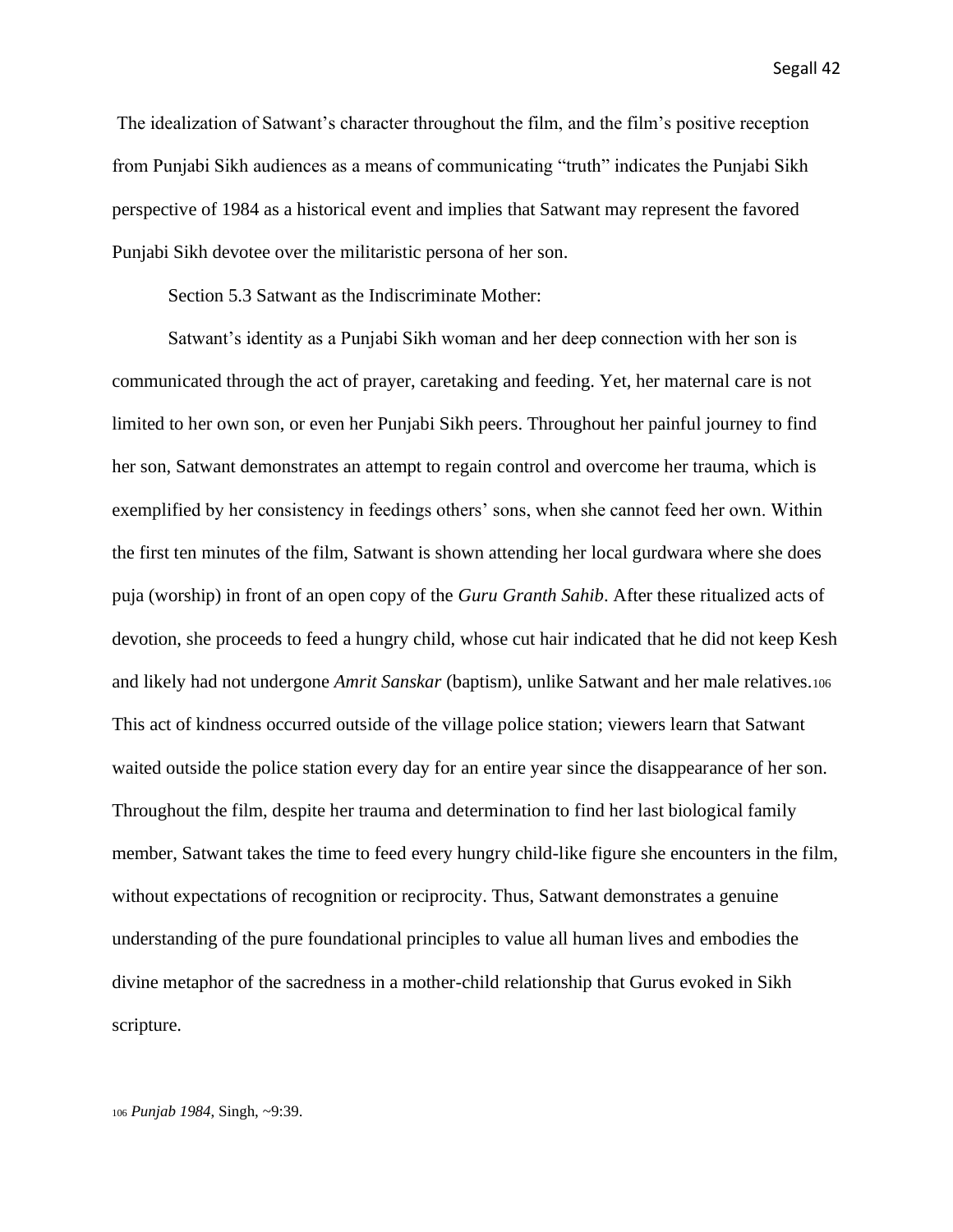In addition to caring for children (who are arguably unable to care for themselves), Satwant also expresses care for anyone who takes on a child-like role. She expresses a deep connection to Shivjeet's Hindu childhood friend, Bittu, by feeding him throughout the film and addressing him as a symbolic son.<sup>107</sup> She even takes the time to offer food to a police officer who confesses his complicity in the disappearance of her son. When he asks why she would offer to feed him despite the sins he committed, she responds with words that parallel the utterances of the Guru: "I don't know who is good and who is bad. All I know is that everyone feels hungry and needs to be fed… Maybe, if I feed somebody's hungry son, then someone, somewhere will also feed my hungry son."<sup>108</sup> Her dismissal of good and bad echoes the Gurus dissolution of religious labels in determining an individual's worth. Satwant's demonstration of indiscriminate love for all the children she encounters alludes to both the compassion expected of a Sikh devotee and the psychological trauma of loss from 1984.

Satwant plays a larger symbolic role as an indiscriminate mother and feeder of all sons in her mission to find her own son and maintain any sense of identity that she had prior to her tragedies. Satwant becomes emblematic of the Punjabi Sikh struggle to regain a sense of identity and autonomy in a period of loss and uncertainty; the mainstream community was seemingly left with the choices of verbalized radicalism through militancy or internal, discreet cultural rebuilding through the emphasis on Sikh values rooted in family and collective identity. In many ways, Satwant's idealism in both pious practice and maternal compassion elevates her to a mortal embodiment of the divine connection Gurus articulated as parallel between a mother and child and the devotee and divine. Yet, despite her admirable qualities, Satwant, in contrast to characters who did not reflect the ideals she embodied, is ultimately unable to protect her son

<sup>107</sup>*Punjab 1984*, Singh. <sup>108</sup> *Punjab 1984*, Singh, ~1:12:00.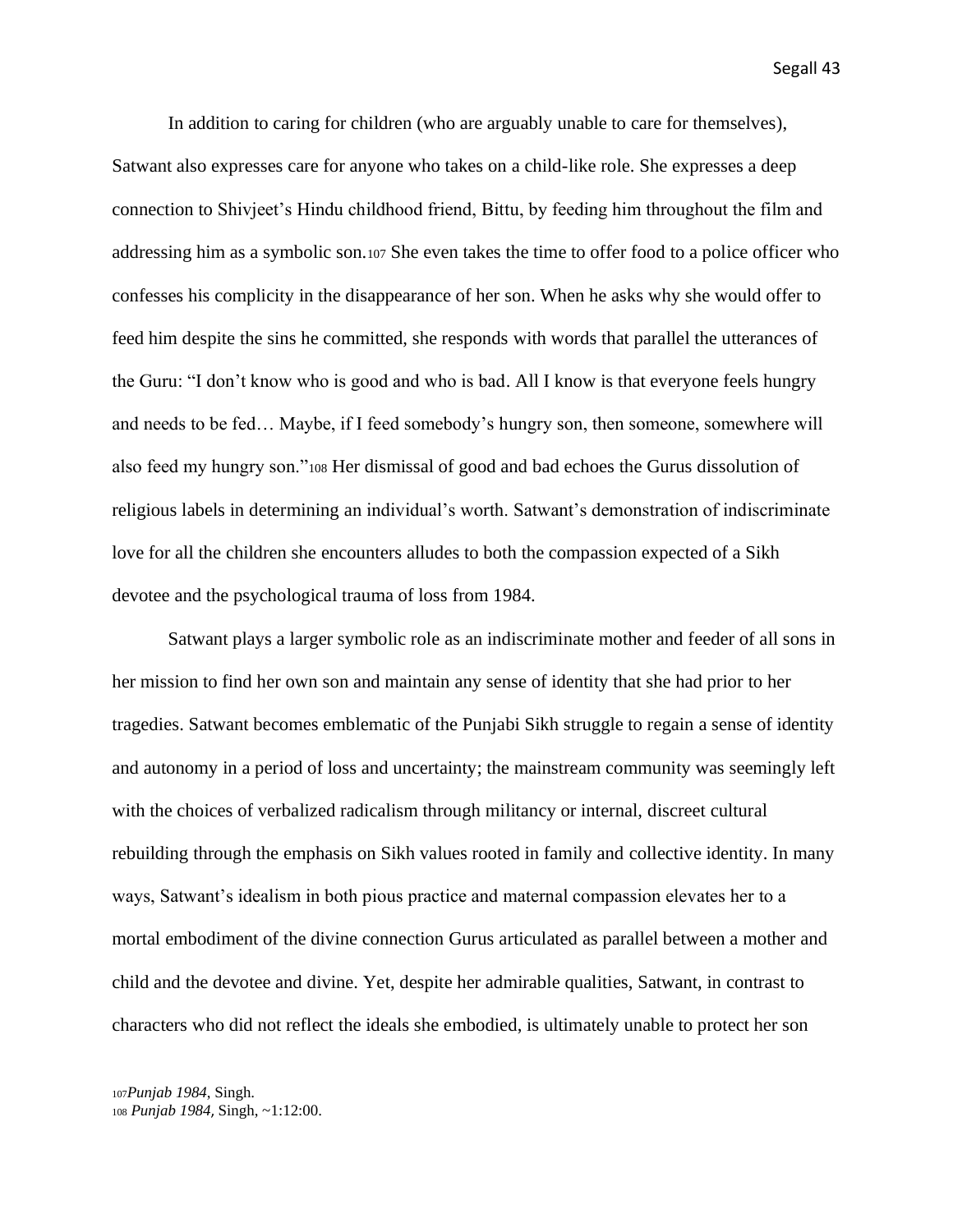from a violent death. While Satwant's actions reflect the exemplary devotee and mother prompt an expectation of reward, she is met with the same loss as those who broke the tenets of the ideal Sikh identity. The tension between the viewer's expectation and hope for Satwant and the reality of her world are not reflective of an internal criticism of her actions, but rather highlight an internal awareness of Punjabi Sikh vulnerability in the public sphere regardless of their chosen identity.

Section 5.4 Scenes of Explicit Violence That Symbolize Changing Spaces:

As articulated in Section Three of this capstone, helplessness and ecological influences on the communal experience are key factors in the ingrained psychological trauma of the Punjabi Sikh community.<sup>109</sup> The maternal imagery through the act (or inaction) of protecting one's child described in Section Three's analysis of *1984: A Sikh Story,* directly parallels the depiction of motherhood and feeding in *Punjab 1984.<sup>110</sup>* As noted, the source of trauma exists through both the hindrance of the biological necessity/dependency of the child in a mother-child relationship and the disturbance of the divine relationship as metaphorically articulated through the motherchild dynamic in Sikh scripture.<sup>111</sup> Similar to the direct witness account in *1984: A Sikh Story*, the opening scene of *Punjab 1984* depicts a mother trapped inside the Golden Temple complex sobbing as she begs for help: "Someone come rescue me...please do something for my son...I had come to pray for the wellbeing of my son."<sup>112</sup> The initial image of a helpless mother unable to meet the needs of her child reflects the same psychological expression of the trauma exemplified through the witness accounts in the documentary, *1984: A Sikh Story;* both devout women appeared to follow all the roles of a proper devotee and mother within a supposed private and

<sup>109</sup> See Section 3.2 and 3.3

<sup>110</sup> See Section 3.3

<sup>111</sup> Singh, "One Reality Is," 4.

<sup>112</sup> *Punjab 1984*, Singh, ~1:30-40.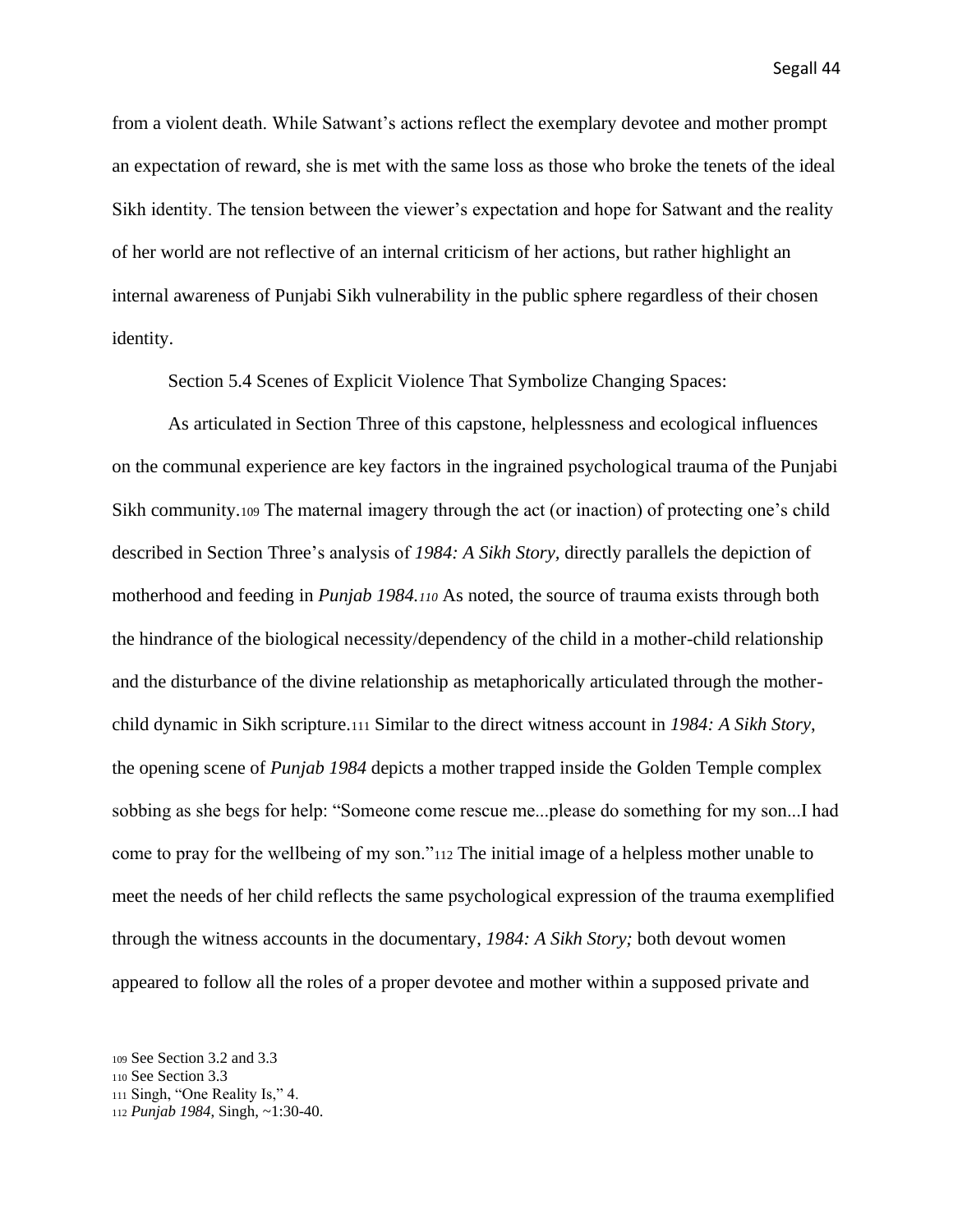holy sphere, yet failed to meet the needs of their inherently helpless children. The violence imposed on devout women and caring mothers within a space of historical piety and Sikh safety is indicative of two factors of the contemporary Punjabi Sikh identity. First, Punjabi Sikhs recognize the fragility and controversy of their identity in the public sphere, and, in this setting, it is subject to the will of discriminatory powers. Second, this dynamic implies a change and reshaping of the Golden Temple as a private sphere. Because Operation Bluestar took place within the confines of the Golden Temple complex, the space morphed into a new type of public sphere separate from its historically private intention. The Golden Temple took on a role of a private sphere where public acts of violent political confrontation now have precedent and even implications of permissibility.

Section 5.5 Home, Belonging and the Danger of the Public Sphere:

Through the violence of Operation Bluestar, the Delhi Riots and the subsequent communal violence in Punjab, boundaries of public and private spaces and the Punjabi Sikh right to safety and integrity of faith in those spaces have been dramatically altered. *Punjab 1984* explicitly confronts and reframes this dynamic by addressing belonging and safety in the private home, the Golden Temple, and the public sphere of Punjab. From the moment Satwant and Shivjeet enter the film together, their home is depicted as a safe-haven of sorts: food is made and eaten, sleep happens without fear, and tears and heartache are comfortably expressed. All explicit actions of violence and pain within the film happen when characters leave the safety of the home and enter more public spheres. Throughout the film, Shivjeet and his friends' language reflects an ultimate longing to return to the safety of home; yet, they also express an awareness that attempting a journey home would likely lead to death or serious injury. The friction between an individual's yearning for the safety of a cherished home and the reality of the new danger and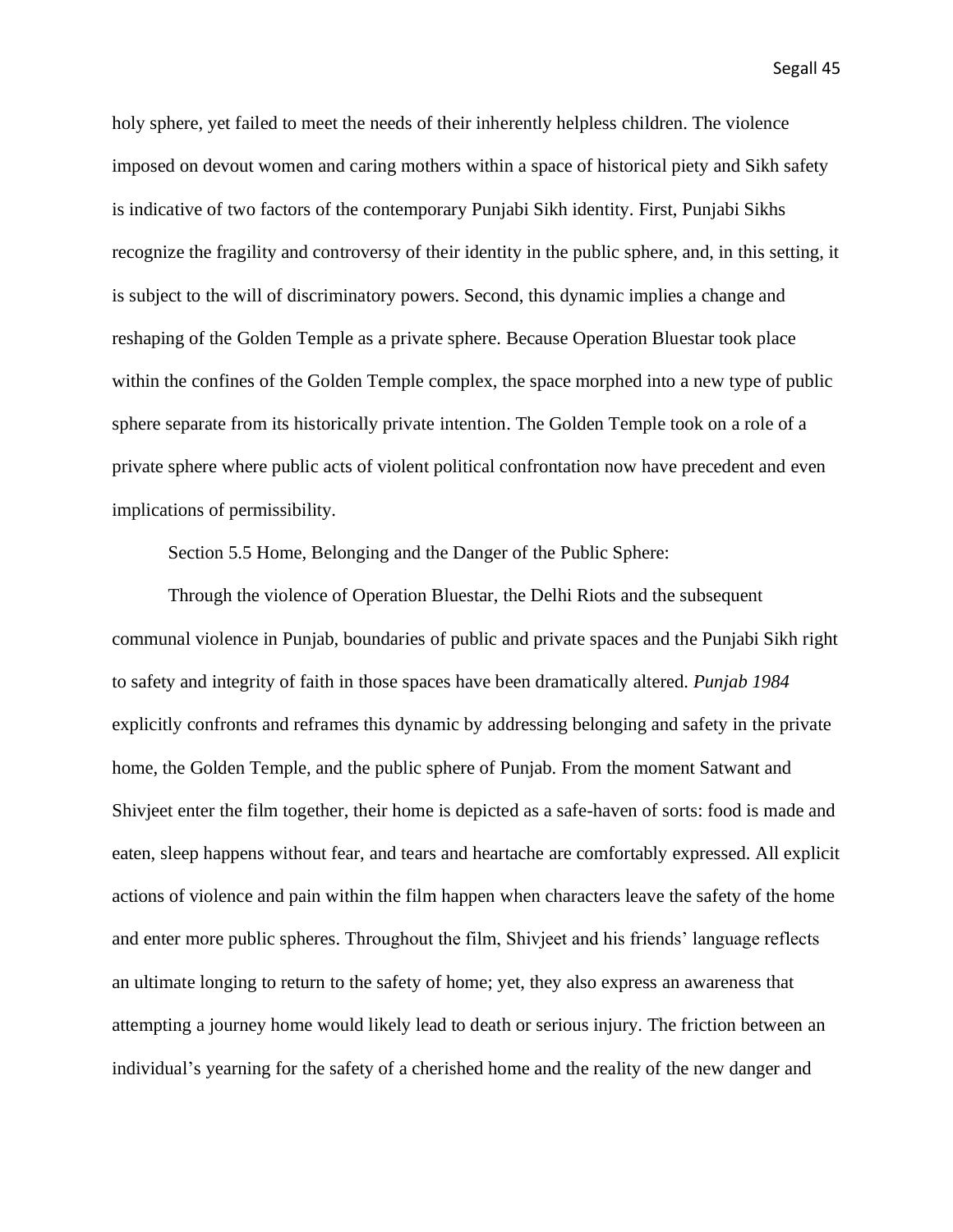inaccessibility of that home parallels the tension between the Punjabi Sikh community and its complex relationship with the Golden Temple and region of Punjab due to trauma from 1984. Therefore, as a thoughtful viewer, one of the most heartbreaking and symbolic scenes of the film is the last few minutes: Shivjeet finally returns to his village and sees his mother's doorway from a distance. In this moment, he smiles, which is a noticeable change in expression from the somber gaze he maintained for the prior two hours of the film. The young man, with blood covering his face and parts of his red turban, repeatedly chants aloud as he approaches his home, "whosoever praises the Lord," as the dark mood of the film appears to briefly lighten.<sup>113</sup> Satwant opens the door to their home and welcomes her son in a long embrace in the threshold of the doorway. He shares his most childlike statement since the beginning of the film: "Mother, I am hungry."<sup>114</sup> This statement represents his return from a brief and dark involvement in militancy back to the state of childlike dependency and human longingness for safety and belonging. Yet, just as his foot hovers over the threshold of the doorway, a moment away from the safety of his home, he is shot in the back by his neighbor, a man who, based on scriptural expectations of Sikh community, should have been a source of trust and protection. The viewer is shown a birds-eye perspective of the scene, where Shivjeet's body lays less than a foot outside of his home; he dies in his pious mother's arms.<sup>115</sup> Shivjeet's death is marked by his killer calling him a "terrorist," the same label his innocent father was given by the Indian government when he was shot in the crossfire of Operation Bluestar.<sup>116</sup> While Shivjeet, unlike his father, did resort to violence for a period of his life before realizing the wrong in his ways and returning home, the carelessness in labeling devout Punjabi Sikhs as "terrorists" indicates the lack of autonomy that the community

<sup>113</sup>*Punjab 1984*, Singh, ~2:31:00. <sup>114</sup> *Punjab 1984*, Singh, ~2:32:55. <sup>115</sup>*Punjab 1984*, Singh, ~2:34:00. <sup>116</sup> *Punjab 1984*, Singh, ~2:33:00.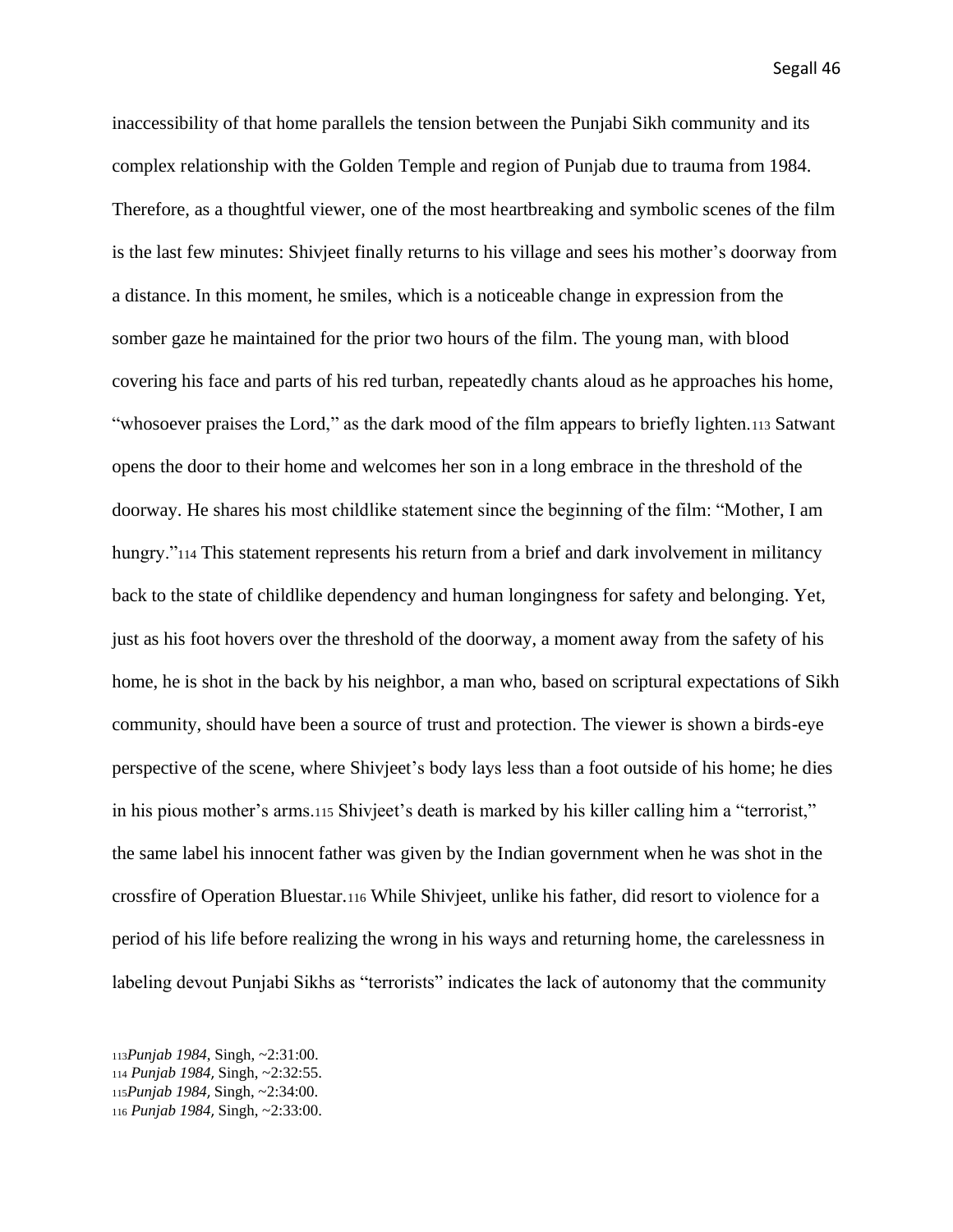has had in controlling their own narrative and identity in the public sphere, and an attempt to regain this autonomy by exposing their truth in film. The contemporary Punjabi Sikh identity, therefore, is expressed in the film as rooted in a mindset that they are always at risk, and can never allow themselves to be fully vulnerable in the public sphere, for fear that they will be betrayed, shot from behind, and labeled an enemy within their own supposed place of belonging, both metaphorically and literally. Thus, the film gives outsiders insight into the existing, yet fiercely protected Punjabi Sikh identity, aware of its fragility in the larger public sphere.

Section 5.6 The Turban, the Head, and the Sikh Body:

Despite the film's indication that Punjabi Sikhs are aware of their positionality and have adopted their vulnerability in the public sphere as part of their contemporary identity, the film also portrays devout characters who continue to wear visible signs of piety throughout the film. The presence and perseverance of public expressions of faith in *Punjab 1984*, such as the practice of kesh (uncut hair and turbans), reflects a reality of strength and resilience in identity and community in the moments during and after 1984. In the film, all of the characters maintain and even find deep, positive connections to their shared identity as Punjabi Sikhs through physical signs of piety despite horrific levels of violence directed at these very symbols. Shivjeet's turban and head are at the focus of multiple plot motifs throughout the film and give greater insight into the perspective of piety and community in the contemporary Punjabi Sikh identity.

While one could readily unpack a multitude of moments involving bodily harm within *Punjab 1984* as a means of understanding the contemporary Punjabi Sikh identity, some of the most impactful moments are those of violence against Shivjeet. Shivjeet represents an antihero in this film who exemplifies one of the most extreme, and not condoned, forms of loyalty to the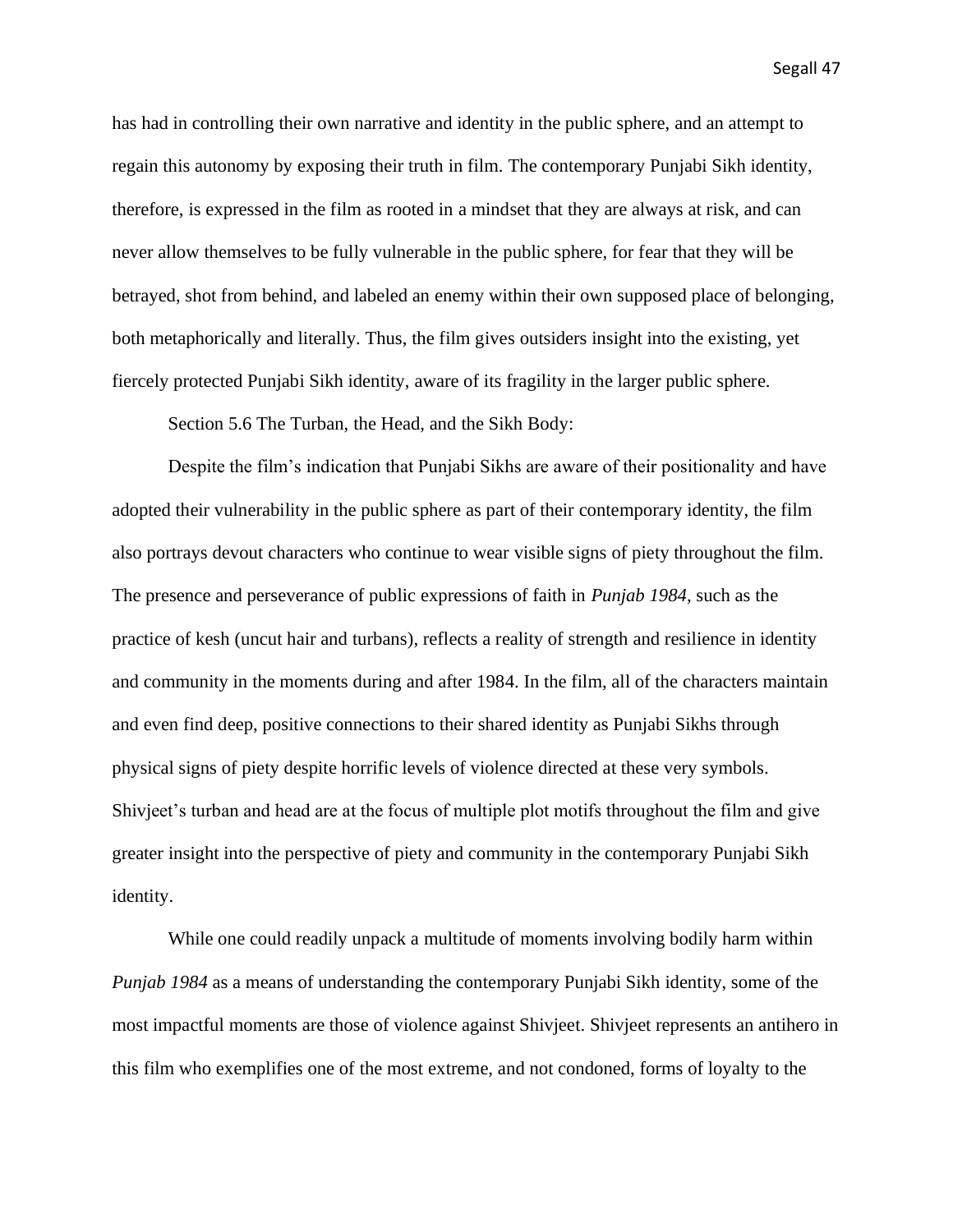Punjabi Sikh community. One of Shivjeet's most poignant moments in the film is when the corrupt policeman, Inspector Rana, frames Shivjeet for terrorist activity, prior to Shivjeet's radicalism, in order to abuse and torture him.<sup>117</sup> The scene depicts Shivjeet chained to the ground, with his turban removed, exposing his uncut hair. Rana looks down at Shivjeet from a chair, indicating an attempt to intimidate, show dominance over, and instill fear in the innocent Sikh man forced to expose himself in an unholy manner. Yet, contrary to what the viewer might expect, Shivjeet verbally fights back against his abuser; Shivjeet "wins" the challenge by refusing to audibly scream when Rana tortures his body with a paddle.<sup>118</sup> Shivjeet's refusal to vocalize his pain reflects the historic and continued value within the Sikh community to internalize trauma and pain as a means of protecting themselves from further harm and vulnerability in the public sphere, which is now elevated through its expression in films like *Punjab 1984*.

After Shivjeet escapes this abuse, he is never depicted with an exposed head again. Even when he is violently attacked, shot at, and bloodied, his turban stays on; in the final moments of his life, his turban remains.<sup>119</sup> As the antihero of the story, Shivjeet's adamant and vocal loyalty to his most physical symbol of piety demonstrates that the insider's contemporary perspective of Punjabi Sikh trauma is not viewed solely from a victimized lens. The juxtaposition between violence against identity and resilience of the targeted identity in the film parallels the first-hand accounts of Operation Bluestar by the Punjabi Sikh men in turbans who returned to the Golden Temple, where they continued to pray despite their trauma. Punjabi Sikh filmmakers' choice to create a character like Shivjeet, whose fictional physical identity and resilience parallels real-

<sup>117</sup>*Punjab 1984*, Singh, ~1:00:00. <sup>118</sup> *Punjab 1984*, Singh, ~1:02:00. <sup>119</sup> *Punjab 1984*, Singh, ~2:33:00.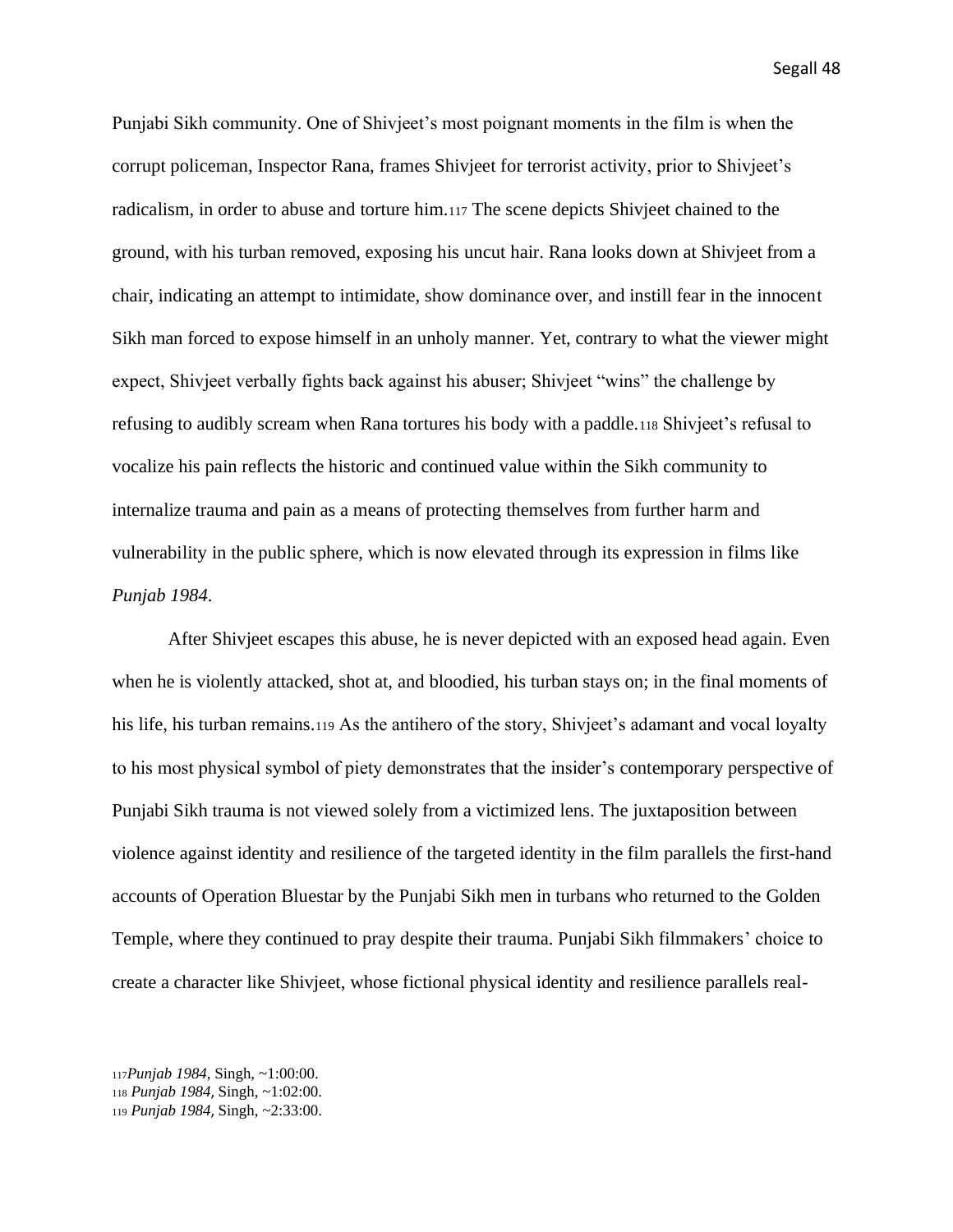world people and accounts of similar events, is significant; it indicates that contemporary Punjabi Sikhs desire for outsiders to view them as internally strong, unshakeable in faith, and deeply loyal to their community despite the violence and discrimination that they continue to face.

Section 5.7 Conclusion:

*Punjab 1984* may not properly represent the entire Punjabi Sikh perspective or experience, and one cannot use a singular film to reduce a collective identity into a few statements or adjectives. Yet, the cinematic choices in *Punjab 1984* put in conversation with the audience's reception and eye-witness accounts shed light on many aspects of the contemporary, mainstream Punjabi Sikh collective identity. The tangible, real-world parallels between the film and eye-witness accounts explain much of the Punjabi Sikh audience's reception to the film's emotional content. Abbi's study alludes to the necessity that viewers feel to maintain the memory of 1984 as a means of understand and coping with the trans-generational trauma that has led them to a space of self-understanding: "'this injustice [Operation Bluestar and the riots] was difficult to forget' though 'we carry on with our everyday work but sometimes, when we are alone and reflective, the memory of grave injustice will come back to us like a nassoor (an unhealed wound)' something which could not be dismissed as a 'bad dream' but a bitter truth which 'dictated our present responses.'"<sup>120</sup> Perhaps understanding 1984 as a "nassor" or "unhealed wound" best summarizes the context of Punjabi Sikh identity in its rebirth and reshaping in the aftermath of 1984. As indicated through the elevation of Satwant as both an ideal devotee and mother, the parallels of maternal and devotional relationships, and the abuse of the Punjabi Sikh body and symbols of piety, outsiders gain a unique insight into the contemporary Punjabi Sikh collective identity. Despite a history of short-lived militancy, Punjabi Sikhs,

<sup>120</sup> Abbi, "Sikh middle class, Panjabi cinema and the politics of memory," 105.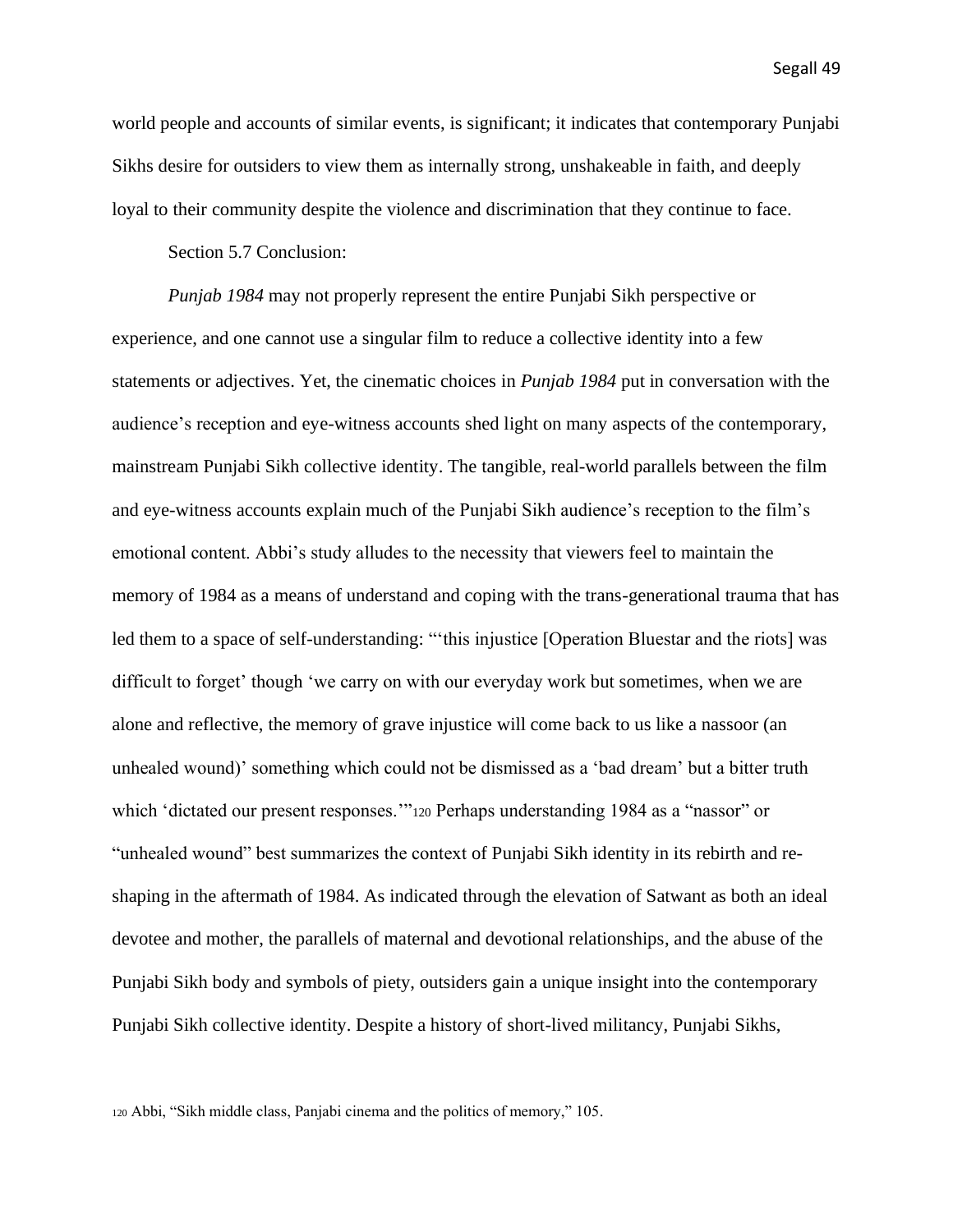through this film, demonstrate a collective identity rooted in resilient piety, internal strength, and outward peacefulness and compassion. Rather than returning to the "purity" of the Khalsa that Bhindranwale championed, a fundamentalism that catalyzed Operation Bluestar to begin with, *Punjab 1984* implies that contemporary Punjabi Sikh identity relies on deep-rooted relationships with family and community that gives importance to the history of violence that their identity has been subjected to. By engaging directly with the abuse of the Golden Temple and bodies of innocent devotees within the region of Punjab as a whole, the film implies that Punjabi Sikhs recognize and embrace their fragility and controversy in the public sphere as a characteristic of their identity. As indicated in Abbi's study, the film does not just give outsiders insight into the internal understanding of Punjabi Sikh identity, but in and of itself functions as a method of teaching, perpetuating and participating in a collective identity rooted in the chosen trauma of 1984. Thus, the Punjabi Sikh collective identity is one that actively confronts and accepts its positionality in a hostile public sphere, which explains the community's retrieval into the private sphere to rebuild internally before re-entering the public sphere through film.

#### **Conclusion**

This capstone sought to catalyze intentional, more explicit discourse about the role that 1984 plays in the evolution of contemporary Punjabi Sikh identity. From a deeper understanding of Sikh religious and historical ties to Punjab, one can see the tension between Sikh success in establishing roots in a holy public sphere and the deeply ingrained memories of violence and marginalization associated with the same spaces. By defining the political climate and actors involved in the build up to and aftermath of Operation Bluestar and the Delhi Riots, one can better grasp the complex and multi-tiered relationship that politics and representation have in the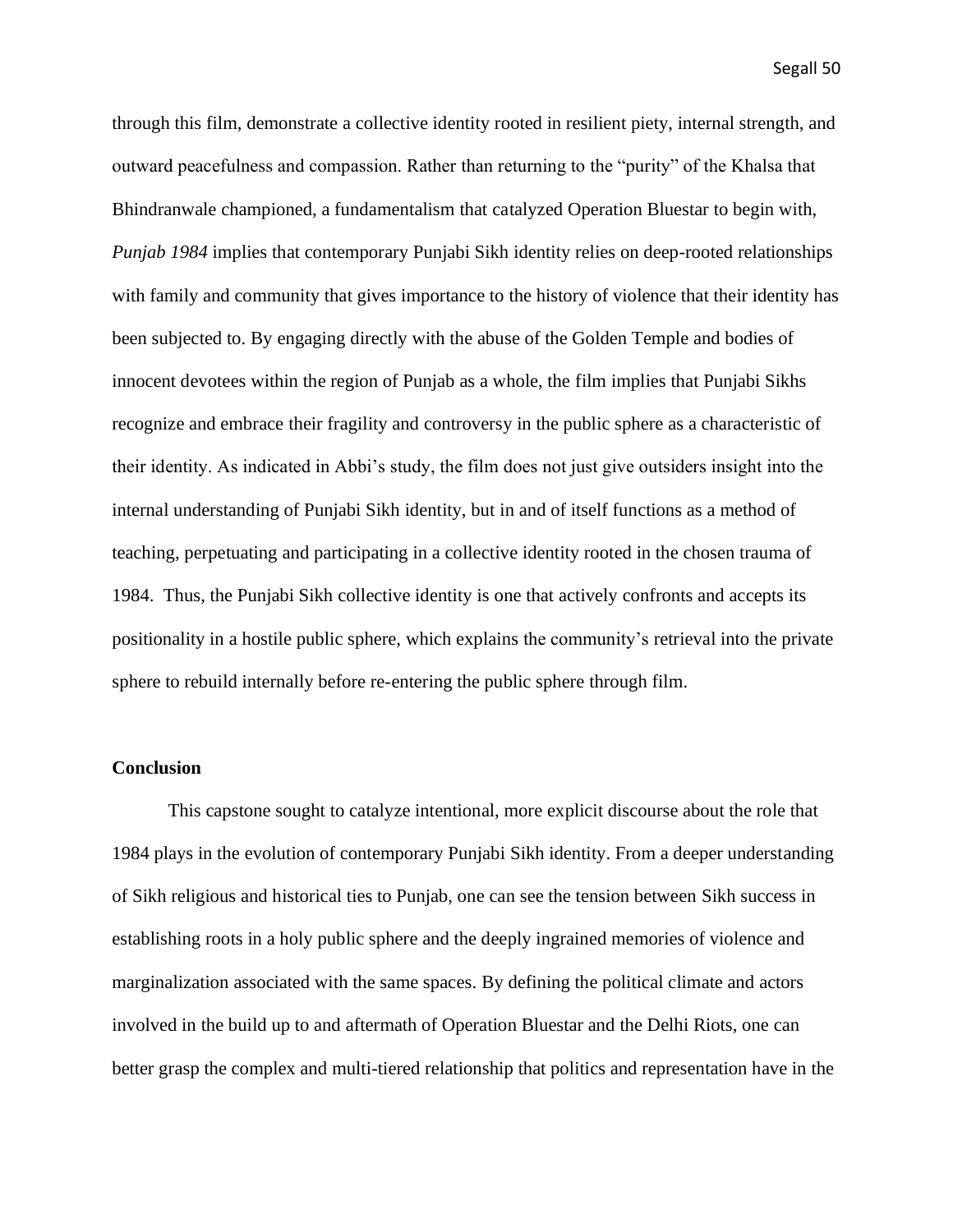evolution and vulnerability of the Punjabi Sikh identity. With these historical and political origins in mind, psychological concepts regarding trauma, including psychological trauma and the ecological framework, allow a more nuanced analysis of Punjabi Sikh identity rooted in the violence of 1984's Operation Bluestar and the Delhi Riots. The nature of the violence in 1984 was unique to any prior violence because the attack specifically targeted the Sikh community, within and outside of the private sphere. Faced with no other choice, the Punjabi Sikh community was forced to re-evaluate how to form and maintain a successful collective identity. By approaching the eye-witness accounts of 1984, one can draw parallels to the contemporary manifestations of Punjabi Sikh identity in the rise of the Punjabi Sikh film industry. Through the production and consumption of Punjabi Sikh films, outsiders can more easily understand that Punjabi Sikh identity has been growing in the private sphere and has only recently become apparent in the public sphere. Finally, by analyzing *Punjab 1984* as a case study of identity expression through film, outsiders gain a deeper understanding of the many characteristics that comprise the contemporary Punjabi Sikh identity such as self-awareness of positionality, resilience, and a continued and revitalized attachment to the foundational roots and expression of the Sikh faith.

Much of the existing academic discourse either concludes that Punjabi Sikhs lack a successful collective identity rooted in chosen trauma or excludes Punjabi Sikhs from the conversation entirely. Yet, these assumptions and exclusions fail to consider the unique process of identity formation for perpetually marginalized groups such as the Punjabi Sikh community. The new and continuously evolving collective identity explored through film in this capstone proves that the violence against Sikhs in Operation Bluestar and the Delhi riots during 1984 has shaped the contemporary understanding of mainstream Punjabi Sikh identity. This identity is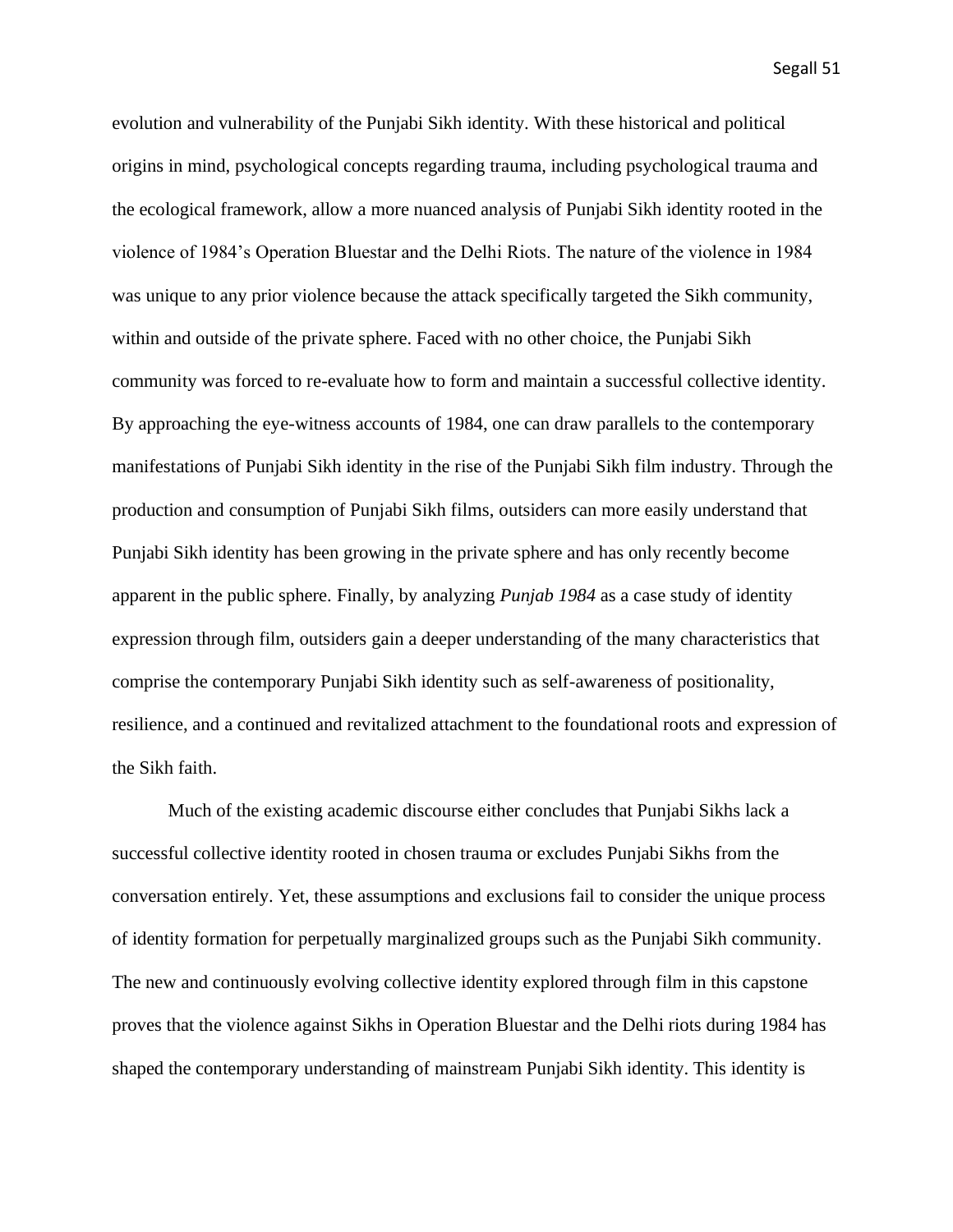most apparent within the region of Punjab, where Sikhs have begun to reclaim autonomy over their narrative in the public sphere by confronting collective trauma through film such as *Punjab 1984*. In order to be more inclusive of and effective in discussing the evolution of Punjabi Sikh identity and countless other minority collective identities in South Asia, scholars must continue to push the boundaries of existing psychological frameworks to more deeply consider the religious and historical context of perpetually marginalized groups.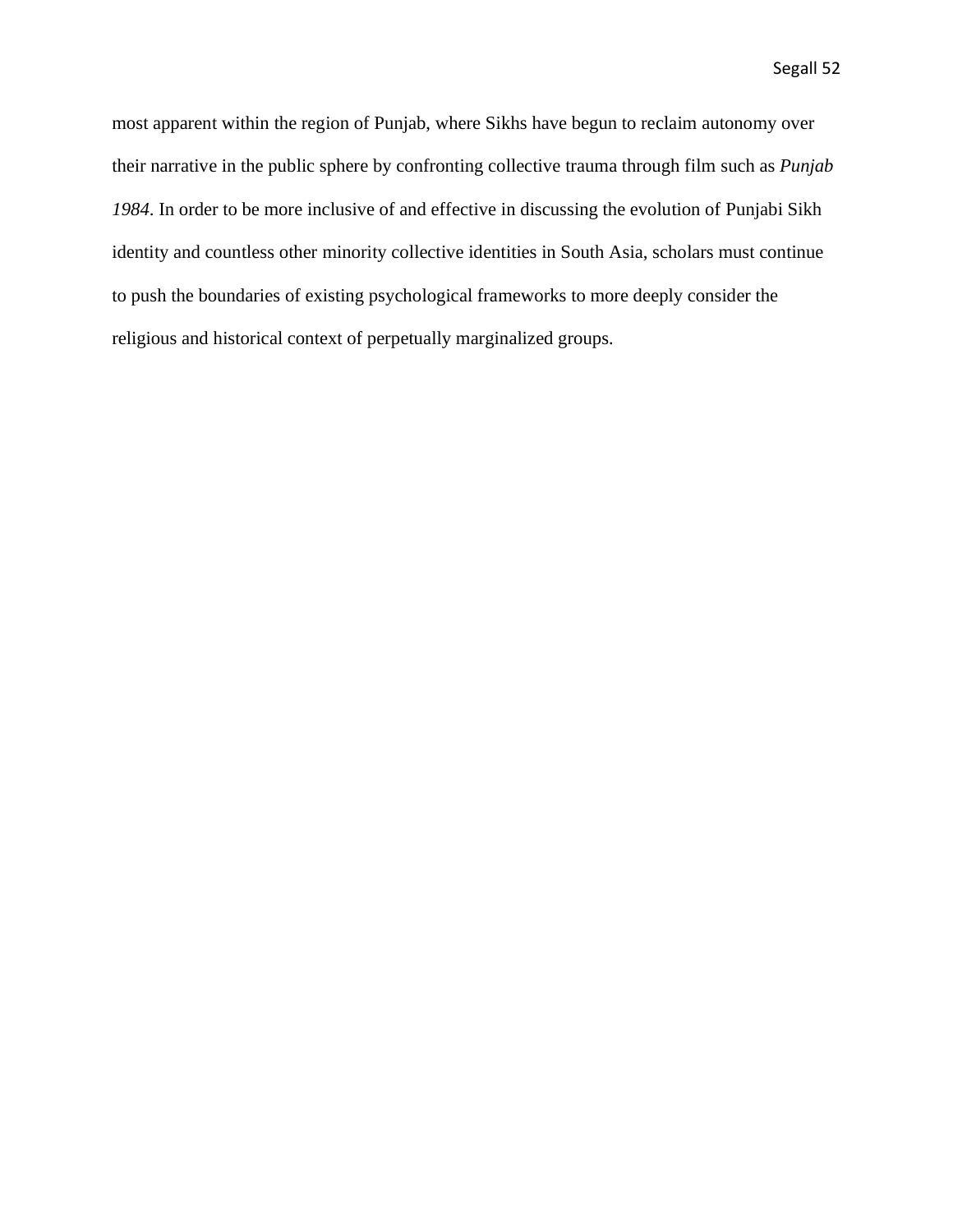#### Works Cited

- Abbi, Kumool. "Sikh Middle Class, Panjabi Cinema and the Politics of Memory." *Sikh Formations: Religion Culture, Theory* 14, no.1 (2018): 91-108.
- Brass, Paul. "The Punjab Crisis and the Unity of India" in *India's Democracy: An Analysis of Changing State-Society Relations*, edited by Atul Kohli, 169-213. Princeton: Princeton University Press, 1988).
- "Five Takhats of Sikhism." [https://www.goldentempleamritsar.org/top-religions-of-the](https://www.goldentempleamritsar.org/top-religions-of-the-world/sikhism/five-takhts/)[world/sikhism/five-takhts/.](https://www.goldentempleamritsar.org/top-religions-of-the-world/sikhism/five-takhts/)
- Herman, Judith. *Trauma and Recovery: The Aftermath of Violence—From Domestic Abuse to Political Terror*. Basic Books, 2015.
- Jodhka, Surinder S. "Sikhs in Contemporary Times: Religious Identities and Discourses of Development." *Sikh Formations* 5, no.1 (June 2009): 1-22.
- Kaur, Mohinder. *1984: A Sikh Story*. Interviewed by Sonia Deol. <https://www.youtube.com/watch?v=BTol8j0piQQ> (37:00-40:18).
- Kinnvall, Catarina. ""Nationalism, Religion and the Search for Chosen Traumas: Comparing Sikh and Hindu Identity Constructions." *Sage: Ethnicities* 2 (2002): 79-106.
- Mayo, Jonathan, dir. Sonia Deol, presenter. *1984: A Sikh Story*. 2010; UK: BBC, 2014. YouTube[.](https://www.youtube.com/watch?v=BTol8j0piQQ) [https://www.youtube.com/watch?v=BTol8j0piQQ.](https://www.youtube.com/watch?v=BTol8j0piQQ)
- Pettigrew, Joyce. "The State and Local Groupings in the Sikh Rural Areas, Post-1984." In *Punjabi Identity Continuity and Change*, edited by Gurharpal Singh and Ian Talbot, 139-158. New Delhi: Manohar, 1996.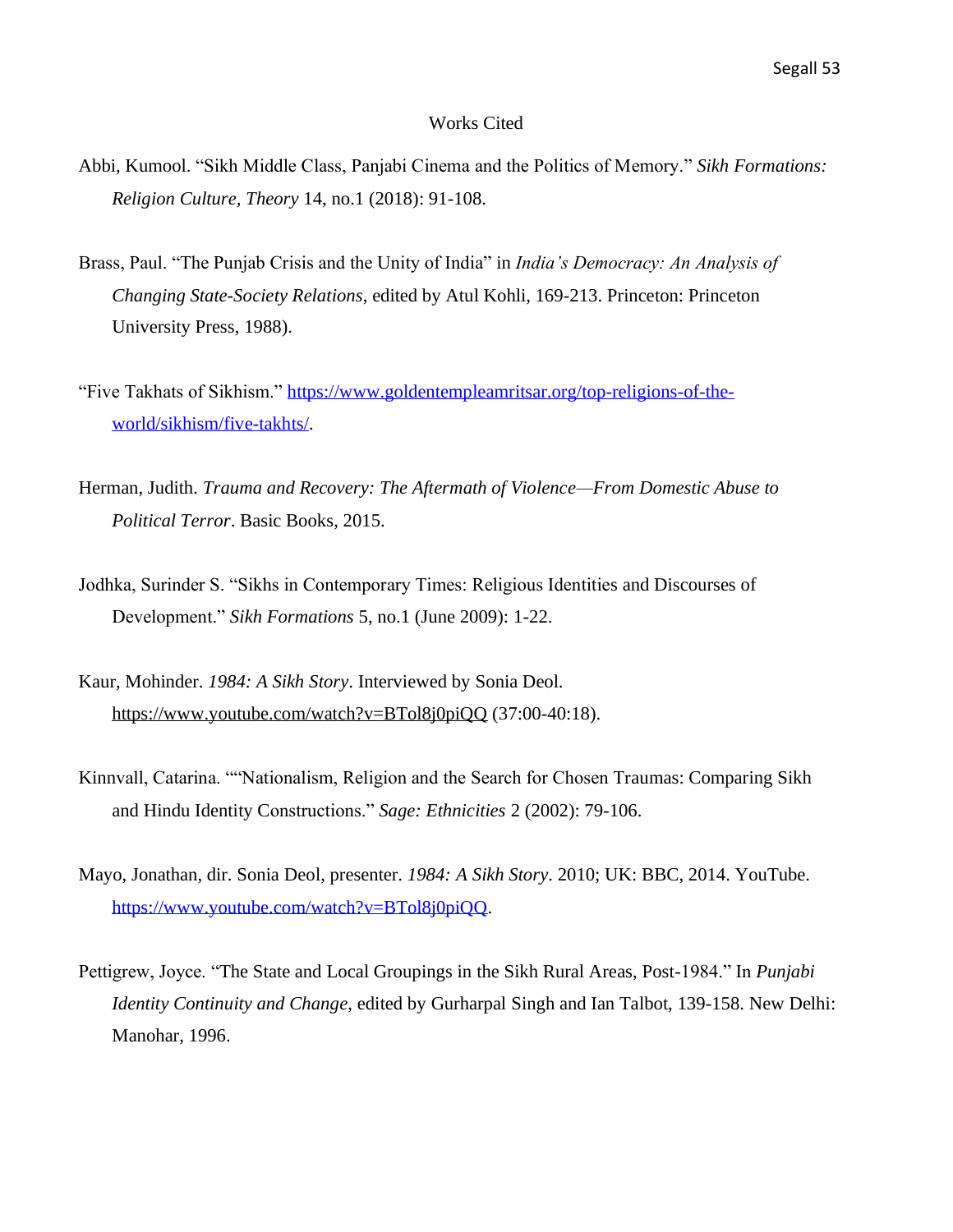- Priya, Kumar, Ravi. "Trauma Reactions, Suffering, and Healing among Riot-Affected Internally Displaced Children of Gujarat, India: A Qualitative Inquiry." *Qualitative Research in Psychology* 9 (2019): 189–209.
- Sharma, Manik. "Jatt Like That: How Diljit Dosanjh helmed the rise of Punjabi comedy." *The Caravan*. 1 August 2019. [https://caravanmagazine.in/reportage/diljit-dosanjh-helmed-rise](https://caravanmagazine.in/reportage/diljit-dosanjh-helmed-rise-punjabi-comedy)[punjabi-comedy.](https://caravanmagazine.in/reportage/diljit-dosanjh-helmed-rise-punjabi-comedy)
- Singh, Anurag, dir. *Punjab 1984*. 2014; Amritsar and Punjab, India, Lahore, Pakistan and Canada: White Hill Studios. Netflix.
- Singh, Gurharpal. *Ethnic Conflict in India: A Case-Study of Punjab*. New York: MacMillan Press LTD, 2000.
- Singh, IP. "Film on 1984 Wins National Award." Times of India. 24 March 2015. [https://timesofindia.indiatimes.com/city/ludhiana/Film-on-1984-wins-National-](https://timesofindia.indiatimes.com/city/ludhiana/Film-on-1984-wins-National-Award/articleshow/46683373.cms)[Award/articleshow/46683373.cms.](https://timesofindia.indiatimes.com/city/ludhiana/Film-on-1984-wins-National-Award/articleshow/46683373.cms)
- Singh, Nikky-Guninder Kaur, trans. "Verses of the Sikh Gurus: *Ardas*." In *The Name of My Beloved: Verses of the Sikh Gurus*. New York: HarperCollins Publishers, 1995. 131-135.
- Singh, Nikky-Guninder Kaur. "From Guru Nanak to the Guru Granth." In *The Name of My Beloved: Verses of the Sikh Gurus*. New York: HarperCollins Publishers, 1995. 17-30.
- Singh, Nikky-Guninder Kaur. "One Reality Is." In *The Name of My Beloved: Verses of the Sikh Gurus*. New York: HarperCollins Publishers, 1995. 1-15.
- Singh, Nikky-Guninder Kaur, trans. "Verses of the Sikh Gurus: *Ardas*." In *The Name of My Beloved: Verses of the Sikh Gurus*. New York: HarperCollins Publishers, 1995. 131-135.